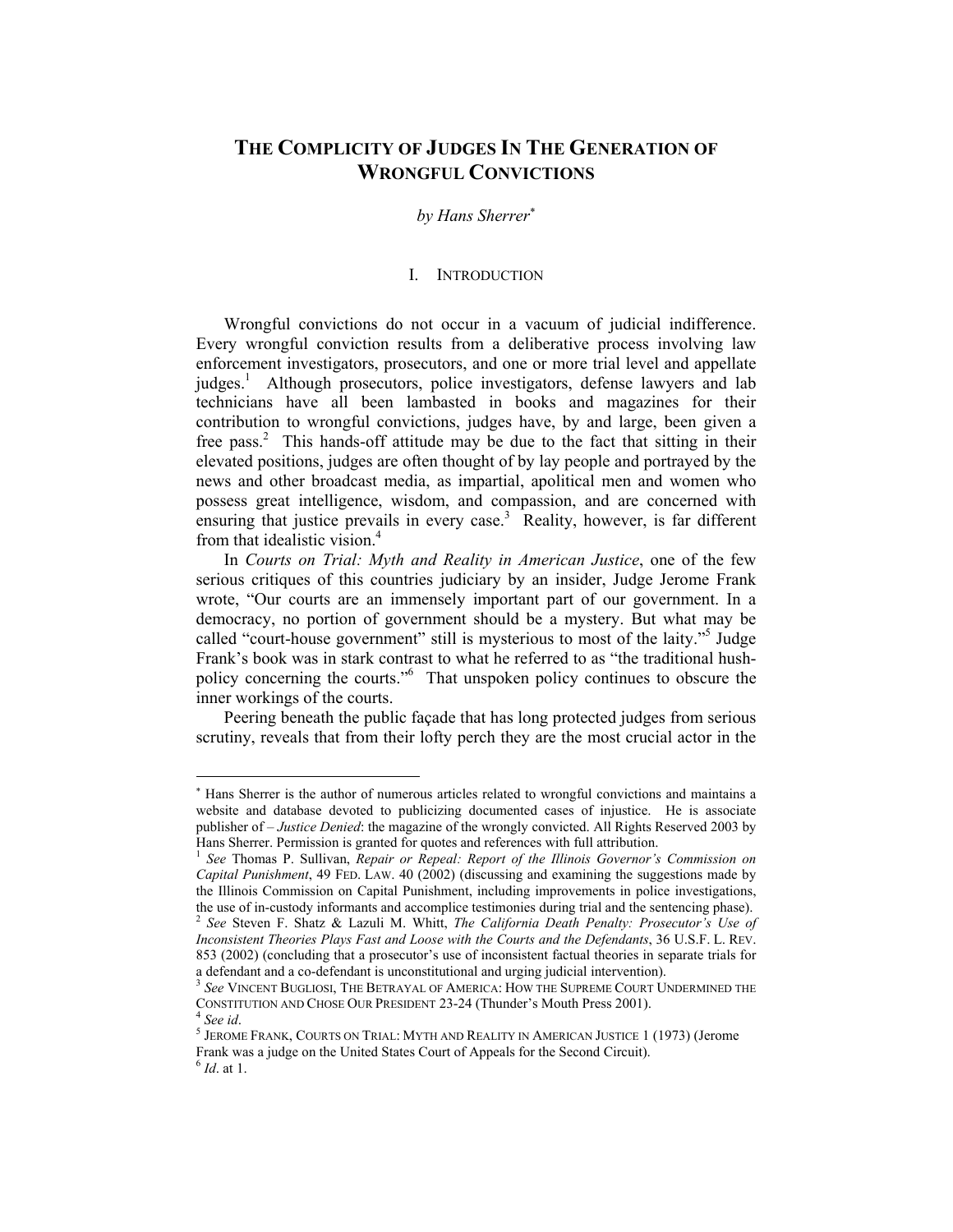real-life drama of an innocent person's prosecution and conviction.<sup>7</sup> This theme is explored in the following seven interrelated sections: Part II: Judges are political creatures, Part III: The violence of judges, Part IV: The judicial irrelevance of innocence, Part V: The control of defense lawyers by judges, Part VI: Appellate courts cover up the errors of trial judges, Part VII: Why the judiciary is dangerous for innocent people, and Part VIII: The unaccountability of judges.

 This critique of the judiciaries contribution to creating a broad group of legally disadvantaged people – those who are wrongly convicted – is offered in the spirit of increasing an understanding of the nature of their involvement in the process. It is only by criticism's such as this that a constructive dialogue can hope to be initiated toward lessening the judiciaries enabling role in the wrongful conviction process, without which their can be no expectation of a reduction in their incidence.

#### II. JUDGES ARE POLITICAL CREATURES

Contrary to their carefully cultivated public image of being independent and above the frays of everyday life, judges are influenced and even controlled by powerful and largely-hidden political, financial, personal and ideological considerations.<sup>8</sup> Renowned lawyer Gerry Spence clearly recognized in *From Freedom To Slavery* that judges are, first and foremost, servants of the political process:

> We are told that our judges, charged with constitutional obligations, insure equal justice for all. That, too, is a myth. The function of the law is not to provide justice or to preserve freedom. The function of the law is to keep those who hold power, in power. Judges, as Francis Bacon remarked, are 'the lions under the throne'. . . . Our judges, with glaring exceptions loyally serve the . . . money and influence responsible for their office.<sup>9</sup>

Despite never ending proclamations of their independence, members of the judiciary, all the way from a local judge in small town USA to a U. S. Supreme Court justice, are inherently involved in all manners of political intrigue and subject to a multitude of political and other pressures.<sup>10</sup> The political nature of judges that affects their conduct and rulings is an extension of the fact that there

<sup>7</sup> *See* GERRY SPENCE, O.J. THE LAST WORD 170-72 (1997) (pointing out how much power and control judges hold over the courtroom).

<sup>8</sup> *See* GERRY SPENCE, FROM FREEDOM TO SLAVERY: THE REBIRTH OF TYRANNY IN AMERICA 109 (1995) (noting that judges serve those responsible for putting them in power). 9

*Id.*

<sup>10</sup> *See* Tony Mauro, *Thurgood Marshall helped the FBI*, USA TODAY, Dec. 2, 1996, at A1 (detailing how Justice Marshall had worked as a mole for the FBI while inside the NAACP, and at the same time, he publicly criticized the agency).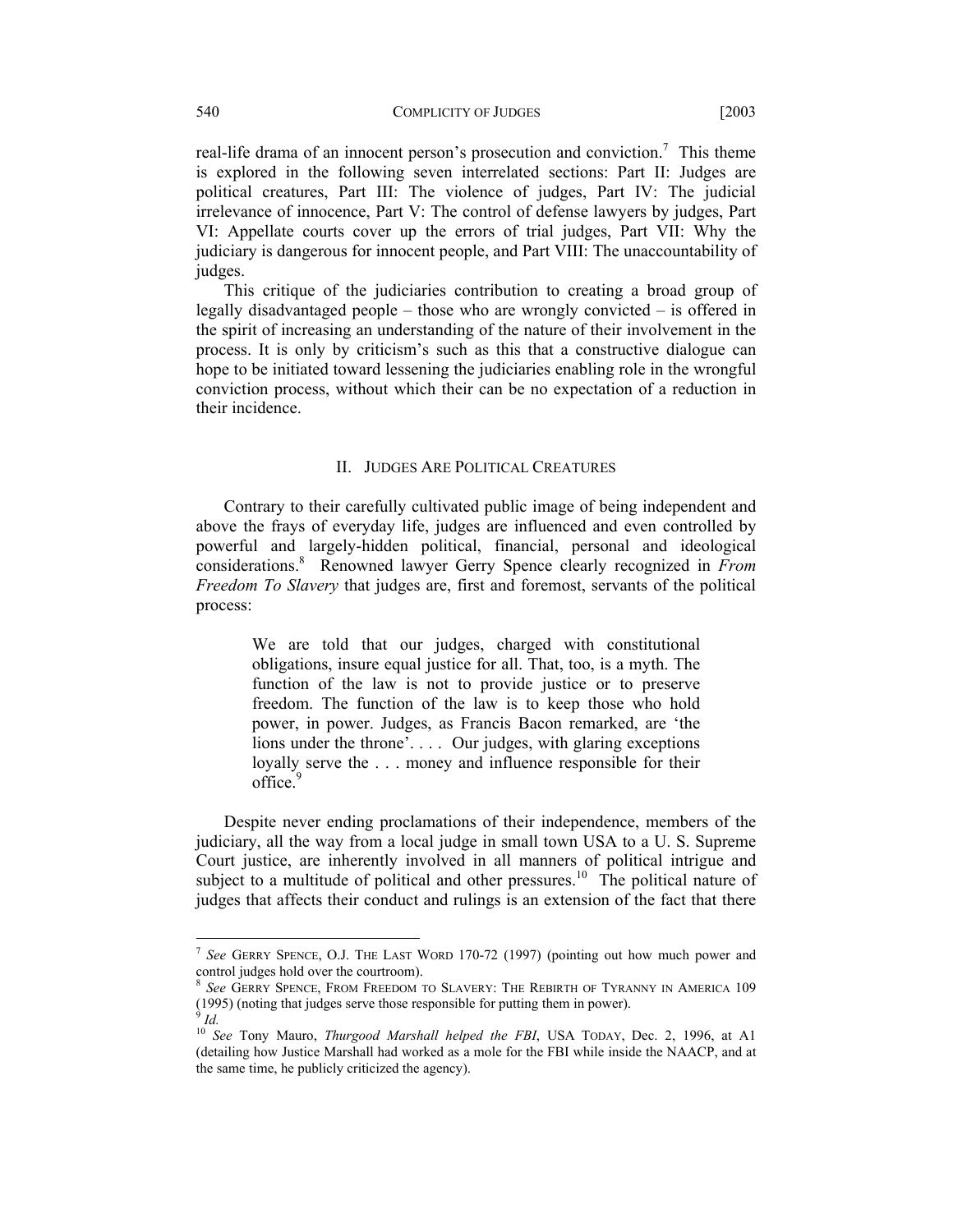is not a single judge in the United States, whether nominated or elected, whether state or federal, that is not a product of the political process as surely as every other political official whether a city mayor, a county commissioner, a state representative, a member of Congress or the President.<sup>11</sup>

Vincent Bugliosi, the former L.A. deputy D.A. most well known for prosecuting Charles Manson, clearly understands that every judge in this country is only a thinly veiled politician in a black robe:

The American people have an understandably negative view of politicians, public opinion polls show, and an equally negative view of lawyers. Conventional logic would seem to dictate that since a judge is normally both a politician and a lawyer, people would have an opinion of them lower than a grasshopper's belly. But on the contrary, the mere investiture of a twenty-five-dollar black cotton robe elevates the denigrated lawyer-politician to a position of considerable honor and respect in our society, as if the garment itself miraculously imbues the person with qualities not previously possessed. As an example, judges have, for the most part, remained off-limits to the creators of popular entertainment, being depicted on screens large and small as learned men and women of stature and solemnity as impartial as sunlight. *This depiction ignores reality*. 12

A high level of knowledge, understanding, compassion and independence of thought is not a necessary prerequisite for a person to become a judge. A person typically goes through the motions of being a judge while neither *doing* the grunt work and studious research required to do a competent *or* conscientious job, nor *having* the critical thinking skills necessary to do so even if they wanted to.<sup>13</sup>

However, the depth of a person's loyalty to the prevailing political ideology, which is an indicator of how they will rule once in power, is an essential attribute for an aspiring judge.14 Law Professor John Hasnas explains in *The Myth of the Rule of Law* that if a person's world-view is inconsistent with the prevailing political ideology, they will not knowingly be considered, nominated or otherwise endorsed to be a state or federal judge:

Consider who the judges are in this country. Typically, they are people from a solid middle-to upper-class background who performed well at an appropriately prestigious undergraduate

<sup>&</sup>lt;sup>11</sup> See JOEL GROSSMAN, LAWYERS AND JUDGES 24-39 (John Wiley ed. 1965) (discussing how judges are appointed by the political parties that are in power on a national and state level).<br><sup>12</sup> BUGLIOSI, *supra* note 3, at 23-24 (emphasis added).<br><sup>13</sup> *See, e.g.*, ANNE STRICK, INJUSTICE FOR ALL 159 (1996) (quoting one j

think that alcoholism is the occupational disease of judges. It is not alcoholism; laziness is our occupational disease. It is terribly difficult to make some judges work.") (footnote omitted). 14 SPENCE, *supra* note 8, at 109 (noting that judges "loyally serve the . . . money and influence

responsible for their office"). *See also* GROSSMAN, *supra* note 11, at 24-39 (discussing the appointment of judges according to the controlling political parties).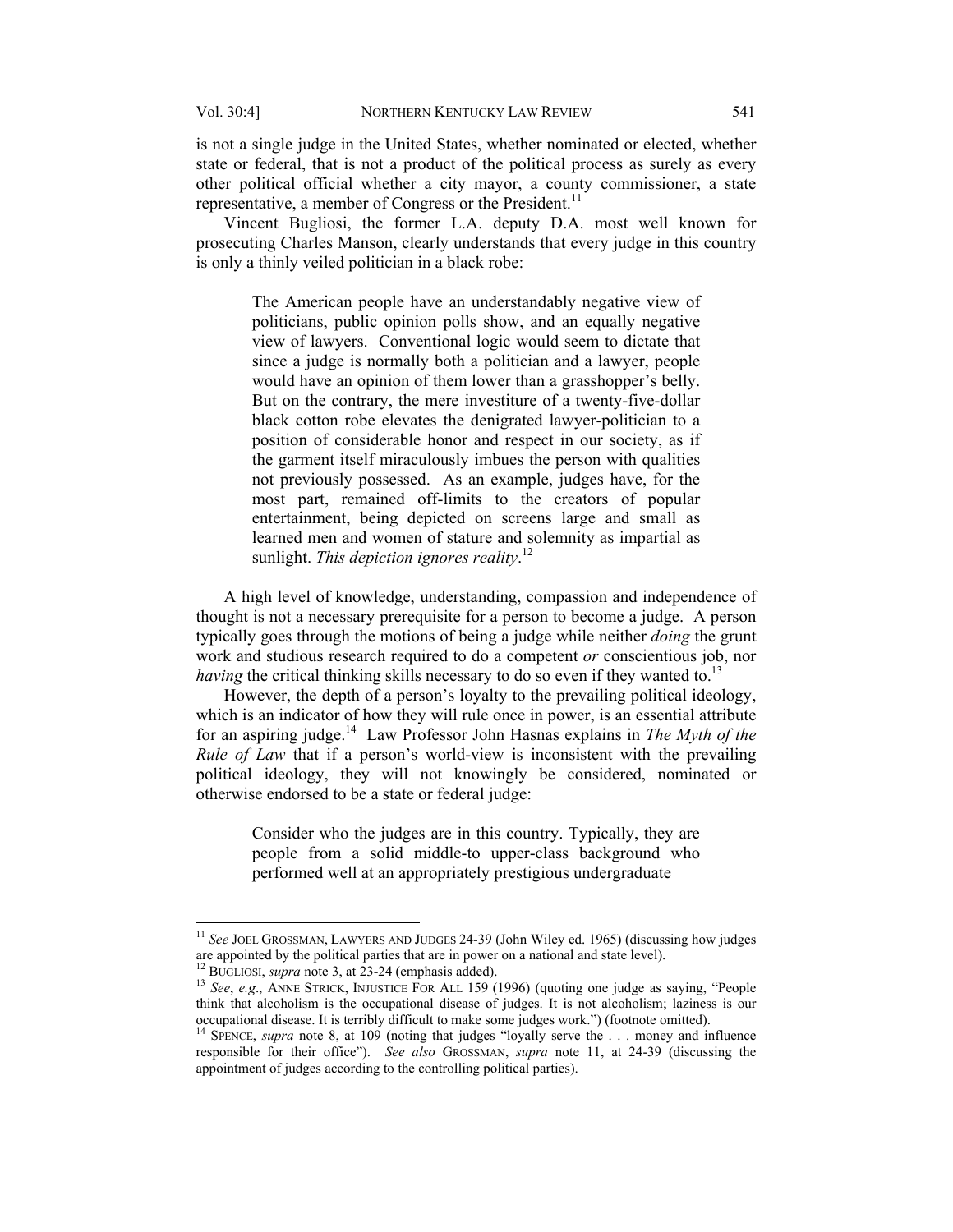#### 542 COMPLICITY OF JUDGES [2003]

institution. . . . To have been appointed to the bench, it is virtually certain that they were both politically moderate and well-connected, and, until recently, white males of the correct ethnic and religious pedigree. It should be clear that, culturally speaking, such a group will tend to be quite homogeneous, sharing a great many moral, spiritual, and political beliefs and values. $15$ 

Although state judicial candidates are typically "merit" rated by a professional organization, such as a state bar, and federal judicial candidates by the American Bar Association, all so-called "merit" valuation processes are fraught with political considerations and an undercurrent of backroom wheeling and dealing by power brokers.<sup>16</sup> The inherently political nature of the judiciary stands in stark contrast to what children are taught in school: that judges should be venerated as fountains of wisdom protecting the rights of the people and trying to do the right thing.<sup>17</sup> Given that a judge's political leanings and societal position has a profound impact on his or her perspective and decision making process, it is to be expected that their rulings will be consistent with the multitude of factors making up his or her roots.18 As noted in *Injustice For All*,

Until laws are applied to facts, they are paper law only. Until facts are selected out of the variety each side urges, their weight is purely hypothetical. The judge brings both to earth and life. He chooses for belief particular facts; chooses that law which, he states, applies to those facts; and declares his ruling – backed by government's coercive power.<sup>19</sup>

<sup>15</sup> John Hasnas, *The Myth of the Rule of Law*, 1995 WIS. L. REV. 199, 215 (1995). Professor Hasnas writes,

Consider, for example, people's beliefs about the legal system. They are obviously aware that the law is inherently political. The common complaint that members of Congress are corrupt, or are legislating for their own political benefit or for that of special interest groups demonstrates that citizens understand that the laws under which they live are a product of political forces rather than the embodiment of the ideal of justice. Further, as evidenced by the political battles fought over the recent nominations of Robert Bork and Clarence Thomas to the Supreme Court, the public obviously believes that the ideology of the people who serve as judges influences the way the law is interpreted.

*Id.* at 200.<br><sup>16</sup> This process ensures that the sort of judges described by Professor Hasnas as, "homogeneous, sharing a great many moral, spiritual, and political beliefs and values," continue to be seated. *See* 

<sup>&</sup>lt;sup>17</sup> See BUGLIOSI, *supra* note 3, at 23-24 (observing the elevated status of the judge in society).<br><sup>18</sup> See Hasnas, *supra* note 15, at 215 (explaining that the reason the law tends to be stable is due to the fact that judges share similar moral, ethnic, political and religious backgrounds upon which they draw their presuppositions).

<sup>19</sup> STRICK, *supra* note 13, at 148.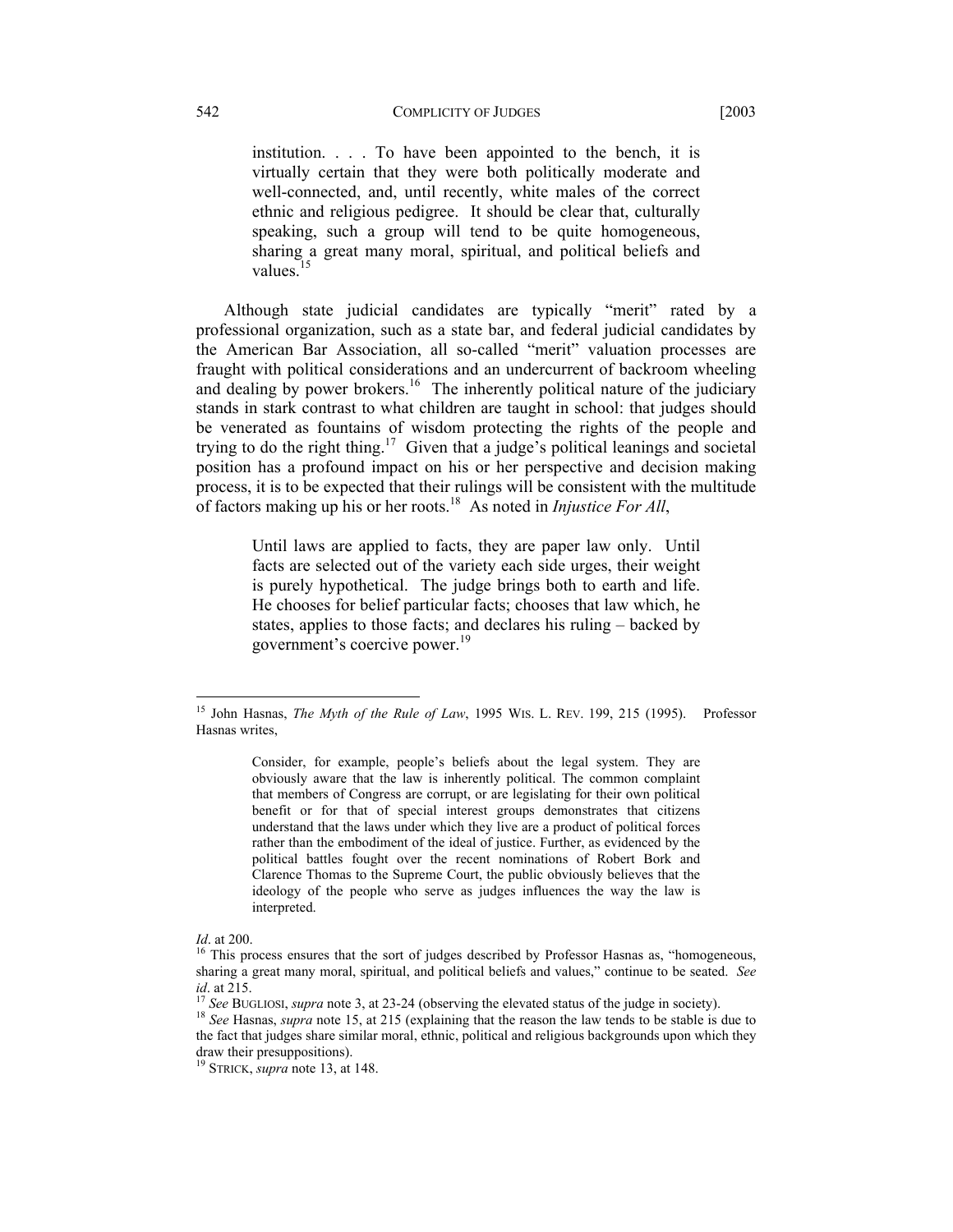That observation emphasizes the role of a judge's belief system in how a case turns out, because it dictates every aspect of how he or she deals with it.

The existence of identifiable voting blocks among appellate judges from the Supreme Court on down that are definable by the political leanings of the judges belonging to them, is just one indicator that regardless of an issue or the relative merits of an appellant, the political inclinations of the judges is the most identifiable factor deciding how they vote.<sup>20</sup> The politically less powerful party, particularly in federal court, is the least likely to be the winner of these voting contests.<sup>21</sup>

That is to be expected considering the economic, educational, and ideological world of judges is far removed from the poor, modestly educated or otherwise politically impotent segment of society occupied by the people most often attacked by the law enforcement process.<sup>22</sup> Since such people are outside the caste from which judges are drawn, it is not a political priority for them to be protected, and no judge will unduly risk using any political capital to do so.<sup>23</sup> A consequence of politically impotent people being most often subject to a criminal prosecution is that they are also the most common victims of a wrongful prosecution and conviction.<sup>24</sup> A prime example of that are the four lower class, politically impotent innocent men on Illinois' death row who had to be pardoned by Governor George Ryan on January 10, 2003 because judges had failed to release them.<sup>25</sup>

Thus, the political nature of the state and federal judiciary significantly contributes to the immersement of innocent men and women even deeper into the quicksand-like depths of the law enforcement system without their innocence being detected. Those people are at best only peripherally related to the attainment or retainment of a judge's position, so their welfare is not a political necessity for a judge to be concerned about.<sup>26</sup>

<sup>&</sup>lt;sup>20</sup> See Hasnas, *supra* note 15, at 215.

<sup>&</sup>lt;sup>21</sup> A lawyer with considerable experience in federal court described it to the author as the "rich" man's court," because the wealthiest litigant in a civil case is most likely to prevail. By inference that means apart from any other prejudices of a judge supporting the government's position, it would be expected to win most cases simply because no defendant can match its "wealth." This same lawyer also emphasized to the author that the most important qualification to become a federal judge was to have the right political connections. 22 *See* Hasnas, *supra* note 15, at 215 (noting that judges are typically from middle to upper-middle

class backgrounds, well educated and until recently, white males). 23 *See*, *e.g*., ABRAHAM S. BLUMBERG, THE SCALES OF JUSTICE 21 (Abraham S. Blumberg ed., 2d ed.

<sup>1973) (</sup>observing that the poor, middle class and less dominant social groups are disproportionately targeted by the criminal justice system compared to dominant social groups).<br><sup>24</sup> Statistics from the Bureau of Justice reveal that "at current levels of incarceration, newborn black

males in this country have greater than a 1 in 4 chance of going to prison during their lifetimes, Hispanic males have a 1 in 6 chance and white males have a 1 in 23 chance. *See* U.S. Department of Justice, *at* http://www.ojp.usdoj.gov/bjs/crimoff.htm#lifetime (last visited Mar. 19, 2003). 25 For an analysis of Governor Ryan's perspective that the judicial system had utterly failed to

protect those innocent men, see Hans Sherrer, *Illinois Governor George Ryan Pardoned Four Innocent Men Condemned to Death On January 10, 2003, and the Next Day He Cleared Illinois'* 

*Death Row*, JUST. DENIED, Vol. 2, Issue 9, 2003 at 25. 26 *See* SPENCE, *supra* note 8, at 109 (stating that judges serve those who are responsible for their office).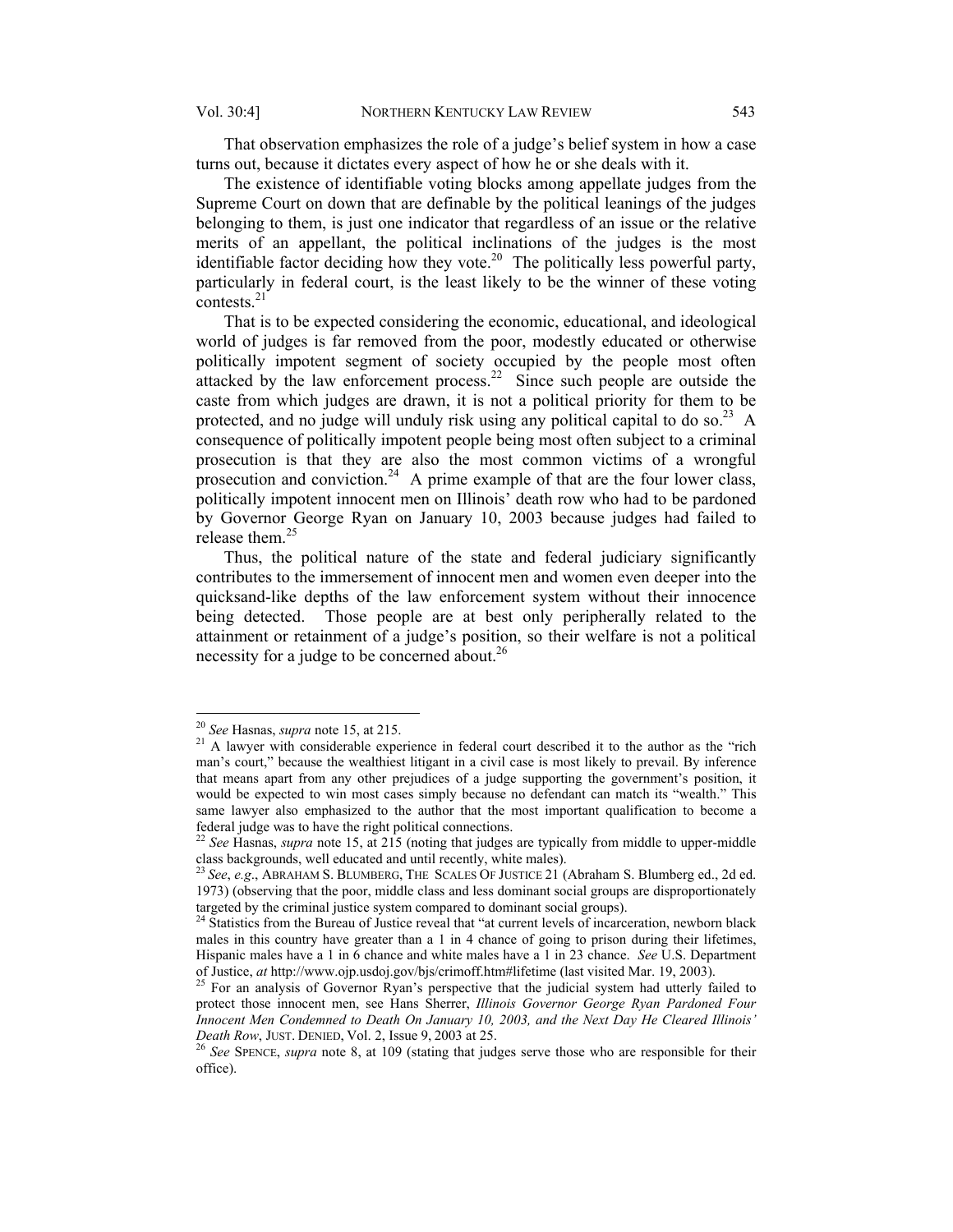#### 544 COMPLICITY OF JUDGES [2003

The political and ideological circumstances underlying a judge's position results in the philosophical alignment of his or her decisions with the biases and prejudices that naturally follow from them.<sup>27</sup> A judge's loyalty to the roots of his or her power results in their adoption of the amoral attitude of aligning a decision to be consistent with them, and not to the letter or the spirit of the law. Thus when a judge actually exercises the independent judgment one would expect from such a person on a daily basis, it is not only newsworthy, but it can be suicidal for his or her career.<sup>28</sup> In *Breaking the Law, Bending the Law*, Michael W. McConnell wrote about what can happen when a federal judge actually exercises independent judgment and makes an unorthodox decision that he or she considers in their mind and heart to be consistent with the dictates of their conscience, and not just politically correct:

> Federal Judge John E. Sprizzo will never again be promoted or advanced, for he has committed an unpardonable act of courage in defense of conscience. On January 13, 1997, in the U. S. District Court in Manhattan, Judge Sprizzo acquitted an elderly bishop and a young priest of the crime of "quietly praying with rosary beads" in the driveway of an abortion clinic, in violation of a court injunction and the Federal Access to Clinic Entrances Act. His reasons? That these two offenders did not act with "bad purpose" and, even if they did, he would exercise a judicial version of jury nullification. Because their act was 'purely passive' – meaning nonviolent – and 'so minimally obstructive,' it justified 'the exercise of the prerogative of leniency.' Because the parties waived a jury trial, the judge's decision is equivalent of a jury verdict of acquittal, and cannot be appealed.<sup>29</sup>

Needless to say, it is only because of the pervasive influence of politics and everything it encompasses in the judiciary of this country that the act of Judge Sprizzo is considered to be courageous, and not something that all judges are expected to do every day.<sup>30</sup> All too often the influences on a judge's decision work to give short shrift to the men and women who appear before them, so that the guilty and the innocent are incestuously commingled and not distinguished.<sup>31</sup>

#### A. *Federal Judges*

All federal judgeships at the district court, appellate court and Supreme Court level are lifetime political appointments for as long as a person exhibits "good

<sup>27</sup> *See* Hasnas, *supra* note 15, at 215 (observing that judges make rulings based on their own presuppositions that are composed from their backgrounds).

<sup>28</sup> *See* Michael W. McConnell, *Breaking the Law, Bending the Law*, FIRST THINGS, June-July 1997, at 13-15 (detailing the account of Judge Sprizzo in his acquittal of two defendants).<br><sup>29</sup> *Id.* 30 *See* SPENCE, *supra* note 8, at 109 (suggesting that judges rule according to political influences

rather than to the duty to ensure equal justice).

<sup>31</sup> *See* McConnell, *supra* note 28, at 13-15.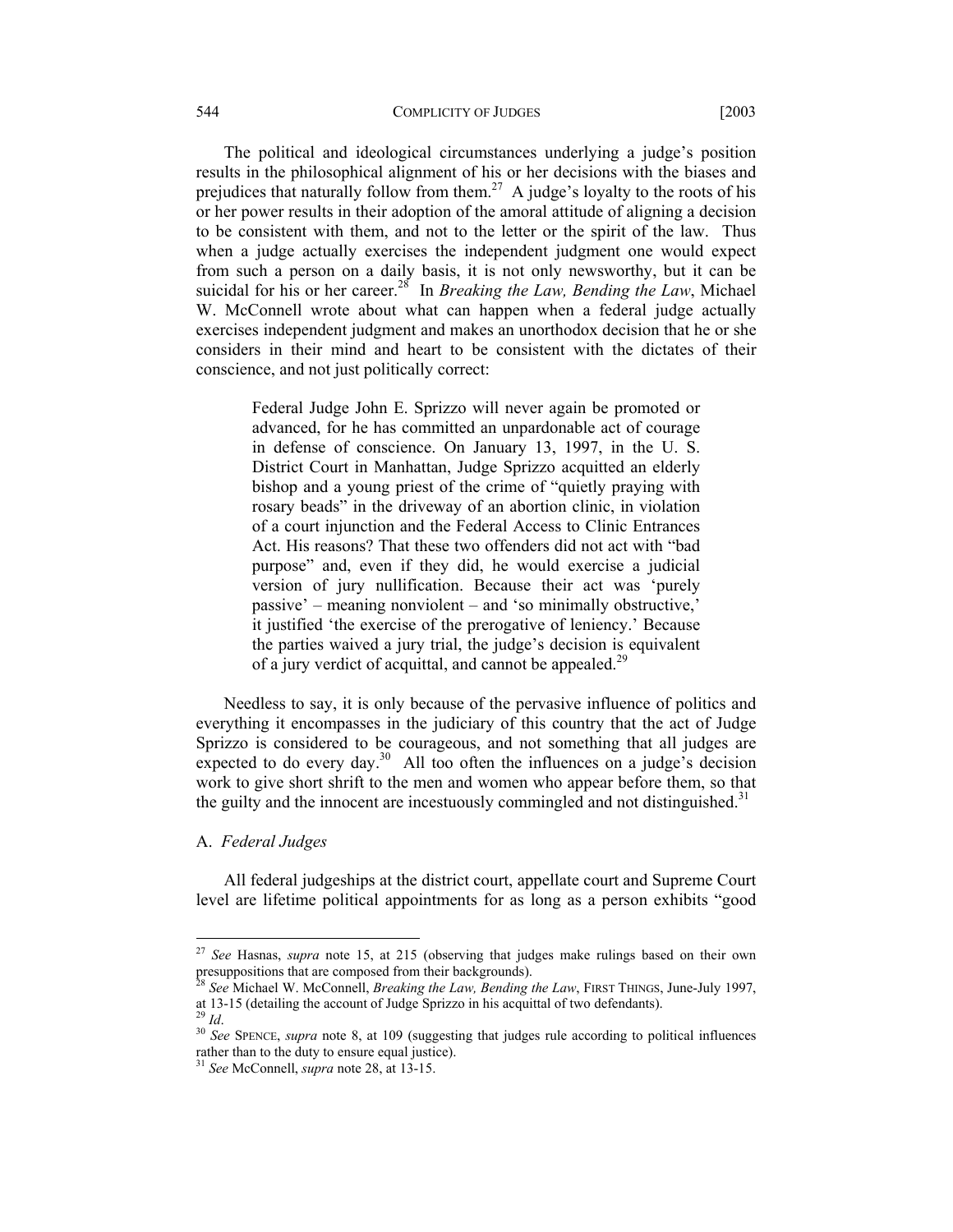behavior,"<sup>32</sup> which in today's climate translates into politically acceptable behavior. Men and women appointed to the federal bench attain their positions through political patronage, inside connections and behind the scenes maneuvering.<sup>33</sup> Consequently, as a product of the political process, a federal judge is as political a person as any in this country. The lifetime tenure accorded them does not breed judicial independence because they are invisibly tethered to the pole of their roots and their peer group,<sup>34</sup> as well as possible ruination by public disclosure of the skeletons in their closet if they get too far out of line.<sup>35</sup>

The largely overlooked truth that the best of federal judges are first and foremost political actors pretending to be above the political fray is clearly explained in *Injustice For All*, "The robe, in fact, is most usually an item of barter in the political swap-meet: either purchased openly with legal tender, awarded as payoff for personal or political debts, or acknowledged as an IOU toward future favors. 'Political rewards, personal friendships, party service, and even prior judicial experience have been the major qualifications' for appointment to the United States Supreme Court." 36 Prominent New York defense attorney Martin Erdman echoed that assessment when he said, "I would like to [be a judge], but the only way you can get it is to be in politics or buy it – and I don't even know the going price."<sup>37</sup> Those observations are consistent with the insistence on seating federal and state judges that adhere to the core beliefs of the dominant political party.<sup>38</sup> A prime example is that during Ronald Reagan's presidency,  $97%$  of all new federal judges were Republicans.<sup>39</sup> In the face of such evidence, only the intellectually dishonest or the unconscious can maintain a straight face while denying the political partisanship of federal judges.

A classic example of the political scheming involved in the seating of a federal judge that goes on undetected by the public's radar, is starkly revealed in the personal diaries of the late Supreme Court Justice Thurgood Marshall.<sup>40</sup> He

<sup>&</sup>lt;sup>32</sup> U.S. CONST. art. III, § 1 (stating in pertinent part, "The Judges both of the Supreme Court and inferior Courts, shall hold their Offices during good Behaviour . . .").<br><sup>33</sup> See STRICK, *supra* note 13, at 160.<br><sup>34</sup> An example of how those forces are translated into real life, are the remarkably lenient sentences

given by federal judges in white-collar cases, the cases most likely to involve people with likeminded values. *See Federal Judges: Measuring Their Sentencing Patterns*, TRAC Reports, (February 4, 2003), *at* http://trac.syr.edu/tracreports/judge/judge\_medtimeG.html (last visited Mar. 4, 2003). During the three year period of fiscal year 2000 to fiscal year 2002, 91 of the 614 District Court Judges handling 50 cases or more – 15 percent - ordered a median sentence in white-collar cases of *zero* prison time. *Id.* Only 6 judges – *less than 1 percent* - ordered a median sentence of 24 months or more. *Id.* In contrast, drug cases involving people least likely to involve someone from the judges "class," resulted on the low end of not a single judge not ordering a prison sentence in a single case. *Id.* One hundred eighty-nine judges ordered median sentences of three years or less, and on the high end of 126 judges ordered median sentences of six years or more. *Id.* <sup>35</sup> *See*, *e.g.*, ALEXANDER CHARNS, CLOAK AND GAVEL: FBI WIRETAPS, BUGS, INFORMERS, AND THE

SUPREME COURT (1992) (describing the FBI-Supreme Court relationship and how the FBI spied on the Supreme Court and its Justices).<br><sup>36</sup> See STRICK, *supra* note 13, at 160 (footnote omitted).

<sup>&</sup>lt;sup>37</sup> *Id.* at 160 (footnote omitted).<br><sup>38</sup> *See* GROSSMAN, *supra* note 11, at 24-39.<br><sup>39</sup> *See* BUGLIOSI, *supra* note 3, at 24.<br><sup>40</sup> *See* Tony Mauro, *Thurgood Marshall helped FBI*, U.S.A. TODAY, Dec. 2, 1996, at A1.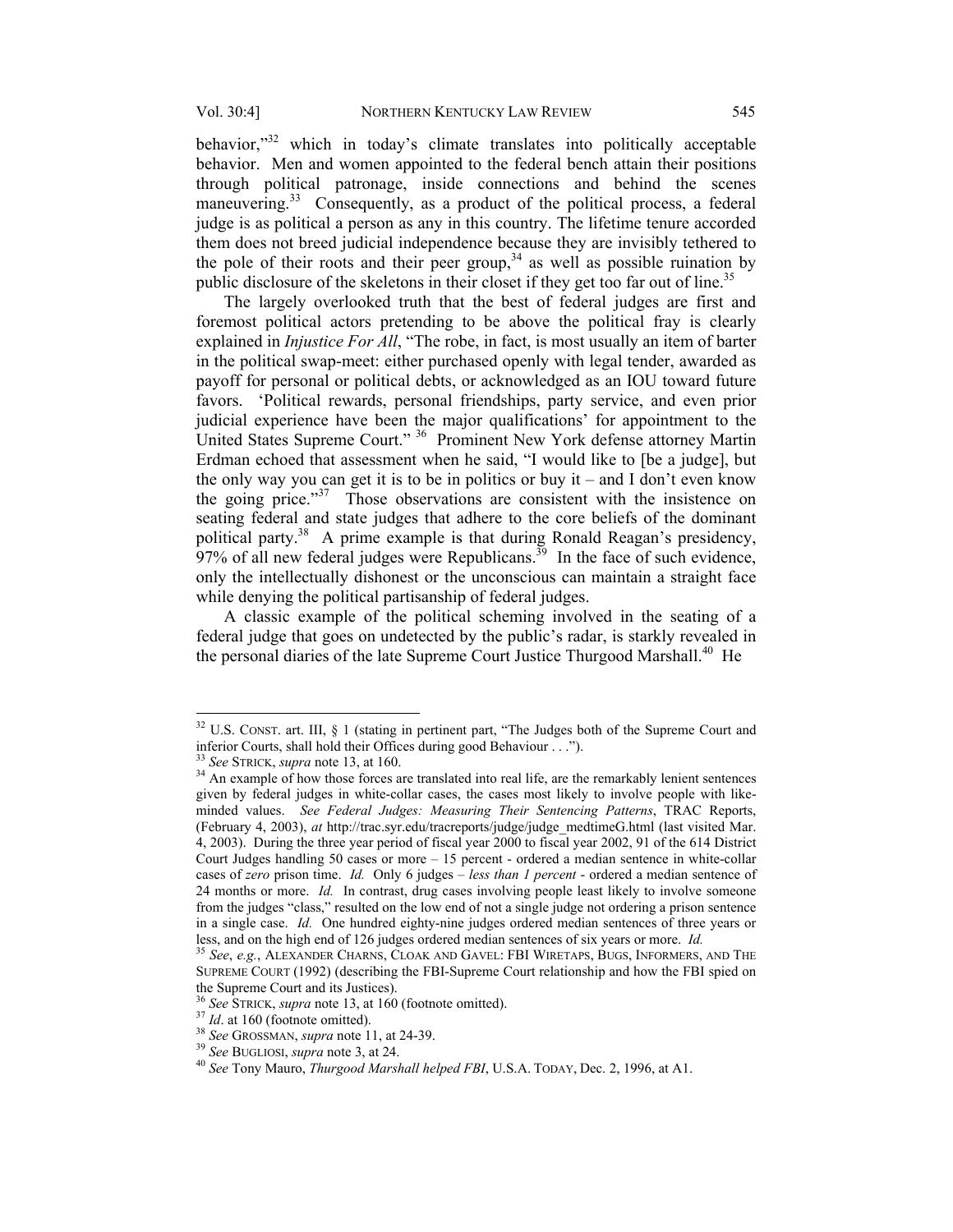candidly recorded how before becoming a federal circuit court judge in 1961, he was an FBI mole inside the NAACP while employed as one of the organizations attorneys and publicly criticizing the agency.<sup>41</sup> As a transparently duplicitous act, Justice Marshall continued to publicly criticize the FBI *after* his appointment to the federal judiciary. $42$ 

 Another example is the backroom cronyism underlying Justice William O. Douglas' seating on the Supreme Court in 1939 as detailed in a 2003 biography, *Wild Bill: The Legend and Life of William O. Douglas*. 43 William O. Douglas was so well connected that without any prior judicial experience, at the age of 40 he went from being the presidentially appointed Chairman of the Security and Exchange Commission to filling Justice Brandeis' vacated seat on the Court.<sup>44</sup>

The circumstances of the appointments of Justices Marshall and Douglas to the Supreme Court are just two indicators that there is every reason to think a story waits to be discovered and told about the behind the scenes political shenanigans every federal judge in the United States is involved in, both prior to and after they take office. <sup>45</sup> Particularly since each federal judicial nominee

## $^{41}\,$  Id.

impeachment. *Id*. at 362. <sup>45</sup> The release to the public of Justice Thurgood Marshall's personal papers was disturbing to the Court's judges because it tended to strip away the mystique that underpins its authority and

<sup>&</sup>lt;sup>42</sup> *Id.* The author recognizes that during his tenure on the Supreme Court, Justice Marshall was one of the Court's most consistent supporters of positions related to the politically powerless that were contrary to the Court's majority. However, his taking those positions was safe precisely because he was typically in the minority, and thus, he may have unwittingly served the vital function of aiding the appearance that contrary opinions were given a full airing by the Court – when in fact any majority decision, whether 5-4, 6-3 or 8-1 is enforceable as the Court's decision.

<sup>&</sup>lt;sup>43</sup> BRUCE ALLEN MURPHY, WILD BILL: THE LEGEND AND LIFE OF WILLIAM O. DOUGLAS 172-175 (2003). After being seated on the Supreme Court, Justice Douglas maintained his intimate political ties by regularly playing poker at President Roosevelt's poker parties: "Douglas sat at the table with Secretary of the Treasure Henry Morgenthau, Solicitor General Robert Jackson, Press Secretary Stephen Early, and presidential intimate Colonel Edwin M. 'Pa' Watson. … 'Bill was a terrible poker player,' his friend Clark Clifford recalled. But blessed with what FDR called 'his fund of good dirty stories,' his quirky sense of humor, and his ability to drink with the best of them,

Douglas quickly became a favorite at FDR's own table." *Id.* at 185.<br><sup>44</sup> *Id.* at 172-175. Douglas' insider status is reflected in the passing of only sixteen days from the time President Roosevelt told him on March 19, 1939, "I have a new job for you," and the Senate's 62-4 vote confirming him to the Supreme Court on April 4, 1939. *Id*. 173, 175. Justice Douglas aspired to the Presidency, *id.* at 175, and he came within a hairsbreadth of being selected as President Roosevelt's vice-presidential running mate in 1944 instead of Harry Truman. *Id.* at 212- 32. If he had been selected his desire would have been fulfilled after FDR's death in 1945, and instead of "Give Em' Hell Harry" it would have been President "Wild Bill." Justice Douglas' involvement with politics while on the Court continued, and in 1948 he turned down Harry Truman's offer to be his vice-presidential running mate, thinking that he could run for President in 1952, since "By then anyone will be able to beat him." *Id.* at 265. Justice Douglas' frustrated Presidential aspirations continued until 1960. *Id.* In fairness to Justice Douglas it should be noted that as his political aspirations receded, he increasingly expressed opinions contrary to political orthodoxy. The Justice Douglas of 1970, e.g., would have been unlikely to vote with the majority in *Korematsu v. United States*, 323 U.S. 214 (1944) (upholding the executive order interning Japanese-Americans on the basis of their ethnicity), of which he wrote "[M]y vote to affirm was one of my mistakes." WILLIAM O. DOUGLAS, THE COURT YEARS, 1939-1975: THE AUTOBIOGRAPHY OF WILLIAM O. DOUGLAS 39 (Random House 1980). The political backlash against Justice Douglas' pro-free speech opinions culminated in a resolution by Gerald Ford (R MI) (with over 100 co-sponsors) submitted to the House Judiciary Committee in 1970 to consider his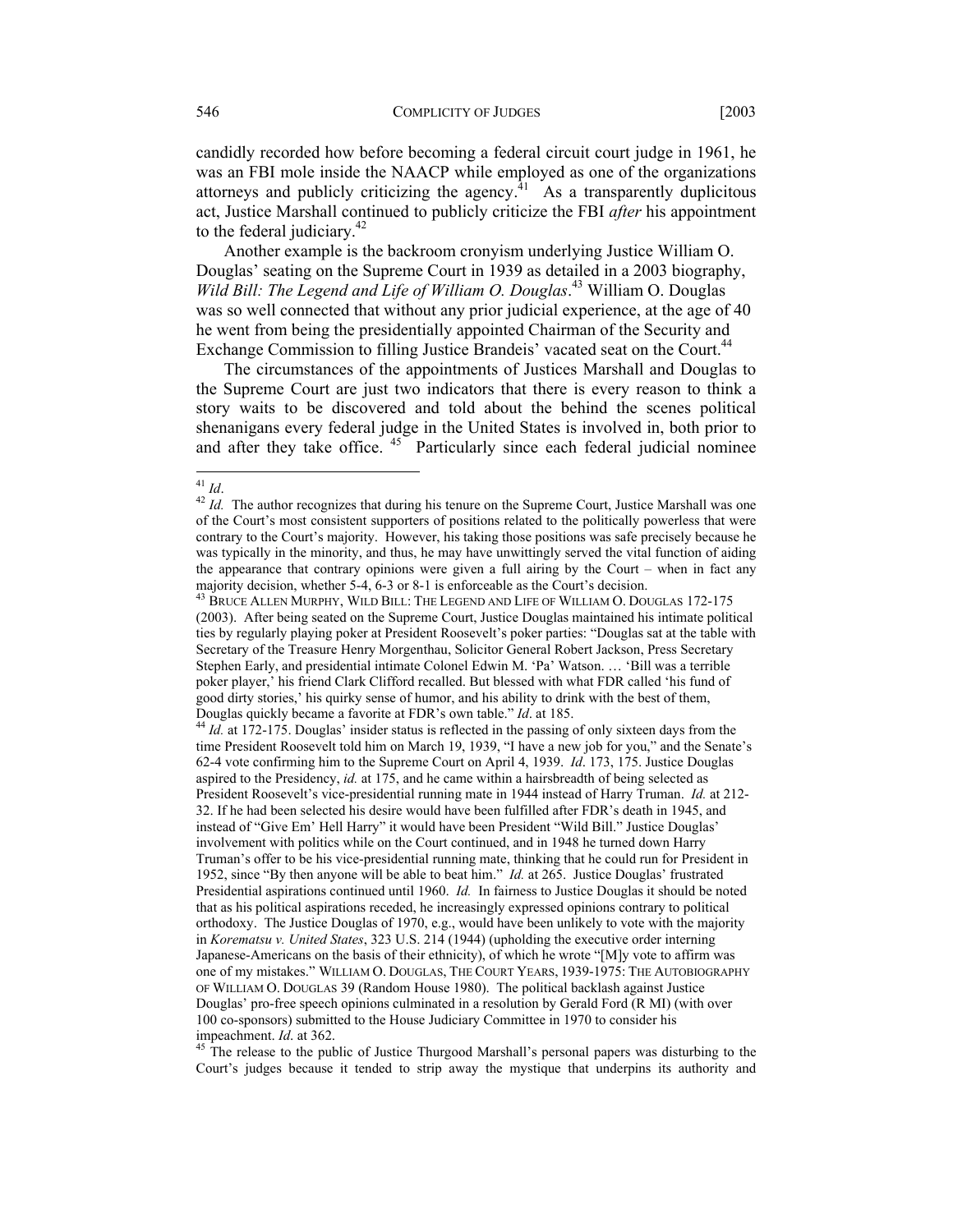$\overline{a}$ 

must pass the scrutiny of an FBI investigation that compiles every known scrap of information about their life.<sup>46</sup>

Former L.A. Deputy D.A. Vincent Bugliosi scratched the surface of several such stories about current Supreme Court Justices in *The Betrayal of America: How the Supreme Court Undermined the Constitution and Chose Our President.*<sup>47</sup> In that book, he analyzed some of the political considerations influencing the decision of the five members of the Supreme Court that voted in favor of George Bush's position in *Bush v. Gore*. 48 The value of Mr. Bugliosi's analysis is to demonstrate that the decisions of Supreme Court justices are as likely to be the result of deep-rooted personal and political prejudices and influences as are those of every federal and state judge in this country.<sup>49</sup>

However, Mr. Bugliosi does not play favorites, since he recognizes appointing ideologically supportive judges is considered to be a political spoil for *whoever* holds the reigns of power at a given time:

<sup>47</sup> See generally, BUGLIOSI, *supra* note 3 (discussing the controversial decision of the Supreme Court in *Bush v. Gore*, 531 U.S. 98 (2000)). 48 *Id*. at 24-29. *See also* MARTIN GARBUS, COURTING DISASTER: THE SUPREME COURT AND THE

UNMAKING OF AMERICAN LAW 2 (2002) (criticizing the Supreme Court's decision in *Bush v. Gore*, 531 U.S. 98 (2000)). Garbus stated,

A lawyer's adage is, 'If you can't change the facts and the law, then change the judges.' The wretched *Bush v. Gore* decision ending election 2000, effectively decided by five, played a valuable role in showing us the naked partisanship of this Court. . . . Politics has always gone on in the judiciary, and the shock people expressed reminded me of Claude Raine's quip in Casablanca when he says, 'I am shocked, shocked' to see gambling going on in Rick's back room.

*Id*. 49 *See* BUGLIOSI, *supra* note 3, at 24-29. There is nothing about the political, ideological and economic factors related by Mr. Bugliosi that influence or indicate the direction of a decision by those five Supreme Court justices, that excludes *any* other federal or state judge from being subject to a similar analysis.

legitimacy. *See*, *e.g*., Linda Greenhouse, *High Court's Anger Over Marshall Papers Is Fueled by More than Pomp and Privacy*, N.Y. TIMES, May 27, 1993, at 1 ("But there is something else at work here: a belief among the judges that to strip any court of its mystique is also inevitably to strip it of some of its authority and legitimacy."). *See also generally* EDWARD LAZARUS, CLOSED CHAMBERS: THE FIRST EYEWITNESS ACCOUNT OF THE EPIC STRUGGLES INSIDE THE SUPREME COURT (1998) (detailing the inner workings of the Supreme Court as witnessed by a law clerk to Supreme Court Justice Harry Blackmun).

<sup>46</sup> *See*, *e.g*., CHARNS, *supra* note 35 (describing the FBI-Supreme Court relationship and how the FBI spied on the Supreme Court and its justices). This is to be expected considering the FBI has the "dirt" on every federal judge that can be held like a silent but everpresent Sword of Damocles over a judge's head to keep him or her from getting too far out of line. *See id.* The judiciaries subservience at all levels – local, county, state, and federal – to the political interests that enabled them to attain their positions in the first place, is illustrated by the incestuous political relationship between the U. S. Supreme Court and its support of FBI policies. *Id.* Since a favorable FBI report is necessary for anyone to become a federal judge, it is reasonable to consider, for example, that Justice Marshall's appointment as a federal circuit court judge, or at least the FBI's lack of opposition to his appointment, was the political payoff for his loyalty to J. Edgar Hoover and his politically powerful allies.  $Id$ .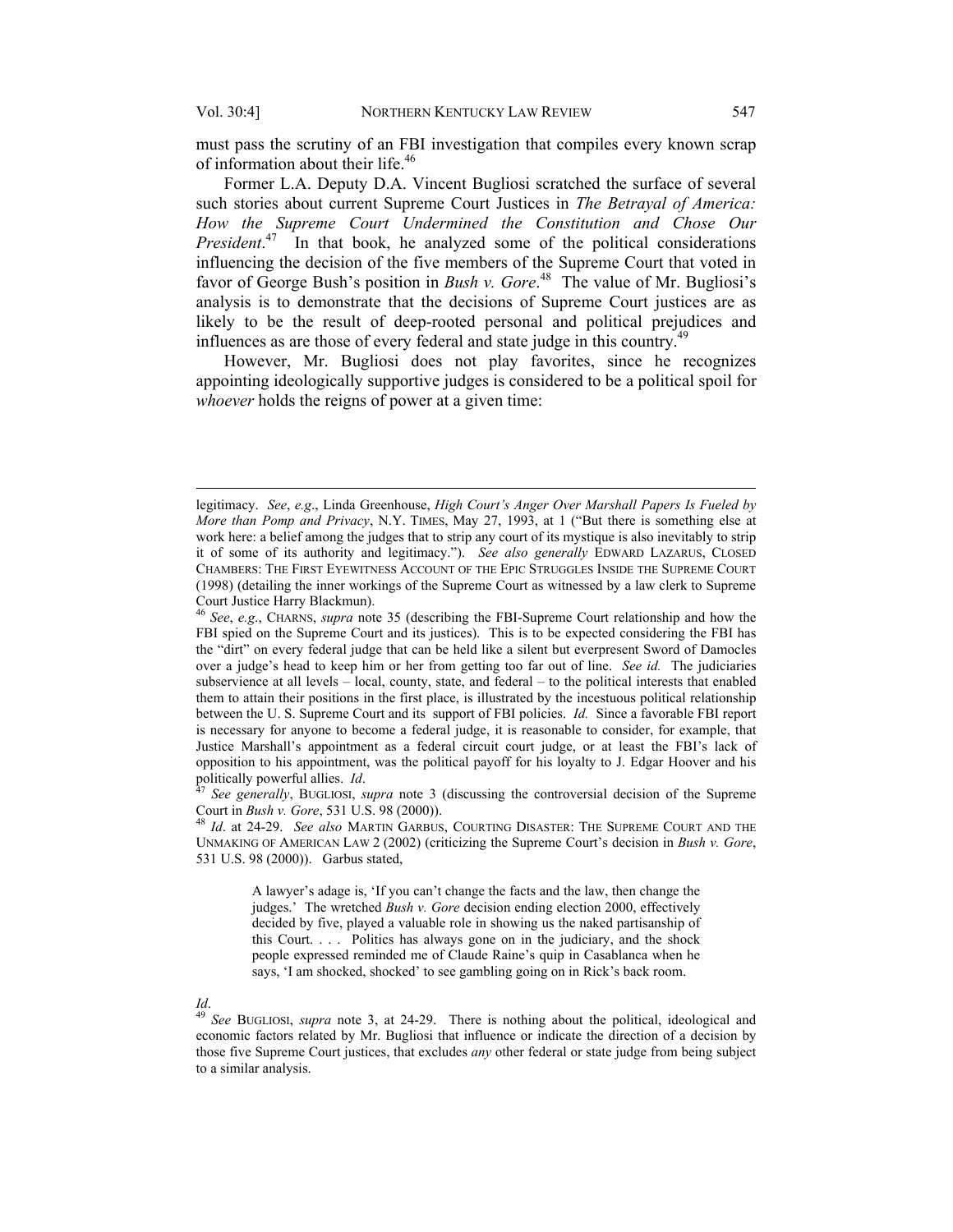As to the political aspect of judges, the appointment of judgeships by governors (or the president in federal courts) has always been part and parcel of the political spoils or patronage system. For example, 97 percent of President Reagan's appointments to the federal bench were Republicans. Thus, in the overwhelming majority of cases there is an umbilical cord between the appointment and politics. Either the appointee has personally labored long and hard in the political vineyards, or he is a favored friend of one who has (oftentimes a generous financial supporter of the party in power). As Roy Mersky, professor at the University of Texas Law School, says: "To be appointed a judge, *to a great extent* is a result of one's political activity.<sup>50</sup>

It is difficult to overstate the corruption involved in a federal judicial appointment, and the process predictably results in the instilling of shady, untoward and marginally, or even wholly, unqualified people at all echelons of the federal judicial system.<sup>51</sup> The relative cushiness of a federal judgeship is one of the job's prime attractions to the type of people that seek it. It has prestige, passable pay to live an upper middle class lifestyle, excellent medical, holiday, vacation and retirement benefits, and an easy work schedule with "much less pressure than is found in practice."<sup>52</sup> However, as appealing as those conditions may seem, they serve to filter out bright, ambitious, highly motivated men and women with razor sharp minds whose services are most in demand and who have the highest incomes, since becoming a federal judge would involve a dramatic reduction in their compensation and standard of living. $53$ 

The near anonymity in which federal judges function tends to exacerbate their ability to rely on overtly political considerations when making decisions.<sup>54</sup> A recent poll showed two-thirds of Americans cannot name a single Supreme Court Justice, and Diogenes might have a hard time finding anyone other than someone in the legal profession who could name a single federal circuit court judge.<sup>55</sup>

Mr. Bugliosi makes it clear that federal judges are not special people

 $50$  *Id.* at 24.

<sup>&</sup>lt;sup>51</sup> The author was told by a federal law enforcement officer and others speaking from their personal knowledge, that a federal Senior District Court Judge in the District of Oregon is routinely intoxicated during court proceedings and he has expressed his contempt for people of color. Two other District Court Judges in Portland are known to have the prejudice that every indicted person is guilty and should proceed straight to sentencing. Undoubtedly, the District of Oregon is not unique in this regard, and the same or similar sorts of personal conduct and attitudes prevail in federal courts throughout the U.S.

<sup>52</sup> William M. Richman & William L. Reynolds, *Elitism, Expediency, and the New Certiorari*, 81 CORNELL L. REV. 273, 337-38 (1996).<br><sup>53</sup> This is evident to an even greater degree in the people that seek much less prestigious state

judicial positions that are typically parceled out to legal hacks whose primary qualification is success at cultivating politically influential friends. *See, e.g.*, STRICK, *supra* note 11, at 159 (quoting one lawyer who referred to judges as hacks and small time lawyers with big time friends). 54 *See* GARBUS, *supra* note 48, at 7. 55 *Id*.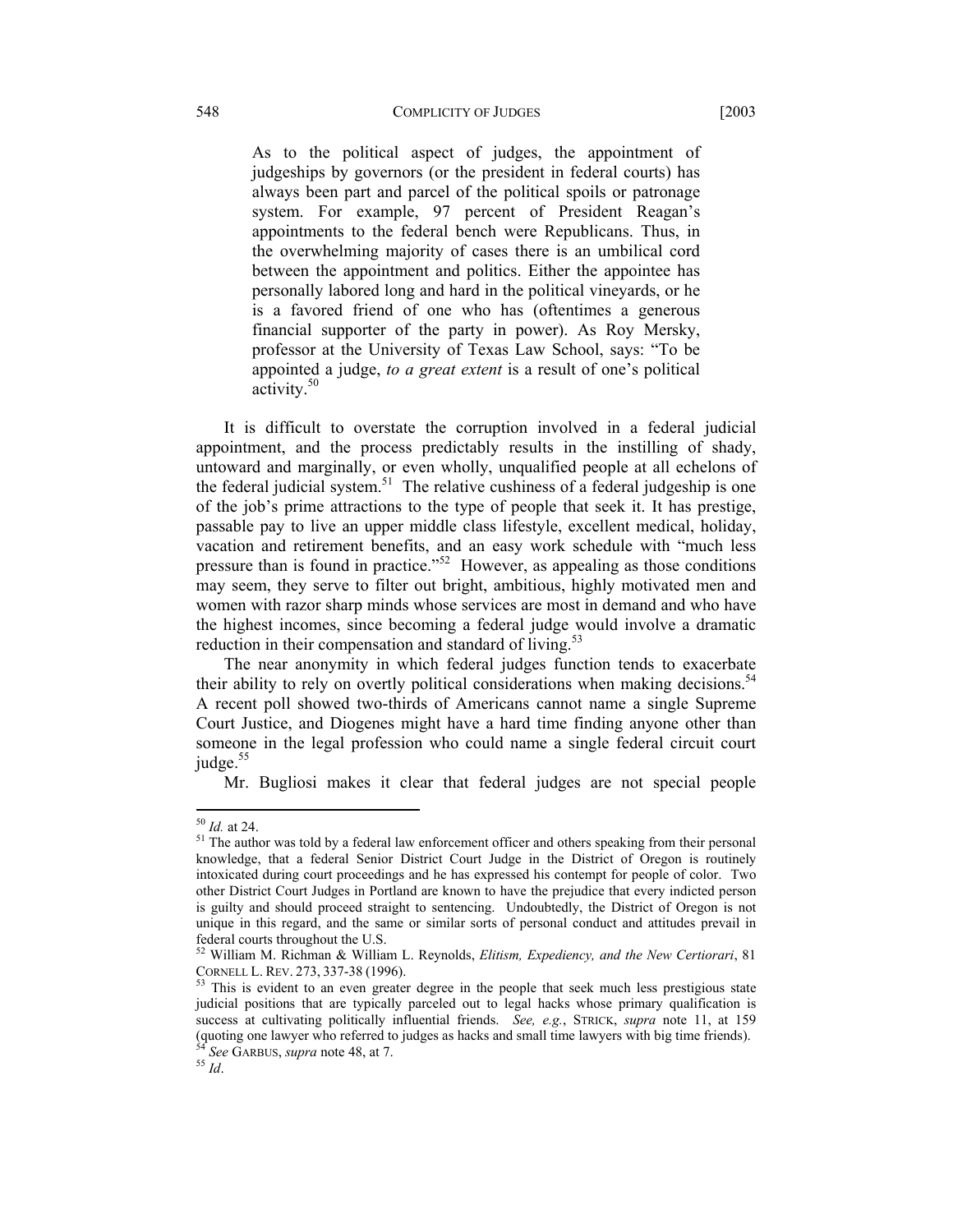possessing wisdom or divinity, but can more likely be described as black-robed, second tier lawyers with extraordinary political connections.<sup>56</sup> Becoming a judge does not magically bestow admirable qualities on a person where they were lacking beforehand.<sup>57</sup> So the very process by which a person becomes ensconced as a judge ensures that he or she will be unlikely to rise above their own selfinterest and make decisions that fundamentally conflict with their political, ideological and economic background or interests.<sup>58</sup>

Thus, the men and women selected for federal judgeships are as politically partisan and biased in their attitudes as are state judges. However, unlike state judges, once seated a federal judge is virtually assured of being in office until he or she either dies or retires, whichever occurs first.<sup>59</sup> The one avenue for removing a federal judge involves the same process required for removal of a President, impeachment by the House of Representatives $\hat{60}$  and conviction after a trial by the Senate.<sup>61</sup> It has been used so rarely that for all practical purposes it is a non-factor as a consideration, or a threat, for ending a federal judge's career before he or she does so either by choice or by nature following its course.<sup>62</sup> Since 1791, only seven federal judges have been convicted by the Senate, and only three since 1936.<sup>63</sup>

Federal judges are only slightly less immune to being reprimanded for

<sup>&</sup>lt;sup>56</sup> See BUGLIOSI, supra note 3, at 23-24.

<sup>56</sup> *See* BUGLIOSI, *supra* note 3, at 23-24. 57 *Id*. 58 The federal judiciary only superficially hides its loyalty to those factors. In *Payne v. Tennessee*, 501 U.S. 808 (1991), Justice Marshall wrote in the last dissent of his Supreme Court tenure how the Court would protect "property and contract" rights, but would apply a free flowing standard to criminal "procedural and evidentiary rules" that predominantly affect the politically powerless who have much less need to have their "property and contract" rights protected: "Considerations in favor of stare decisis are at their acme" the majority explains, "in cases involving property and contract rights, where reliance interests are involved; the opposite is true in cases such as the present one involving procedural and evidentiary rules." *Id*. at 850-51 (Marshall, J. dissenting). Justice Marshall also made the observation that the Court's decision was indicative that, "Power, not reason, is the new currency of this Court's decisionmaking." *Id.* at 844.<br><sup>59</sup> U.S. CONST. art. III, § 1.<br><sup>60</sup> U.S. CONST. art. I, § 2, cl. 5.<br><sup>61</sup> U.S. CONST. art. I, § 3, cl. 6.<br><sup>62</sup> The few federal judges that hav

be before any action is taken to remove them. For example, Harry E. Claiborne (D.C. Nev.) was removed in 1986 after he was convicted of intentionally falsifying his income tax returns, stemming from his acceptance in the early 1980's of two bribes of \$55,000 that were paid to influence his rulings. *See Paragons of Corruption*, FREEDOM MAG., Vol. 27, Issue 6, 1995, at 15. In 1989, Walter Nixon (D.C. Miss.) was removed after he was convicted in federal court of two counts of perjury related to lying about his receipt of bribes to influence his decisions in the early 1980's. *Id*. Concluding a saga that began in 1980, Alcee Hastings (S.D. Fla.) was removed as a federal judge after the Senate convicted him of eight impeachable offenses, including conspiring as a federal judge to obtain a \$150,000 bribe to influence a ruling. *Id*. In voting to impeach him by a 413 to 3 vote, the House noted his misconduct struck "at the heart of our democracy." *Id*. Hastings was the last federal judge removed from office. *Id*. In a remarkable twist, Hastings ran for a seat in the U.S. Congress in 1992, won, and continues to represent Florida in that capacity today. *Id*. 63 *See* Ruth Marcus, *Senate's Quandary: Does a Trial Have to Look Like 'Perry Mason'?*, WASH.

POST, January 7, 1999, at A12, *available at* http://couponclicker.com/wp-srv/politics/special/clinton /stories/legal010799.htm (last visited Mar. 3, 2003).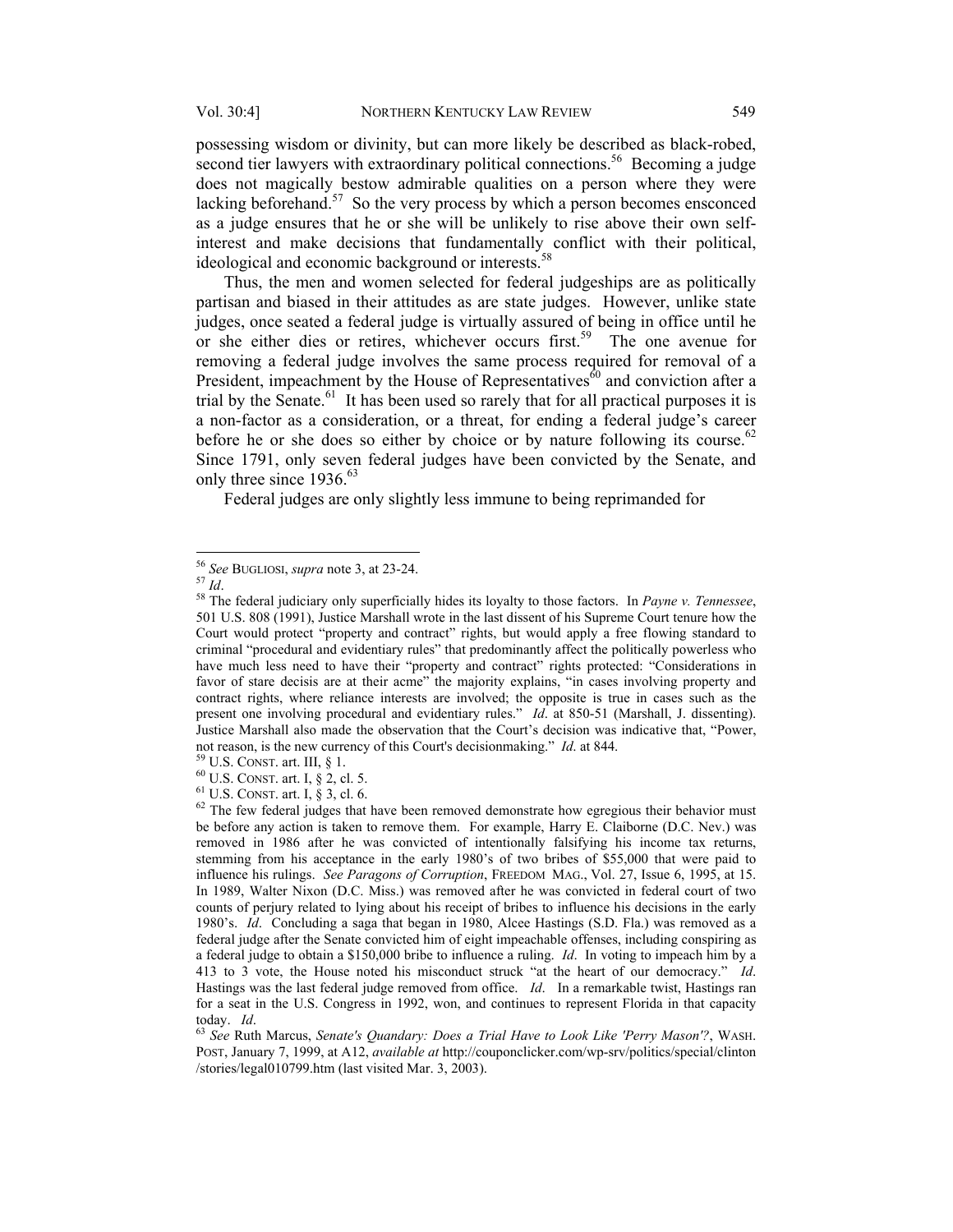egregious conduct, than they are to being removed from office. In *Judges Escape Ethical Punishment*, reporter Anne Gearan revealed that out of 766 ethics complaints filed against a federal judge in 2001, only one resulted in any punishment.<sup>64</sup> That judge suffered the mild punishment of a private censure, although neither the judge's name nor details of the conduct were released to the public.65 That is confirmation of law professor Paul Rice's observation that judges cover each other's back by ignoring everything possible because they never know when they might be on the hot seat, or as he put it, "We don't like burning brothers in the bond, because you don't know whose ox is going to be gored in the future."<sup>66</sup>

It has also been recognized that the wanton conduct of federal judges is just one indicator that while the breadth of their power is greater than state judges, their character and susceptibility to the allure of financial influences is not.<sup>67</sup> As noted in *Injustice For All*, a federal judge is,

all too often a person 'whose ignorance, intolerance and impatience are such as to sicken anyone who stops to think about them . . . [the federal judiciary is overloaded with] bias, intolerance, cowardice, impatience, and sometimes graft . . . [t]hat some judges are arbitrary and even sadistic . . . is notoriously a matter of record.' 68

 He neglected to include the small-minded judges who can use their position to express their prejudice towards blacks, Hispanics, Arabs, Asians and other racial or religious groups.<sup>69</sup>

Lord Acton's oft repeated admonition that "power tends to corrupt, and absolute power corrupts absolutely," needs no more proof that it is grounded in reality than the conduct of federal judges nationwide.<sup>70</sup> The permanence of federal judgeships and the sort of person chosen a judge creates a perfect environment for enabling the basest attitudes of a person so empowered to be exercised. The most dramatic and recent example of what is the norm behind the scenes was the decision of five Supreme Court judges in *Bush v. Gore*,<sup>71</sup> which was an expression of their preference for George Bush to be President.<sup>72</sup> Such

<sup>64</sup> *See* Anne Gearan, *Judges Escape Ethical Punishment*, (August 6, 2002), *at* http://www*.* judicialaccountability.org/articles/judgeescapeethi.htm (last visited Mar. 3, 2003). 65 *Id.* <sup>66</sup> *Id.* <sup>67</sup> *See*, *e.g*., Mark Terry & Tina Terry, *The Best Judges Money Can Buy*, (1997), *at* 

http://www.jail4judges.org/JNJ\_Library/stak0/corrupt/Bribe.htm (exploring the corruption of federal judges by the carrot of special cash payments made to them by the federal government).<br><sup>68</sup> STRICK, *supra* note at 13, at 159 (citation omitted) (footnotes omitted).<br><sup>69</sup> See Richman & Reynolds, *supra* note 52 (

lesser treatment than more powerful groups and stating "That justice is dispensed on different tracks . . . although it is not generally known outside judicial circles").

<sup>&</sup>lt;sup>70</sup> Letter from Lord Acton to Bishop Mandell Creighton (Apr. 3, 1887), *in* 1 THE LIFE AND LETTERS OF MANDELL CREIGHTON ch. 13 (Louise Creighton ed. 1904), *available at* http://www.bartleby.com/66/9/2709.html (last visited Mar. 5, 2003). 71 531 U.S. 98 (2000).

<sup>72</sup> *See* BUGLIOSI, *supra* note 3, at 48. Bugliosi states, "If, indeed, the Court, as the critics say, made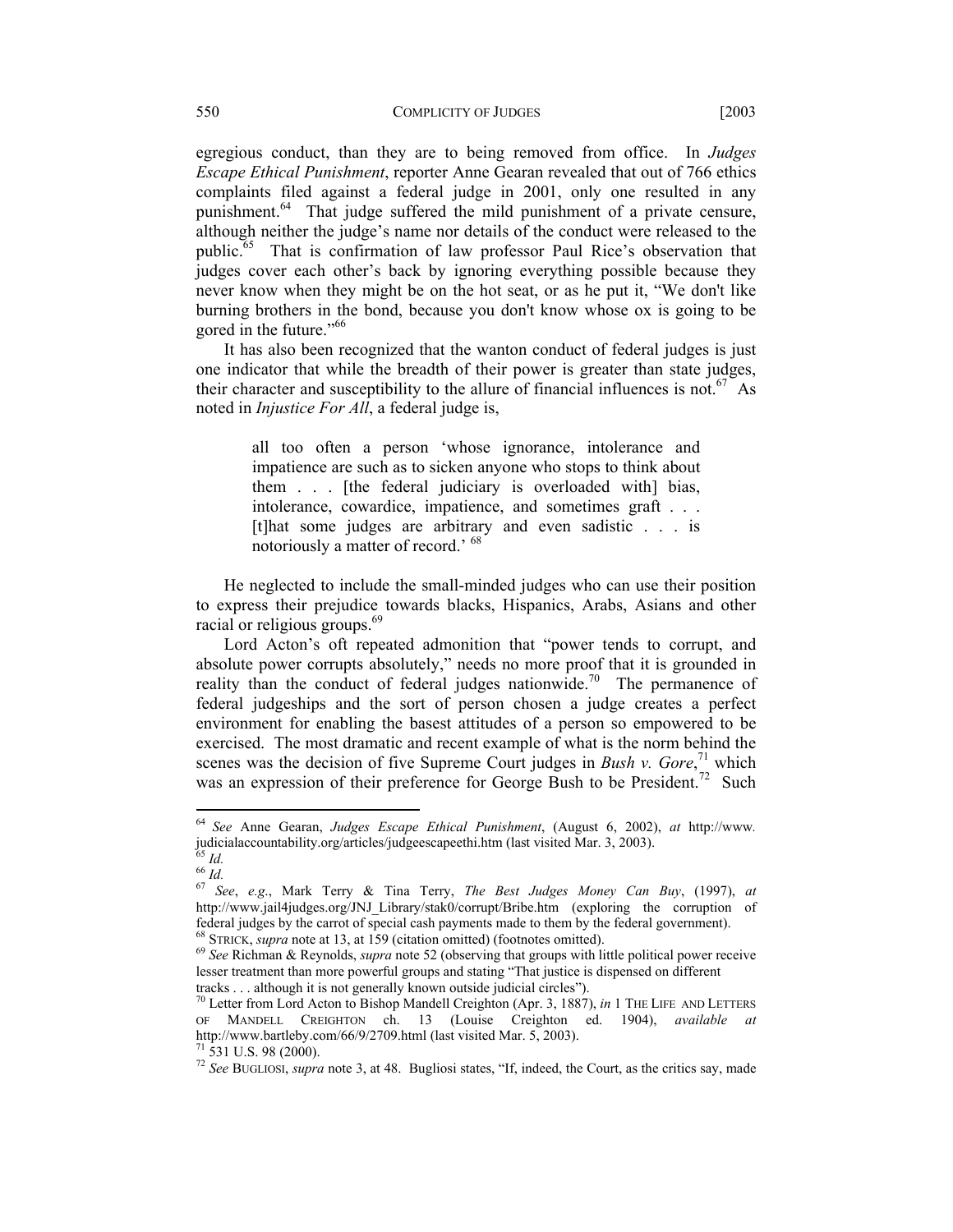unconscionable conduct is a predictable consequence of empowering generally unprincipled mortals with the ability to exercise power that has no effective check or balance. The pervasiveness of such conduct is cause for concern by people of all political persuasions, since there is a constant cycle of reversing political fortunes.

It is reasonable to think Vincent Bugliosi's carefully reasoned conclusion that the five Supreme Court Justices who voted with the majority in *Bush v. Gore*73 are sophisticated criminals of the worst sort who used their privileged position to commit a grave crime, could in different circumstances be said of all federal judges.<sup>74</sup> The most disturbing aspect of this situation, as Mr. Bugliossi notes, is that "Though the five Justices clearly are criminals, no one is treating them this way."75 The same blind-eye is being given to federal judges across the country engaging in untoward conduct that negatively affects "ordinary" Americans.<sup>76</sup> Given the short-shrift justice the Supreme Court majority accorded the defendant of a contrary political persuasion in a case effectively determining the outcome of a presidential election,  $\frac{7}{7}$  one can just imagine the dismissive attitude those judges hold towards politically powerless defendants.

#### B. *State Judges*

The pervasive influence of political considerations on the decisions of trial and appellate judges is not limited to the federal judiciary, but dominates the  $\frac{d}{dt}$  decisions of state judges as well.<sup>78</sup> As would be expected, the same dynamics interact to corrupt the rulings of appointed state judges that affect federal judges.<sup>79</sup> However, rather than short circuiting that process, the alternate

 $\overline{a}$ 

74 BUGLIOSI, *supra* note 3, at 48-49. Bugliosi states,

The stark reality, and I say this with every fiber of my being, is that the institution Americans trust the most to protect its freedoms and principles committed one of the biggest and most serious crimes this nation has ever seen – pure and simple, the theft of the presidency. And by definition, the perpetrators of this crime *have* to be denominated criminals.

*Id.* at 48. Given their overall lower quality, the same can certainly be said of state judges.<br><sup>75</sup> *Id.* at 49.<br><sup>76</sup> For an illustration of individuals who have been wrongfully convicted, see *Justice Denied*, *The* 

a politically motivated ruling (which it unquestionably did), this is tantamount to saying, and this can *only* mean, that the Court did not base its ruling on the law." *Id*. 73 531 U.S. 98 (2000).

*Innocents Database*, *at* http://www.justicedenied.org/wronglyconvicted/innocents.htm (last visited Mar. 4, 2003).<br><sup>77</sup> See Bush v. Gore, 531 U.S. 98 (2000).

<sup>&</sup>lt;sup>78</sup> *See*, *e.g.*, Michael Sherer, *State Judges for Sale*, THE NATION, Sep. 2, 2002, at 20-24 (observing that politicization of the bench is growing among the 39 states that elect appellate judges).

For related material see *id*. Although it may be more reliably reported on publicly than in the past, the pervasiveness of judicial corruption is as much of a taboo subject within the legal fraternity today as it was in 1949 when Judge Jerome Frank wrote in *Judges on Trial*, "The [law] schools should also concern themselves with the problem of the effect of judicial corruption. Of that problem, law students learn little or nothing. … What would be thought of a college course in city government in which no mention was made of 'graft' and 'pull?' How can we afford to have men practice law who have been educated to shut their eyes to the effect of those factors on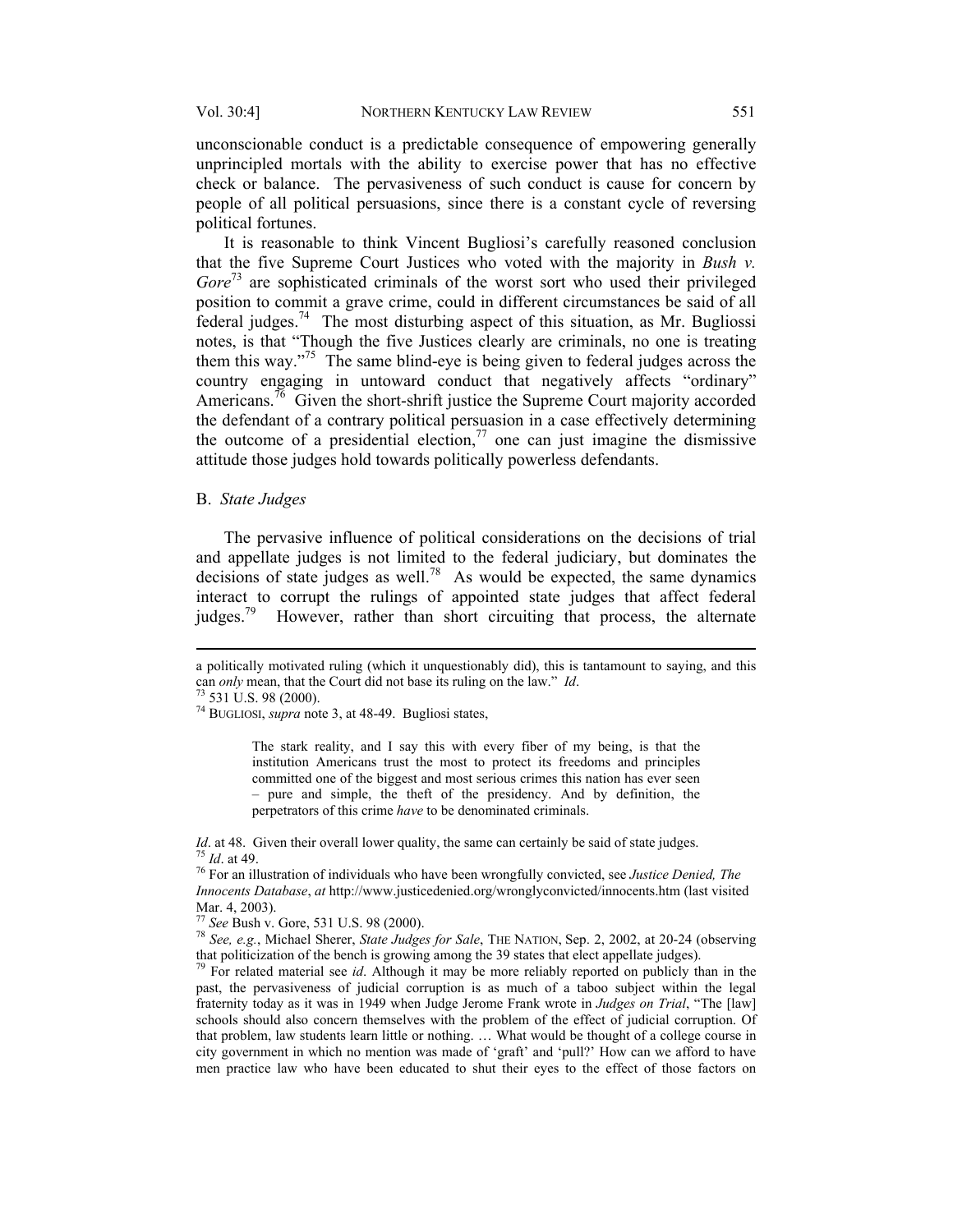methods of electing state judges are at best merely deceptive window dressing that conceals the power behind the judicial throne, and at worst, compounds the flaws inherent in appointing judges.<sup>80</sup> Given the number of judges that run unopposed and the number of incumbents re-elected, the voting process functions more to confirm state judges than to elect them.<sup>81</sup>

The corruption of state judges, whether appointed or elected, has been widely exposed in recent years.82 In a 1999 PBS Frontline program, *Justice For Sale*, it was reported how the favoritism of Pennsylvania, Louisiana and Texas judges is bought like cattle at an auction. $83$  The same is true of every other state's judicial elections.<sup>84</sup> A judge's position on a case can reliably be predicted by an awareness of the nature and source of their campaign contributions, in conjunction with their political ideology.<sup>85</sup> It was also suggested in a September 2, 2002 cover article in The Nation, *State Judges For Sale*, that the corruption rife in state judiciaries can be expected to worsen after a June 2002 decision by the Supreme Court that opens the door for judicial candidates to publicly take politically partisan positions.<sup>86</sup> In *Republican Party of Minnesota v. White*,<sup>87</sup> a five-to-four majority ruled that it is an infringement of a judicial candidates free

decisions?" Frank, *supra* note 5, at 240. Judge Frank recognizes the real world dilemma faced by a lawyer that encounters a corrupt judge, and his concerns are as valid today as they were five decades ago: "But lawyers engaged in practice before the courts find that a most perplexing problem: If some particular lawyers try to cause the removal of a judge they suspect of corruption, and if they fail, *that judge probably will, in roundabout ways, visit his wrath on their clients. For that reason, practicing lawyers usually hesitate to initiate such removal proceedings*." *Id*. at 241 (emphasis added). In other words, the willingness of an amoral judge to stop at nothing to protect their turf is what enables them to continue their activities unabated.

<sup>80</sup> *See, e.g*., STRICK, *supra* note 13, at 161-62 (stating that the real electors of judges are the few political leaders who nominate the judge).

 $81$  For example, of the 57 judicial seats open in Oregon's 2002 primary, 47 were uncontested, and in only one of the races involving an incumbent was there an opponent. *See Measure 21 – Arguments in Favor*, *Bob Harris*, November 5, 2002, *at* http://www.sos.state.or.us/elections/nov52002/ guide/measures/m21fav.htm (Oregon Secretary of State Website) (last visited April 15, 2003). *See also* Ashbel S. Green, *Oregon's System of Seating Its Judge Under Heavy Fire From Various Sides*, THE OREGONIAN, Jan. 27, 2000, at D4. Another tactic that politicizes the judiciary in Oregon even more than it naturally is, is the practice of judges retiring prior to the expiration of his or her term, which empowers the Governor to then appoint an interim replacement. *Id*. That appointed judge can then run as the incumbent at the next election, which historically has almost guaranteed

they will win. *Id*. 82 *See, e.g*., *Frontline: Justice For Sale* (PBS television broadcast, Nov. 1999) (providing an investigation into how campaign cash is corrupting America's courts), *available at* http://www.pbs.org/wgbh/pages/frontline/shows/justice/ (investigating the corruption of American courts caused by campaign cash) (last visited Mar. 5, 2003) [hereinafter *Frontline*].<br><sup>83</sup> See id.<br><sup>84</sup> See, e.g., Sherer, *supra* note 78, at 20-24 (stating that in the 39 states that elect appellate judges,

politicization of the bench is growing). *See also* Warren Richey, *Justice For Sale? Cash Pours Into Campaigns*, THE CHRISTIAN SCI. MONITOR, October 25, 2000, at 2 (discussing the increased spending and campaigning for state supreme court elections).

<sup>&</sup>lt;sup>85</sup> See Frontline, *supra* note 82.<br><sup>86</sup> See Sherer, *supra* note 78. That article focused on the 39 states that elect appellate judges, but the same dynamics apply to trial level state judges. *Id.* 87 536 U.S. 765 (2002).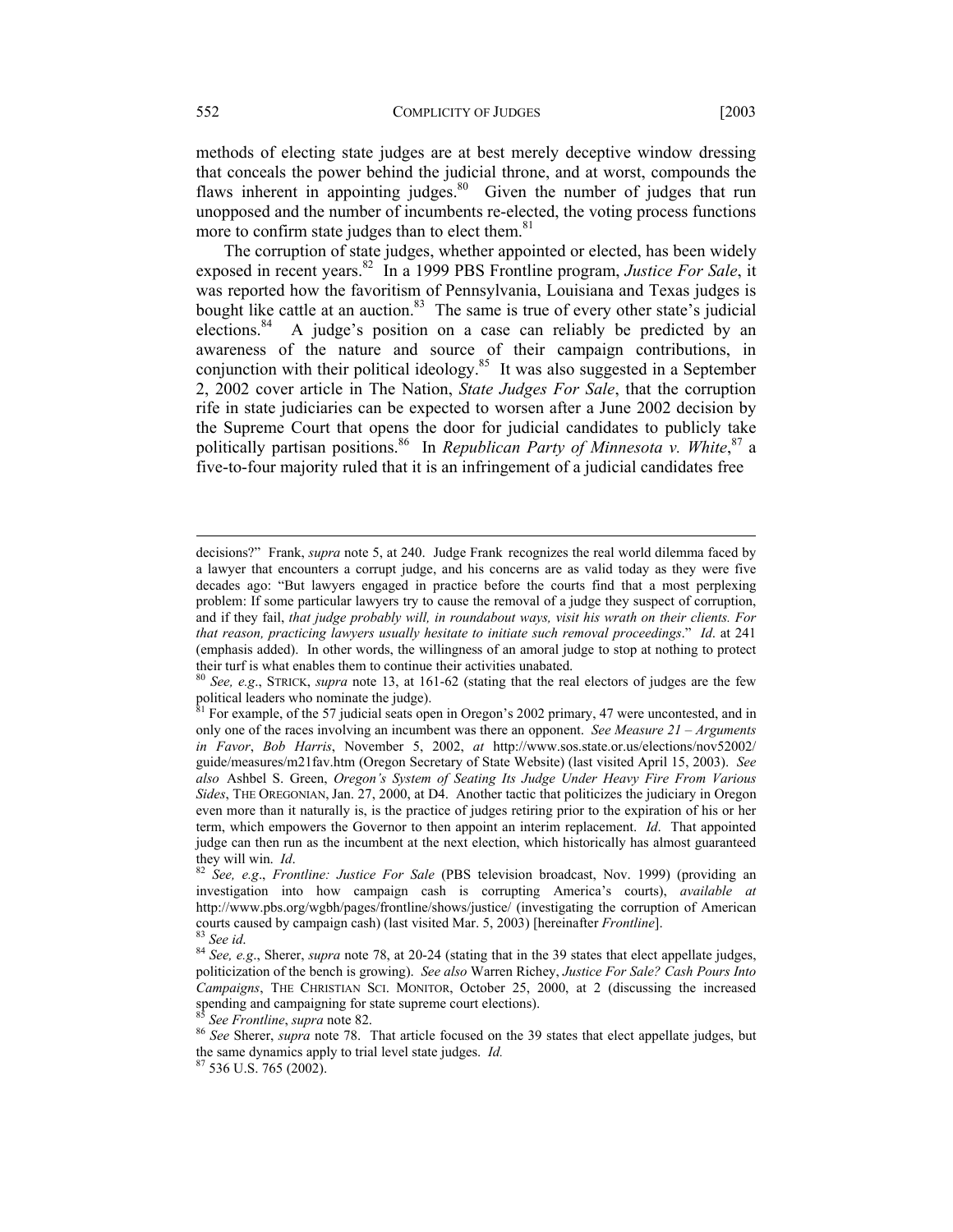speech rights for a State to restrict the candidate from announcing his or her views on disputed legal or political issues.<sup>88</sup> The Supreme Court's decision will have less of an impact than The Nation's article presupposes, because it merely permits judicial candidates to publicly express their position on issues that they have previously openly expressed privately.<sup>89</sup>

The open bazaar-like atmosphere of buying judicial favoritism is as much an element of a non-partisan as a partisan election, since a judge's preferences are as important to political and monied interests in the former form of election process as the latter.<sup>90</sup> For example, the cost of winning a seat on the Oregon Court of Appeals in that state's non-partisan election process was estimated to be over \$500,000 in 2002.<sup>91</sup> That was for an election in which slightly more than one and a quarter million people voted, or about forty cents was spent *per* voter by *both* of the candidates, for what on the surface appears to be a relatively obscure position in a small state.<sup>92</sup> That highlights how coveted it is to possess influence with appellate judges who set precedents applicable to lower courts.<sup>93</sup>

There is nothing new about the blatant politization of the judiciary, which is now becoming more evident to the public.<sup> $94$ </sup> For example, in the 1993 booklet, *Justice For Sale*, it was disclosed that business interests began a concerted effort

 $\overline{a}$ 

In the late 1990s, an organization calling itself Texans for Public Justice began tracking political contributions to the high court to look for any correlation with outcomes. It didn't prove that money purchased results, but it did make a convincing case that it bought access. Only 11 percent of *all* appeals presented to the Court were accepted for review, but your chances *quadrupled* if you were a contributor. In fact, the justices "were *ten times* more likely to accept petitions filed by contributors of more than \$250,000 than petitions filed by non-contributors."

<sup>&</sup>lt;sup>88</sup> *Id.* at 788.<br><sup>89</sup> The ruling concerned a Minnesota Supreme Court canon of judicial conduct, which prohibited judicial candidates from announcing their views on political or disputed legal issues. *Id*. at 768. 90 *See*, *e.g*., Garret Epps, *The Price of Partisan Judges*, THE OREGONIAN, May 5, 2002, at C1.

<sup>(</sup>commenting on the increased spending and campaigning in Oregon's non-partisan judicial elections). The degree to which monied interests value the special consideration that contributions to political and judicial candidates provide them with, is indicated by Arianna Huffington's observation in *Pigs At The Trough: How Corporate Greed and Political Corruption Are Undermining America*, (Crown Publishing Group, January 2003), "Over the last 10 years [through 2002], corporations have doled out more than \$1.08 billion in soft-money contributions. This down payment on preferential public policy has extended across party lines, with \$636 million going to Republicans and \$449 million to Democrats." *Id.* at 20. As the previously cited articles suggest, a significant portion of that money was earmarked for state judicial candidates.<br><sup>91</sup> *See id*. <sup>92</sup> For more information, see Oregon Secretary of State Web Site, *Statistical Summary 2002* 

*General Election*, *at* http://www.sos.state.or.us/elections/nov52002/g02stats.pdf. 93 *See* CATHERINE CRIER, THE CASE AGAINST LAWYERS 190 (2002). Crier wrote:

*Id*. (emphasis added).<br><sup>94</sup> *See generally* NAN ARON & BARBARA MOULTON, JUSTICE FOR SALE: SHORTCHANGING THE PUBLIC INTEREST FOR PRIVATE GAIN (1993) (discussing the efforts of corporations to instill a more conservative approach in legal doctrine and the judiciary in order to benefit their economic interests). A summary of this book is located *at*

http://www.ratical.org/corporations/Justice4sale.html (last visited Mar. 3, 2003).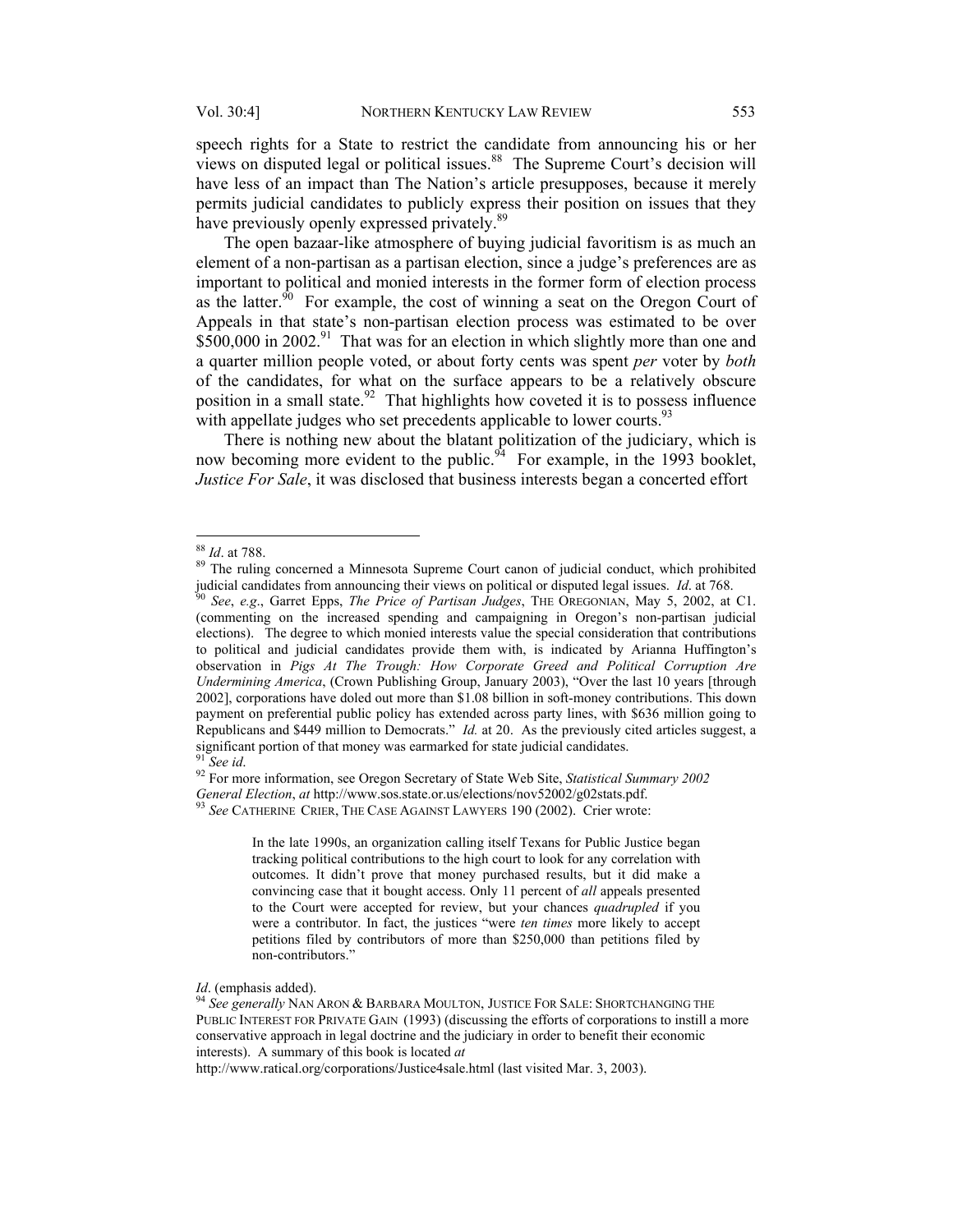in 1971 to gain and maintain control of the judicial system in the U.S. to serve their own ends.<sup>95</sup> The manifesto of that effort was a memorandum written for the U.S. Chamber of Commerce by Virginia attorney and future Supreme Court Justice, Lewis Powell.<sup>96</sup> Tactics such as those are indicative of how much effort is expended in an effort to ensure that state and federal judges do not function independently. The lack of judicial independence throughout the country is so apparent that the Brennan Center for Justice at the NYU School of Law maintains an ever-expanding website that lists hundreds of news stories, studies and reports on the subject.<sup>97</sup>

A general lack of public awareness, however, does not detract from the impact of judges representing those people and organizations to which they are politically, ideologically and financially beholden.<sup> $\overline{98}$ </sup> A judge need only pay lip service to voters and other people in society that lack the muscle to curry special favor with the judge. Judge Samuel Rosenman observed with no hint of cynicism, but simply as a statement of the cold hard facts:

The idea that the voters themselves select their judges is something of a farce. The real electors are a few political leaders who do the nominating. . . . Political leaders nominate practically anybody whom they choose . . . the voters, as a whole, know little more about the candidates than what their campaign pictures may reveal. For example . . . [a poll] showed that not more than one per cent of the voters in New York City could remember the name of the man they had just elected Chief Judge of the Court of Appeals – our highest judicial post. In Buffalo, not a single voter could remember his name. <sup>99</sup>

The fact that most state judges are elected in near anonymity by voters who do not know who they are, compounds the effects of the corrupting nature of the campaign process that ensures their lack of impartiality.<sup>100</sup> Thus, the circumstances under which state judges are elected or nominated and confirmed, creates a situation in which the people who become state and federal judges serve their own interests and those who are responsible to, and not those of society at  $l$ arge. $101$ 

An awareness of the sort of people that typically become judges can help one's understanding of the corruption pervading the judicial process.<sup>102</sup> As noted

 $^{95}$  Id.

<sup>95</sup> *Id*. 96 *Id*. 97 *See* Brennan Center for Justice at N.Y.U. School of Law *at* 

http://www.brennancenter.org/index.html (last visited Mar. 19, 2003).<br><sup>98</sup> See Frontline, supra note 82.<br><sup>99</sup> STRICK, supra note 13, at 161-62.<br><sup>100</sup> See, e.g., STRICK, supra note 11, at 161-62 (noting that most voters in remember the name of the elected chief judge on the court of appeals). 101 *See generally* ARON & MOULTON, *supra* note 94 (discussing the efforts of corporations to instill

a more conservative approach in legal doctrine and the judiciary in order to benefit their economic interests rather than society's at large).

<sup>102</sup> *See* STRICK, *supra* note 13, at 159 (noting that most judges are ex-prosecutors, ex-cops and ex-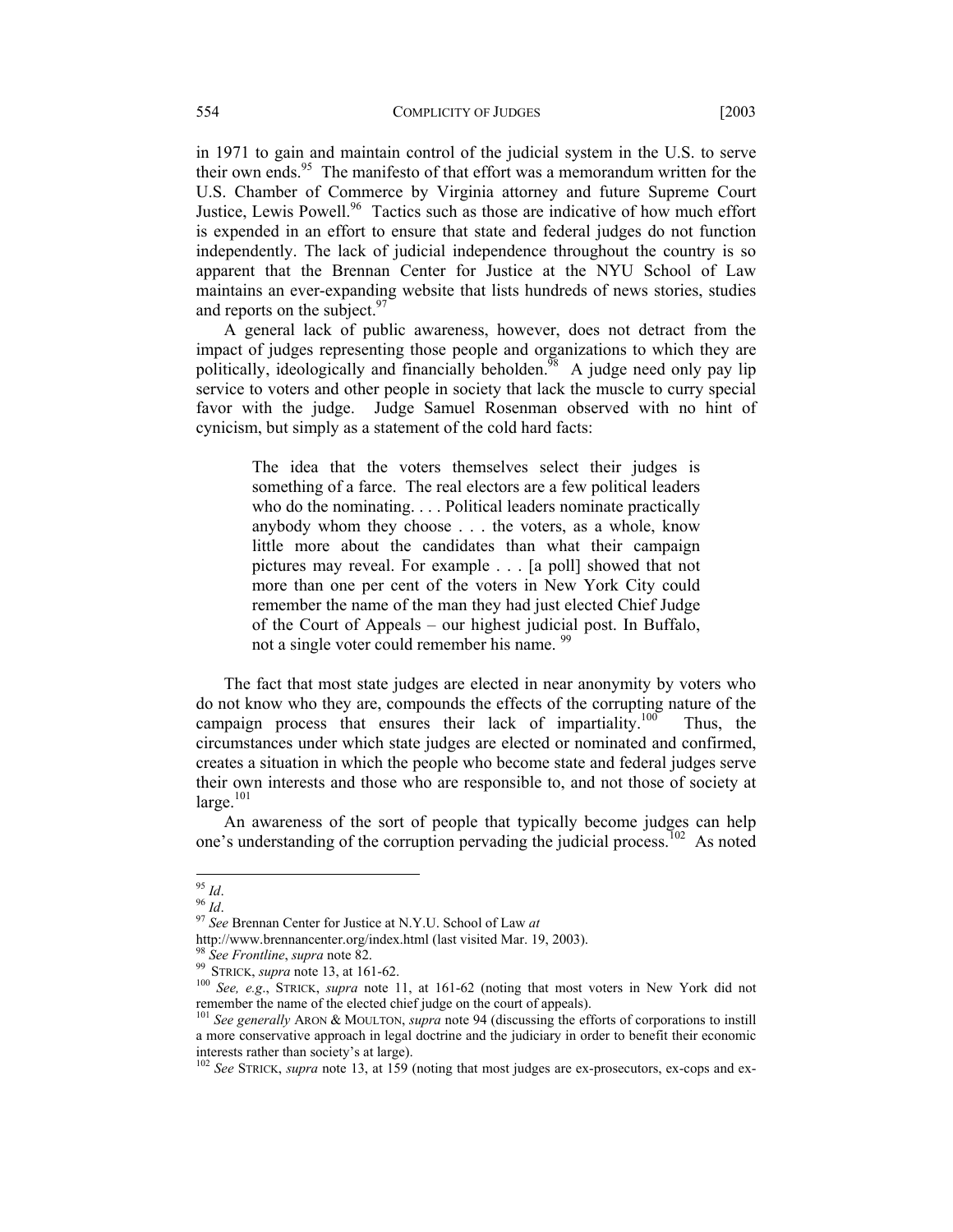Vol. 30:4] NORTHERN KENTUCKY LAW REVIEW 555

in *Injustice For All*,

Most judges . . . are ex-prosecutors, ex-cops, ex-officials who worked on the hard side of government, or ex-party workers. Most of them were hacks – small-time lawyers with big-time friends – and some were crooks the week before they went on the bench . . . Most of those men have no respect for the individual and no interest in his character or his future. And many of them are outright bigots, too. $103$ 

In the same book another commentator had a similar lament, "Let us face this sad fact: that in many – far too many – instances, the benches of our courts in the United States are occupied by mediocrity's – men of small talent, undistinguished in performance, technically deficient and inept."<sup>104</sup> One astute observer of the situation in Oregon, which has a non-partisan election process, recognized, "Our system of judicial selection is nothing more than an "old boys network" of insiders and lawyers."105 The same could be said of judges and the judicial selection process in virtually every state in the country.

### C. *Legislative Influences*

One indication that judges have a strong tendency to go with the flow of outside pressures is when they succumb to the influence of periodic media and politically inspired hysteria campaigns to get tough on the "bad" people who commit crimes.<sup>106</sup> These campaigns and the judicial pressure they exert can be local as well as national.<sup>107</sup> Furthermore, they typically have no basis in fact, but are opportunistic devices to boost the poll number of politicians and the ratings or readership of television or print media, respectively.

Representative of this process was a U. S. News & World Report cover story published on January 17, 1994 and entitled, *Violence in America*. The article encouraged judicial action to stem the growing tide of violent crime in America.<sup>108</sup> However, the article and others like it made a grossly false call to action because, at the time it was written, violent crime had not risen in 20 years

officials).<br> $^{103}$  *Id.* (footnote omitted).

<sup>104. (</sup>Econote omitted).<br><sup>104</sup> *Id.* 105 Bob Tiernan, *Judging the Judges: Oregon voters denied real democracy because lawyers have fixed the game, THE OREGONIAN, Feb. 13, 1998, at D13.* 

<sup>&</sup>lt;sup>6</sup> One such politically inspired hysteria campaign is the Anti-Terrorism and Effective Death Act of 1996. *See* Anti-Terrorism and Effective Death Act of 1996, Pub. L. No. 104-132, 110 Stat. 1214 (1996).

<sup>&</sup>lt;sup>107</sup> One powerful reason for the success of these campaigns are the large number of former prosecutors on both the federal and state level that are legislators, who write the laws, or judges, who interpret and enforce those laws.

<sup>108</sup> Ted Gest et al., *Violence in America*, U.S. NEWS & WORLD REP., Jan. 17, 1994, at 22.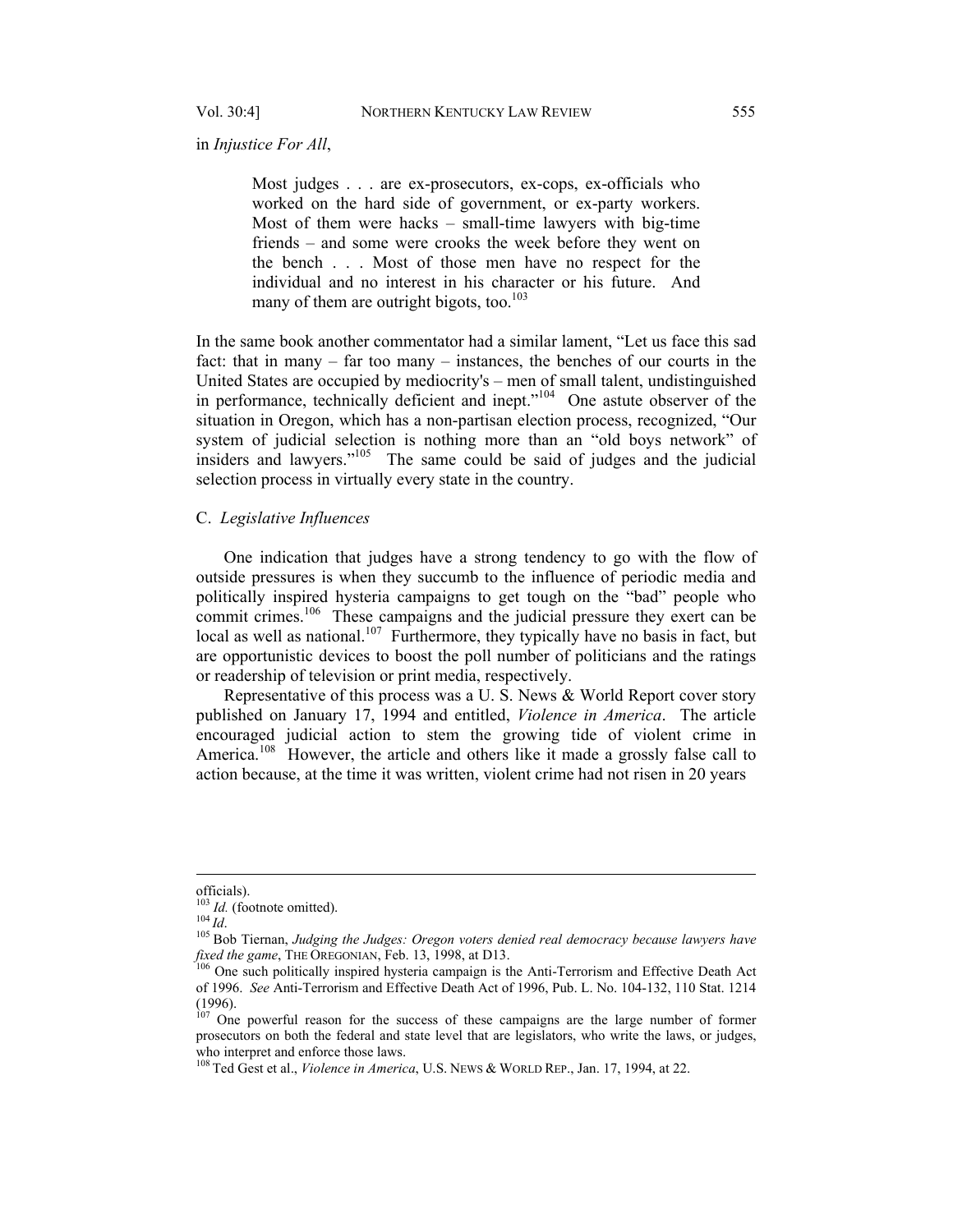and had, in fact, been in general decline since the early  $1970's$ .<sup>109</sup> As a result of the media-generated hysteria campaign, Congress was able to enact the Violent Crime Control and Law Enforcement Act of 1994,<sup>110</sup> without even deliberating the statute's merits.<sup>111</sup>

The Anti-Terrorism and Effective Death Penalty Act of 1996 (AEDPA) is another example of legislation developed and enacted through the hysteria process.<sup>112</sup> It was enacted on the basis of a false public hysteria whipped up by media proclamations of a non-existent wave of terrorism in the United States, and an unfounded belief inculcated in the general public and politicians that criminals were filing large numbers of frivolous federal habeas corpus petitions challenging the legality of their convictions or sentences.<sup>113</sup> The AEDPA places a general one year time limitation on the filing of a federal habeas corpus petition by a convicted person after the exhaustion of their direct appeal, and in federal cases it gives the trial judge both the power to grant or deny that petition, and the power to determine whether the denial can be appealed.<sup>114</sup> A glimpse into the inequities built into the AEDPA is provided by considering that even though the judge that presided over a person's wrongful conviction is the judge most likely to be biased towards upholding the conviction, and thus the judge most incapable of making an impartial determination about evidence supporting the person's innocence, the merits of a federal defendant's 28 U.S.C. § 2255 petition filed under the AEDPA is reviewed by the one judge in the world who should *not* do so: the trial judge.<sup>115</sup>

The AEDPA's limitations on filing a federal habeas corpus petition is an example of how legislation enacted on the basis of an emotional response to media and political rhetoric that has no basis in fact, can compound the wrongful conviction of an innocent person by impairing their ability to pursue, or outright denying, one of the few potential avenues available to correct the error.<sup>116</sup> It is also cause for concern that the federal judiciary did not maintain an arm's length distance from the debate underlying the AEDPA's restrictive provisions, since they were a reflection of Supreme Court Chief Justice William Rehnquist's longstanding support for

<sup>&</sup>lt;sup>109</sup> The rate of violent crime was significantly lower in 1994, and it still is today, than it was in 1973 when the National Crime Victimization Survey was begun. *See* U. S. Department of Justice, Bureau of Justice Statistics, *Criminal Victimization 1996*, *available at* http://www.ojp.usdoj.gov/

 $^{110}$  Violent Crime Control and Law Enforcement Act of 1994, Pub. L. No. 103-322, 108 Stat. 1796.<br><sup>111</sup> For an analysis of how Congress shirked its duty to debate the merits of the Crime Bill,

particularly considering that it was estimated to involve an expenditure of \$33 billion and increased the number of crimes for which the death penalty could be imposed, see Dave Ketchum, *Bad Procedure Gets Bad Law*, 1998, *at* http://www.people.clarityconnect.com/webpages3/davek/ docs/CRIME.html (last visited Mar. 5, 2003).

<sup>&</sup>lt;sup>112</sup> Antiterrorism and Effective Death Penalty Act of 1996, Pub. L. No. 104-132, § 735, 110 Stat. 1214, 1214.

<sup>&</sup>lt;sup>113</sup> According to a report by the Department of State, there was not a single confirmed act of terrorism in the United States in 1995. *See* Terrorist Research and Analytical Center, *Terrorism in the United States 1995* (Counterterrorism Threat Assessment and Warning Unit, National Security Division, Washinton D.C.), 1995, at 1. The one *possible* terrorist incident, the Oklahoma City Federal Building bombing, does not meet the FBI's definition of a terrorist act and this one possible terrorist act was described as a dramatic increase over the number that occurred in 1994. *Id*. <sup>114</sup> A state prisoner files a petition under 28 U.S.C. § 2254, and a federal prisoner files a petition

under 28 U.S.C. § 2255.

<sup>115</sup> *See* 28 U.S.C. § 2255 (2000). 116 *Id*.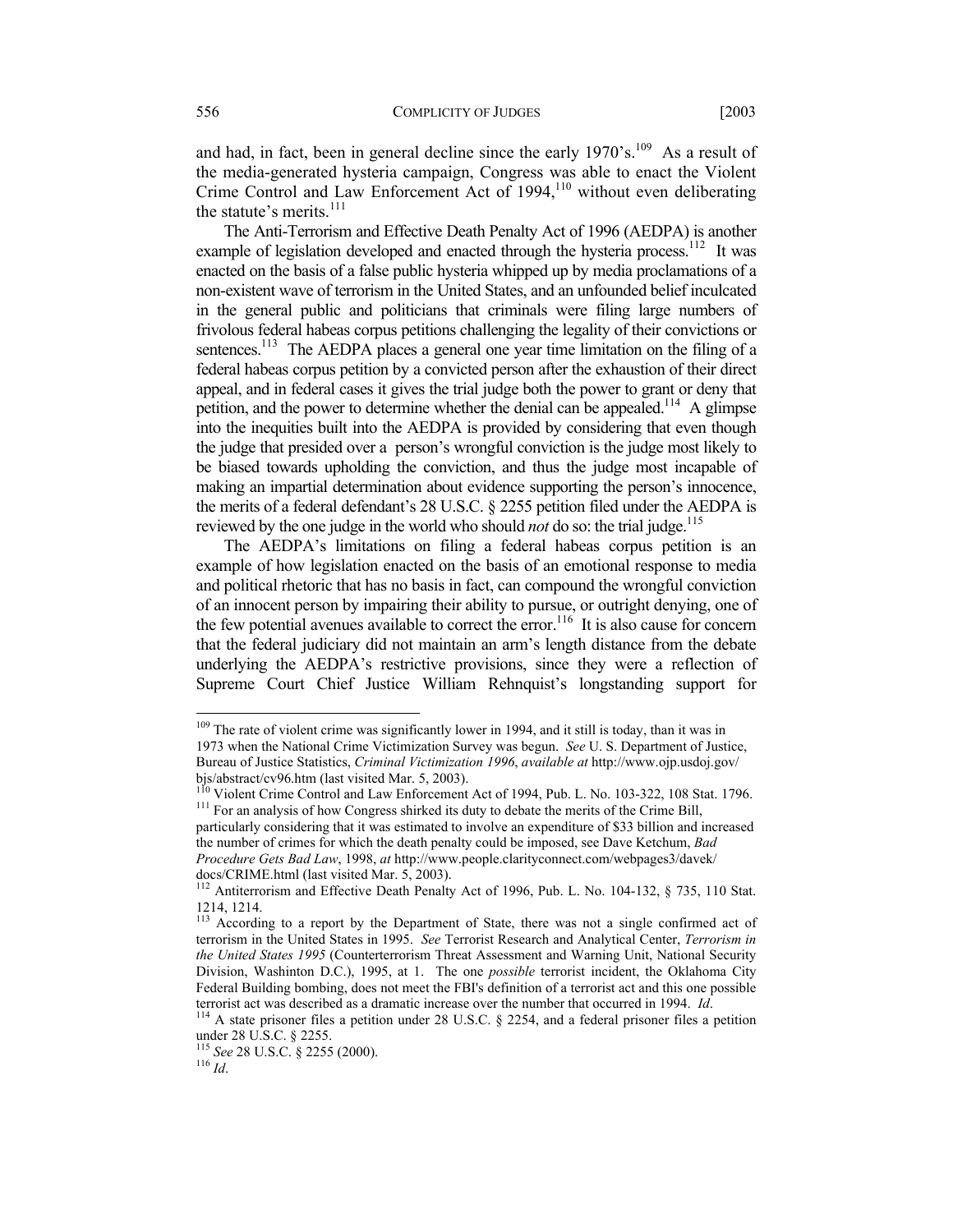restrictions on the filing and consideration of habeas corpus petitions.<sup>117</sup> However,

there is no apparent concern by politicians, judges and prosecutors that an innocent defendant is likely to be harmed by an ill-advised law that results from a public hysteria campaign, imposes procedural bars to their vindication and empowers the judge most biased against him or her to rule on the merits of a legal challenge to their conviction  $118$ 

#### III. THE VIOLENCE OF JUDGES

An extreme danger inherent in the political nature of federal and state judges is the awesome violence available at their beck and call.<sup>119</sup> In his essay, *Violence and the Word*, Yale Law Professor Robert Cover explained that *every* word a judge utters takes place on a field of pain, violence, and even death.<sup>120</sup> Judges are, in fact, among the most violent of all federal and state government employees.<sup>121</sup> The violence judges routinely engage in makes the carnage of serial killers seem insignificant in comparison. Attorney Gerry Spence echoed Professor Cover's observation when he wrote, "Courtrooms are frightening places. Nothing grows in a courtroom – no pretty pansies, no little children laughing and playing. A courtroom is a deadly place. People die in courtrooms, killed by words."<sup>122</sup>

The very position of being a judge is literally defined by their ability to engender violence by the utterance of words from their lofty perch.<sup>123</sup> Furthermore, the more violence a judge can command, or the more people they can elicit obedience from in carrying out their orders, the more respected judges are considered to be. State Supreme Court justices can direct more people to carry out the violence implicit in their directives than a county judge can, and they are consequently accorded more deference and respect. Similarly, U.S. Supreme Court justices can direct and countenance the commission of more violence than a federal circuit court judge, a federal district court judge, or any state judge, and they also have a more exalted public persona.

<sup>117</sup> *See, e.g*., Stephen Bright, *Does the Bill of Rights Apply Here Any More? Evisceration of Habeas Corpus and Denial of Counsel to Those Under Sentence of Death*, THE CHAMPION, Nov. 1996, at 25 (relating the Court's erosion of habeas corpus over a period of years during Justice Rehnquist's tenure as Chief Justice, and prior to the passage of the AEDPA).<br><sup>118</sup> See 28 U.S.C. § 2255 (2000).

<sup>&</sup>lt;sup>119</sup> For a more detailed discussion, see Robert M. Cover, *Violence and the Word*, 95 YALE L. J. 1601, 1607 (1986).<br><sup>120</sup> See id.

<sup>&</sup>lt;sup>121</sup> *Id*. (discussing a judge's power to impose punishment on defendants and their authority to have that punishment carried out).<br> $122$  SPENCE, *supra* note 7, at 170.

<sup>&</sup>lt;sup>123</sup> A judge who issued orders that were not given heed, would be one in name but not effect, since he or she would merely be engaging in endless mental masturbation. The lowliest traffic court judge does not do that, since a person that refuses to pay a levied fine of \$10 can have the might and power of the state brought to bear against them for their recalcitrance. *See* Cover, *supra* note 119, at 1619 (observing that a judge's sentence is carried out through a system of social cooperation between the judge, the police and jailers).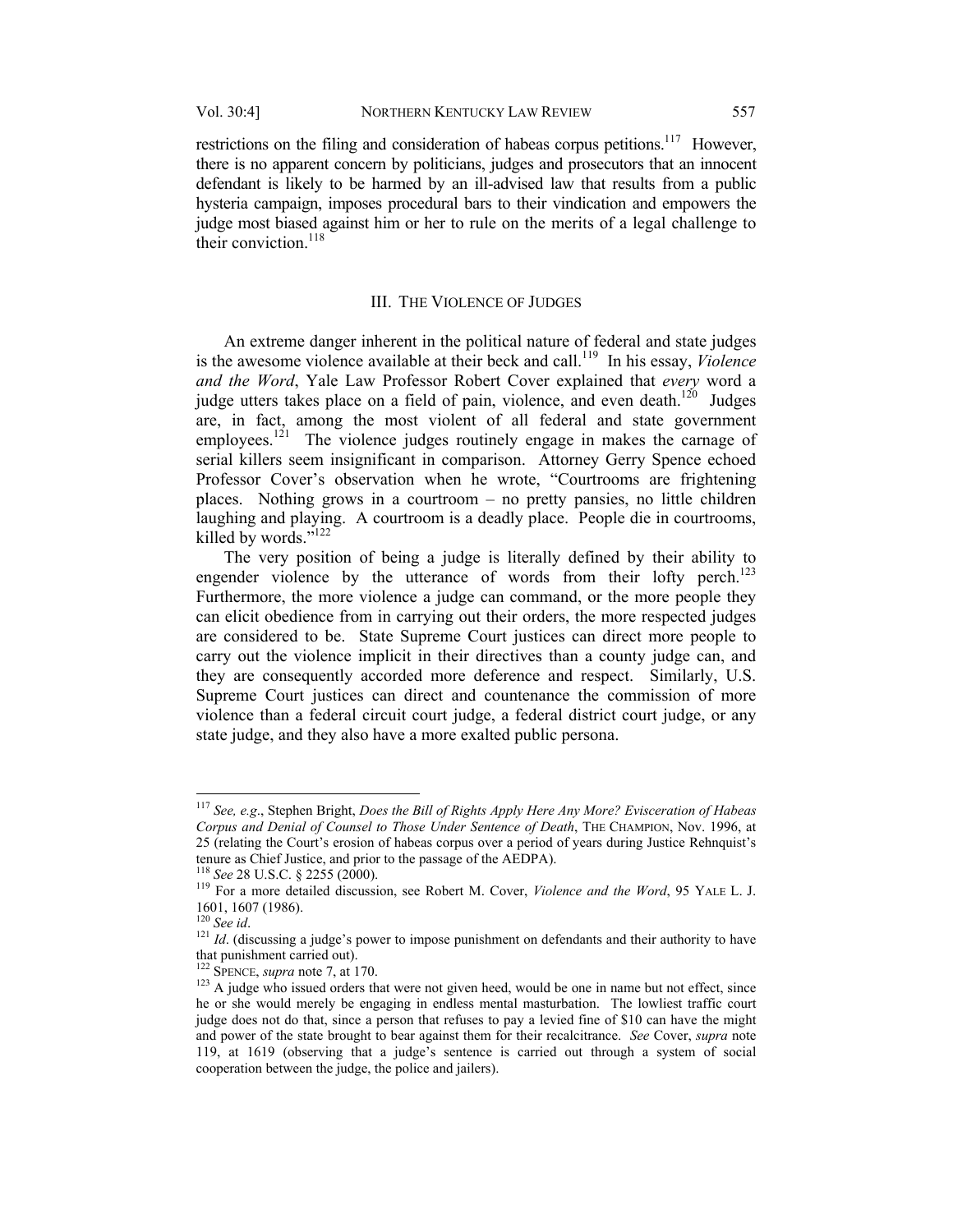#### 558 COMPLICITY OF JUDGES [2003

The violence under the control of judges takes many forms.<sup>124</sup> In one of its more innocuous expressions, a state judge can direct a person convicted of driving while intoxicated to spend a certain number of weekends in jail and pay a fine.<sup>125</sup> The police or sheriffs under the direction of the judge will physically seize and drag the defendant to jail if he or she declines to comply with either judicial command.<sup>126</sup> In much the same way, a federal judge can issue a command that federal law enforcement officers will physically force compliance with, if it isn't voluntarily complied with.<sup>127</sup> As Gerry Spence noted in *From Freedom To Slavery*, "One judge has more power than all the people put together, for no matter how the people weep and wail, no matter how desperate, how deprecated and deprived, a single judge wielding only the law, can stand them off. Judges are keenly aware of their power, and power . . . longs to be exercised."<sup>128</sup>

Yet, in spite of the regularity with which the violence of judges is exercised, their "iron fist in the velvet glove" is effectively hidden by the shield of having *others* actually commit the violence embodied in their oral and written words.<sup>129</sup> Judge Patricia Wald recognized this phenomena in *Violence under the Law*, in which she noted how the relationship between judges and the violence they are a part of is obscured by paperwork and procedures: "Often by the time the most controversial and violence-fraught disputes reach the courts, they have been sanitized into doctrinal debates, dry legal arguments, discussions of precedents and constitutional or statutory texts, arcane questions of whether the right procedural route has been followed so that we can get to the merits at all."<sup>130</sup> Hence, the violence inflicted on a defendant by a judge is masked as just another detail amidst the legalese that dominates every aspect of a criminal case.

The public veneer of civility concealing the inner workings of the judicial process serves vital deceptive purposes. Two of the most important of those are: (1) hiding the political nature of all judicial decisions, and (2) masking the inherent violence seething underneath the pomp and ceremony of judicial proceedings and a judge's officious pronouncements.<sup>131</sup> Diversion of the public's attention away from the violence carried out under the direction of a judge also provides a self-serving illusion of dignity for the judge's themselves, by presenting a façade of scholarliness that conceals the violent dirty work they are intimately involved in. $132$ 

 $124$  *Id.* 

 $125$  *Id.* at 1607 n.16 (explaining that his use of criminal law is the most persuasive example for the purposes of discussion, but suggesting that property law also has violence).<br><sup>126</sup> *Id.* at 1619.<br><sup>127</sup> *Id.*<br><sup>128</sup> SPENCE, *supra* note 8, at 113.<br><sup>128</sup> See, *e.g.*, Patricia M. Wald, *Violence under the Law: A Judge's Pe* 

<sup>77, 77 (</sup>Austin Sarat & Thomas R. Kearns eds.1992) (exploring the use of violence to enforce the law from a judge's perspective).<br> $^{130}$  *Id* 

<sup>&</sup>lt;sup>131</sup> *See id.* (explaining that the violence is obscured through doctrinal and legal debates as well as discussion of constitutional and statutory texts).

<sup>132</sup> An example of this was provided by Vincent Bugliosi throughout *The Betrayal of America* in which he analyzed aspects of the Supreme Court's decision in *Bush v. Gore*, 531 U.S. 98 (2000). *See* BUGLIOSI, *supra* note 3, at 46-50 (noting that at most, the justices of the Court lost the respect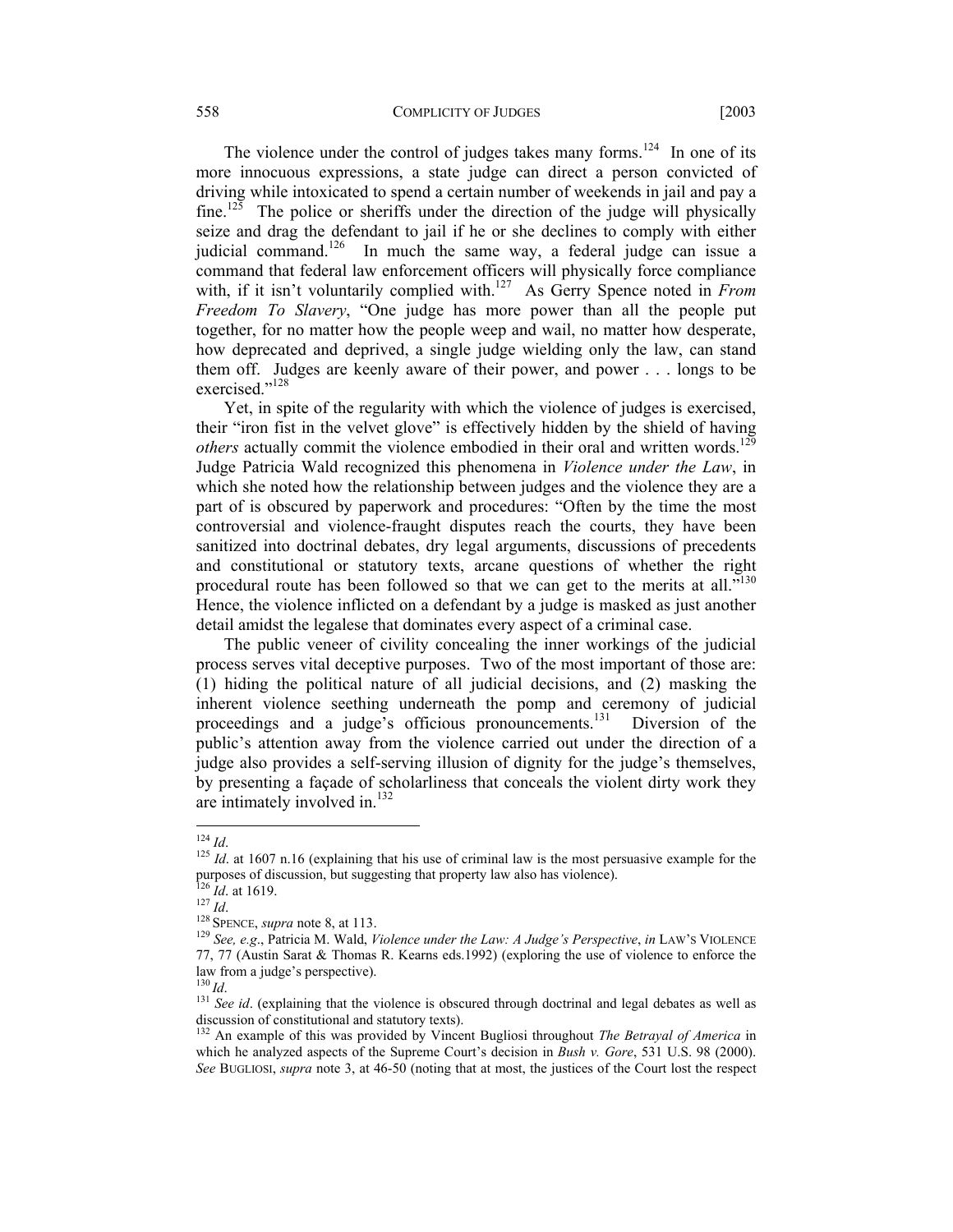The finely honed skill of a judge in the art of creating false images that is evident by their concealment of the violence permeating everything they do, is further displayed by their manner of recording the controversies they are involved in.133 That was implied by Judge Wald in *Violence Under the Law*, "A historian would do poorly to gauge the flavor of our society by reading its legal tomes."<sup>134</sup> The sanitized version of the passionate life and death struggles presided over by judges and the violence they trigger with a flick of their pen or a stroke of their gavel is not accurately represented in the bureaucratic paperwork they produce.135 This is by design. U.S. Supreme Court Justice Hugo Black, for example, told his fellow Justice Harry Blackmun to "never show the agony" he felt about a case in his written decisions.<sup>136</sup> That attitude exemplifies one way judges are complicit in concealing from the public's view or conscious awareness, the awful life-destroying violence inflicted on people by their written and oral words.

The aura of officialdom surrounding judicial proceedings is a primary reason why the attention of the general public has successfully been diverted for so long from the true nature of the horrific violence occurring every minute of every day in state and federal courthouses nationwide.<sup>137</sup> There is no greater expression of that violence than when it is committed against a person that has his/her life utterly destroyed by being wrongly branded as a criminal and then is treated as such while imprisoned as well as after his/her release. The magnitude of that violence is hinted at by the human toll manufactured by an average of *at least one innocent*  man or woman being sentenced to prison every minute that courts are in regular *session in the United States.*138 That amounts to well over 100,000 innocent people

of observers even though their politically motivated ruling was "tantamount to a crime"). On one level he revealed how the dignity associated with the Supreme Court was used to direct the federal government to effectuate the imposition of George Bush as President under circumstances that would have perhaps caused the violence inherent in enforcing their decision to have been expressed openly without the authority of the Court backing the decision – however transparently unfounded the basis of the Court's decision was. *Id*. at 47 (noting the weakness of the criticism offered by observers). In other words, if the Court's identical decision had been made in a less stable country – such as Venezuela is today – the federal government may have needed to use troops to quell the rioting that might have been triggered by what was in effect the Supreme Court's installation of George Bush as President based on the ability of the Court to direct the might and power of the federal government to enforce their will when it is necessary to do so.<br><sup>133</sup> Wald, *supra* note 129, at 77.

<sup>134</sup> *Id.* 135 See, e.g., *id.* (noting that "[a] historian would do poorly to gauge the flavor of our society by 1<sup>35</sup> See, e.g., *id.* (noting that "[a] historian would do poorly to gauge the flavor of our society by reading its legal tomes").

<sup>&</sup>lt;sup>136</sup> MICHAEL MELLO, DEAD WRONG 38 (1997). Toward the end of his Supreme Court tenure Justice Blackmun disregarded that advice in writing several passionate and clearly heartfelt dissents. *See, e.g*., Herrera v. Collins, 506 U.S. 390, 446 (1993) (Blackmun J. dissenting) (describing the Court's majority as endorsing the "simple murder" of an evidently innocent man).<br><sup>137</sup> See Wald, *supra* note 129, at 77.<br><sup>138</sup> This is derived from the estimate that at any given time in this country there are over 1.3 million

innocent people immersed within the law enforcement system. *See* Hans Sherrer, *The Innocents: the Prosecution, Conviction, and Imprisonment of the Innocent*, Introduction (Part One), JUSTICE: DENIED, Vol. 1, Issue 2, 1999, at 32, 32. That estimate is supported by a detailed analysis that over 14 percent of all convictions in state and federal courts are of innocent people. *See* Hans Sherrer, *How Many Innocents Are There?* 43 (Feb. 8, 2003) (unpublished manuscript, on file with the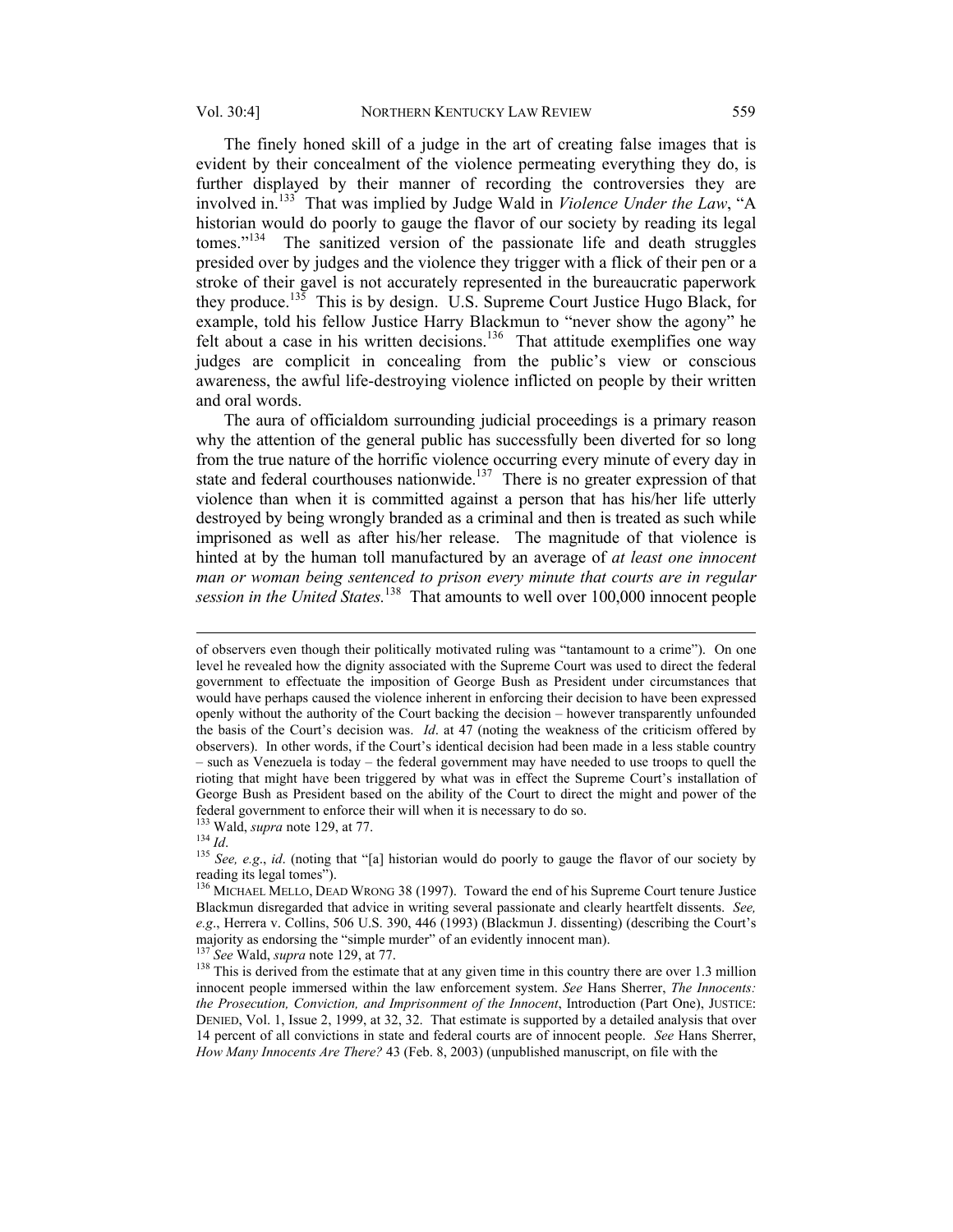#### 560 COMPLICITY OF JUDGES [2003

sentenced to prison every year for something they did not do.<sup>139</sup> The blood of that nearly incomprehensible wave of violence is on the hands of every judge that presides over the proceedings that falsely condemn any one of those innocent people, and it further stains the hands of every judge reviewing those proceedings who does not do everything in his or her power to rectify the wrong.

#### IV. THE JUDICIAL IRRELEVANCE OF INNOCENCE

Americans are taught to think that the awesome, latent physical violence at the beck-and-call of judges is restrained by strict controls that prevent their abusive use of it.<sup>140</sup> This is particularly important for people to believe because one of the most heinous and tragic ways a judge's power can be used is to contribute to the prosecution, conviction, imprisonment, and possible execution of an innocent person.

However, the over 1.3 million men and women enmeshed at any given time in the law enforcement system that are not guilty provides ample proof that the internal checks restraining the exercise of judicially instigated violence against the innocent are inadequate.<sup>141</sup> This is not an accidental or happenstantial occurrence. On the contrary, it is a predictable consequence of the manner in which judges preside over the law enforcement process. In *Dead Wrong*, lawyer and law professor Michael Mello pointed out to lay readers what is well known in legal circles: "In federal court, innocence is irrelevant. The Supreme Court says so, and the lower [courts] listen – as they're required to do."<sup>142</sup> Not only do lower federal courts listen to Supreme Court decisions such as *Herrera v. Collins*, in which the Court downplayed the relevance of a defendant's innocence,<sup>143</sup> but state courts do as well. In a subsequent book, *The Wrong Man*, Professor Mello documented how federal and Florida state courts ignored the relevance of death row prisioner Joe Spaziano's innocence for over 20 years.<sup>144</sup>

Of course, the ultimate injustice that can be committed by a judge is to countenance the execution of an innocent person.<sup>145</sup>

author). *See also supra* note 145 and accompanying text.<br>
<sup>139</sup> *See* Sherrer, *supra* note 138, at 43.<br>
<sup>140</sup> *Id.*<br>
<sup>141</sup> *Id.*<br>
<sup>142</sup> MELLO, *supra* note 136, at 238.<br>
<sup>143</sup> 506 U.S. 390 (1993).<br>
<sup>144</sup> *See* MELLO, *su* Spaziano and how his conviction was the product of among other things, "formulaic judges"). Convicted in 1976, Spaziano's murder conviction was vacated in 1996 after the state's witness recanted. Re-indicted in 1997, Spaziano agreed in 1998 to plead no-contest to second-degree murder after prosecutors pressured him with threats of seeking the death penalty if he was convicted after a retrial. MICHAEL MELLO, THE WRONG MAN (2001).<br><sup>145</sup> The extent of wrongful convictions in capital crimes is hinted at by the finding of a study that

included all 4,578 capital appeals finalized in the U.S. between 1973 and 1995. James Liebman, Jeffrey Fagan & Valerie West, *A Broken System: Error Rates in Capital Cases*, June 12, 2000, report available in its entirety from The Justice Project: http://justice.policy.net/jpreport/. A summary of the report is: Hans Sherrer, *Landmark Study Shows the Unreliability of Capital Trial Verdicts*, Justice Denied, Vol. 2, Issue 2, *at* http://www.justicedenied.org/landmarkstudy.htm (last visited April 15, 2003). Overseen by Columbia University School of Law Professor James Liebman, the study stated that, "7% of capital cases nationwide are reversed because the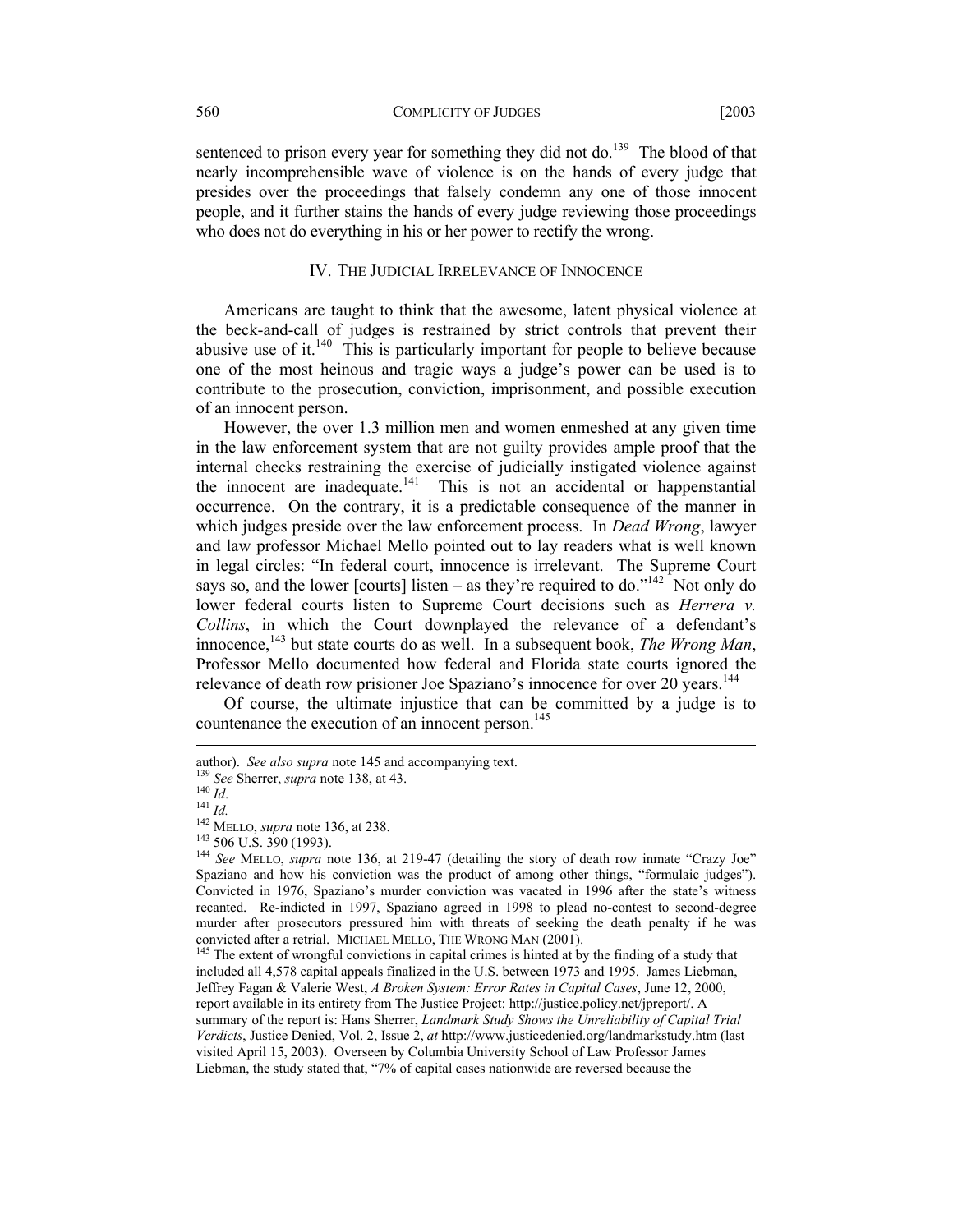$\overline{a}$ 

Make no mistake about it, even though their role is protected from the glare of the spotlight, as surely as if they were doing it in person, the velvet-gloved fist of the trial and appellate judges involved is on the switch, lever, trigger, or syringe plunger used to snuff out the life of someone that is innocent. Considering the large number of judges involved in any given case, it is reasonable to think that cumulatively more than a thousand state and federal judges may have been involved in the dozens of known executions of innocent people in this century alone.<sup>146</sup>

A person's innocence is discounted by judges for the simple reason that it is not a constitutional issue.<sup>147</sup> The Constitution has been judicially interpreted to provide the innocent no more procedural protection than the guilty.<sup>148</sup> This is consistent with the Supreme Court's holding in *Herrera v. Collins* that "a claim of 'actual innocence' is not itself a constitutional claim."149 The Constitution only guarantees that procedural formalities are to be followed, it does not guarantee that the outcome of those procedures will be correct or fair.<sup>150</sup> As the Supreme Court has made crystal clear in *Herrera* and its progeny, neither does the Constitution assure that a defendant's innocence will be considered any more relevant to the outcome than his/her sex, age or the city of birth.<sup>151</sup>

The shock to a person who first learns of the irrelevance of his/her innocence *after* being wrongly convicted *and* then losing on appeal(s) is compounded when he/she files a federal habeas corpus petition.<sup>152</sup> Although it may be common for

condemned person was found to be innocent." That figure doesn't include the innocent capital defendant's who fell through the cracks of the appellate process by being unable to produce evidence of either a recognized constitutional error in the record of their case, or compelling new evidence of their innocence. *Id*. It was also found that reversible error was found in 68 percent of all capital cases finalized during the 23-year study period. *Id*. Considering that capital cases are investigated more thoroughly than other cases, and procedures are adhered to more faithfully at the trial and appellate stages than in non-capital cases, it is reasonable to assume that under the same level of scrutiny a comparable number of all criminal convictions in the country would be reversed. *Id*. This indicates the magnitude of the negative impact that the use of non-citable unpublished opinions or one line orders (which in federal cases is over 85 percent of all cases, FAS Project *supra* note 205) is having on causing the wrongful conviction of an untold numbers of innocent

men and women to forever remain undetected. *Id*. <sup>146</sup> The author created and maintains the world's largest database of wrongly convicted people. Included are over 40 innocent men and women that were executed. *See Justice Denied*, *The Innocents Database*, *at* http://www.justicedenied.org/wronglyconvicted/innocents.htm (last visited Mar. 5, 2003).

<sup>&</sup>lt;sup>147</sup> *See Herrera*, 506 U.S. at 404 (holding that a claim of actual innocence is not a constitutional claim in a habeas corpus petition).

<sup>&</sup>lt;sup>148</sup> For a more in-depth discussion of this with many citations, see JAMES S. LIEBMAN & RANDY HERTZ, FEDERAL HABEAS CORPUS PRACTICE AND PROCEDURE § 2.5 (3d ed. 1998).<br><sup>149</sup> *Herrera*, 506 U.S. at 404.<br><sup>150</sup> *See id.* at 400. In *Herrera v. Collins*, the Court stated that newly discovered evidence of

innocence alone was not sufficient for habeas corpus relief unless a constitutional violation occurred in the underlying criminal proceeding. *Id.* 151 *Id.* See also LIEBMAN & HERTZ, *supra* note 148, at § 2.5 (stating that "innocence is indeed

irrelevant").

<sup>152</sup> *See, e.g.*, *Herrera*, 506 U.S. at 400 (stating that it is a "principle that federal habeas courts sit to ensure that individuals are not imprisoned in violation of the Constitution – not to correct errors of fact"). The Court was responding to the petitioner's claim that newly discovered evidence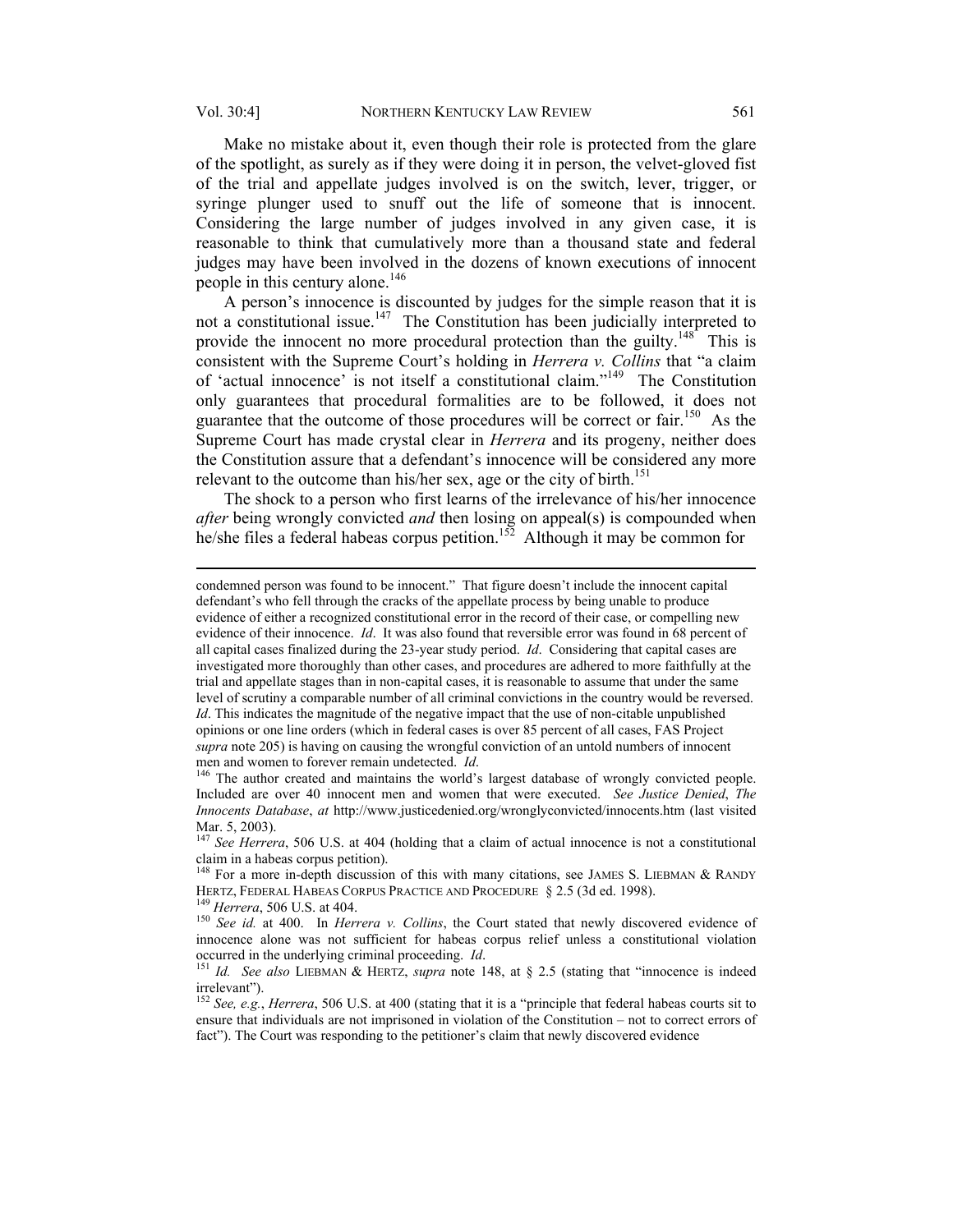people to think that a federal judge will intervene to protect an apparently innocent person when no one else will – such a thought is far more of a romantic fantasy than a belief grounded in reality.<sup>153</sup> That fantasy is fed by movies such as *The Hurricane*, in which Federal District Court Judge Lee Sarokin is shown granting Rubin "Hurricane" Carter's habeas corpus petition in 1985 after he had been imprisoned for almost 20 years for a triple murder he did not commit.<sup>154</sup> What is not revealed is that Judge Sarokin may have been the only federal judge in the country that would have granted that writ under the circumstances of Carter's case, and to this day he is castigated for having done so.<sup>155</sup> So it is only by sheer luck that "Hurricane" Carter and his co-defendant John Artis are free men today instead of still caged in a New Jersey prison.<sup>156</sup> But people see and believe the Hollywood myth instead of the reality facing innocent people squarely in the face.

Professors James S. Liebman and Randy Hertz, authors of the authoritative *Federal Habeas Corpus Practice and Procedure*, explain the legal predicament that hamstrings factually innocent people such as "Hurricane" Carter: "Habeas corpus is not a means of curing factually erroneous convictions."<sup>157</sup> Yet, a habeas corpus petition is the only way a state prisoner can challenge his/her conviction in federal court and it is one of only two ways a federal prisoner can challenge his/her conviction.<sup>158</sup> In the absence of a defendant's demonstrable claim of being denied a recognized constitutional protection, the mere allegation of innocence is, quite literally, irrelevant to judges in this country.159

demonstrated that he was factually innocent. *See id*.<br><sup>153</sup> *See, e.g., id* at 400 (holding that a claim of factual innocence has never been held to state a ground for federal habeas corpus relief).

<sup>154</sup> Carter v. Rafferty, 621 F. Supp. 533 (D.N.J. 1985), *aff'd,* 826 F.2d 1299 (3d Cir. 1987), *cert. denied*, 484 U.S. 1011 (1988) (granting the petition on the basis that the prosecution had withheld critical exculpatory evidence and improperly argued racial hatred as the motive for the crime).

<sup>155</sup> *See, e.g*., *Hurricane Carter: the other side of the story*, *at* http://www.graphicwitness.com/ carter/sarokin.html (last visited Mar. 19, 2003).<br> $^{156}$  *Id* 

<sup>&</sup>lt;sup>157</sup> *See* LIEBMAN & HERTZ, *supra* note 148, at § 2.5.<br><sup>158</sup> A state prisoner files a petition under 28 U.S.C. § 2254 (2000), and a federal prisoner files a petition under 28 U.S.C.  $\frac{1}{2}$  2255.

<sup>159</sup> This principle is embodied in the AEDPA of 1996 and that Act's requirements for the filing of federal habeas corpus petitions by both state and federal prisoners. *See* 28 U.S.C. § 2255. *See supra* note 114 and accompanying text. There does seem to be a very small number of state judges who have expressed the opinion that innocence *does* matter. *Id.* For example, based on a petition for a stay filed hours before Freddie Lee Wright's schedule execution in March 2000, Alabama Supreme Court Justice Johnstone was joined by one other justice in his dissent from its denial, because "…his petition recites persuasive facts that support the conclusion that he is innocent and that his conviction results from lack of a fair trial…. Whether Wright is electrocuted or injected seems insignificant compared to the likelihood that we are sending an innocent man to his death." Ex parte Wright, 766 S.2d 215, 216 (Ala. 2002). Mr. Wright was executed hours after the court majority rejected Justice Johnstone's argument that compelling evidence of his innocence was relevant. In contrast, the Alabama Court of Appeals in August 2002, vacated the "best interest" guilty plea of Medell Banks, Jr. to manslaughter, related to the death of a baby that was scientifically proven to have never existed. Banks v. State, No. CR-01-0310, 2002 WL 1822104 (Ala. Crim. App. Aug. 9, 2002). A majority of the three-judge panel agreed that Mr. Banks' case was a "classic example of a manifest injustice." *Id*. However, there does not seem to be a corresponding number of federal judges that have done so. *See supra* note 28 and accompanying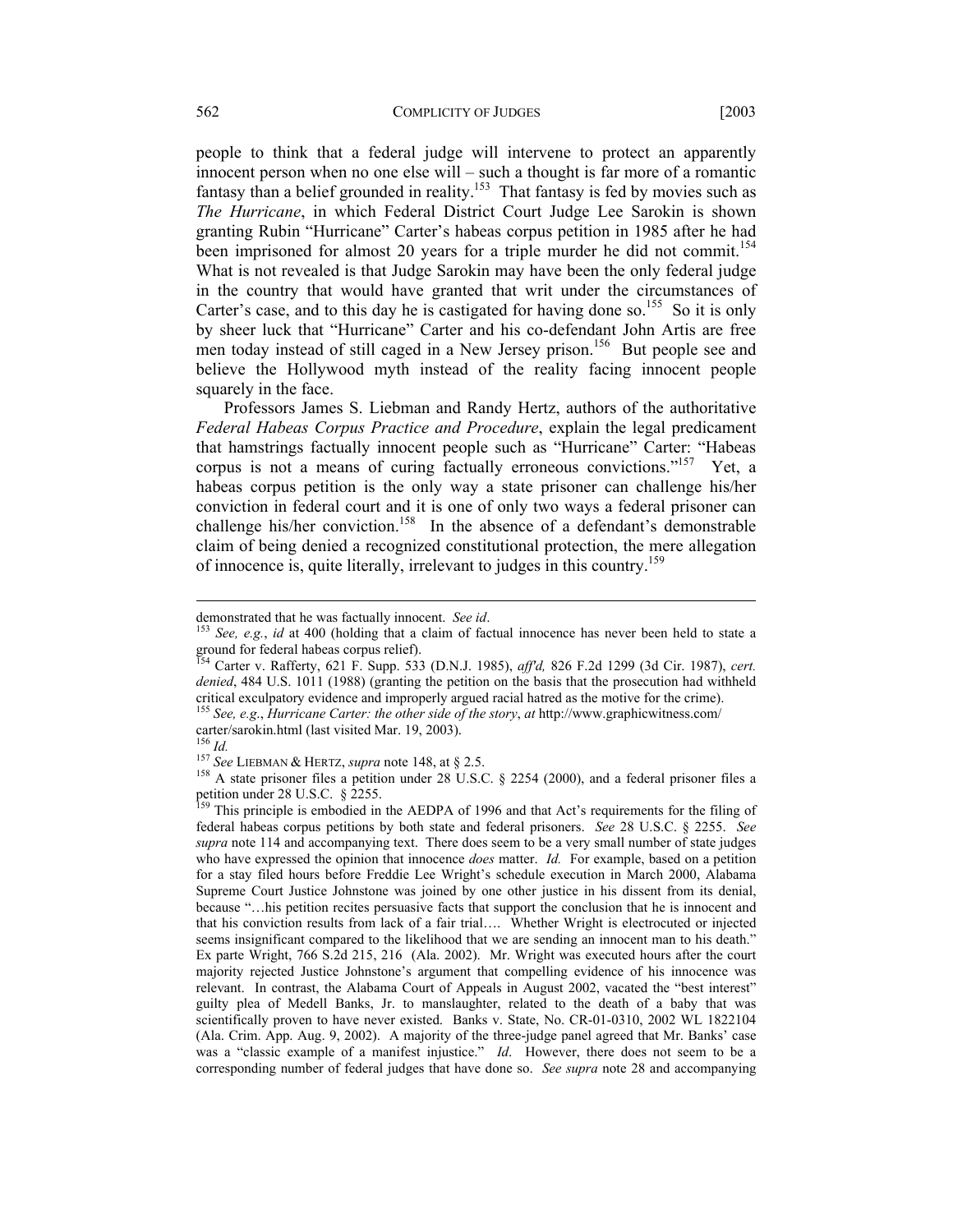#### V. CONTROL OF DEFENSE LAWYERS BY JUDGES

There is one possible crink that can interfere with the smooth operation of the law enforcement process presided over by state and federal judges: defense lawyers. It is not unusual for a conscientious and knowledgeable defense lawyer to find him or herself in the position of having to choose whether to appear unruly and disrespectful in an effort to get a biased judge to observe the most meager standards of civilized fairness in conducting a trial.<sup>160</sup> However, when that path is chosen it is rarely successful, because it is easy for a biased judge to cast a defendant in a bad light with the jury by reprimanding and rebuking a vigorous and conscientious defense lawyer.<sup>161</sup>

Ironically, lawyers who believe their clients to be innocent are the most vulnerable to being smeared by a judge in front of a jury. This is because they are most likely to be intolerant and outraged by the way the proceedings determining their client's fate are being conducted by the judge. Yet, despite such frustrations, for all practical purposes there is little a defense lawyer can do in the courtroom about the velvet black jack wielded by a judge. *The Appearance of Justice* explained this dilemma in the following way:

What alternatives are open to counsel? He must know his judge and be sure that registering an objection will not put him or his client at a disadvantage in the case before His Honor - and the next case, and the case after that. On paper, each judge is subject to some higher court review, but as a practical matter, the judge who acquires an aversion to certain counsel can destroy the lawyer's effectiveness in countless unreviewable ways. Simple matters such as continuances, the privilege of filing a slightly late brief, such courtesies of the courtroom as a full oral hearing – all these and many more amenities are sometimes unavailable to the attorney who is in disfavor with the court. The dilemma for the lawyer from out of town is no less acute though he may never have to face the same judge again. More likely than not he is able to appear at all only by the court's indulgence and must associate himself with local counsel whose own relationship with the judge could be jeopardized by any excessive zeal on the part of the visiting lawyer. Counsel must of course weigh the advantages and disadvantages of further delay in his case caused by a reassignment to another judge and also the imponderables

text. New York District Judge Sprizzo's acquittal of the two defendants he thought were innocent was definitely an anomaly.  $Id$ .

<sup>&</sup>lt;sup>160</sup> As author John P. MacKenzie notes, "judges have been much more forthcoming with public criticism of defendants and lawyers, particularly defense counsel." *See* JOHN P. MACKENZIE, THE APPEARANCE OF JUSTICE 22 n.86 (1974). 161 *Id*.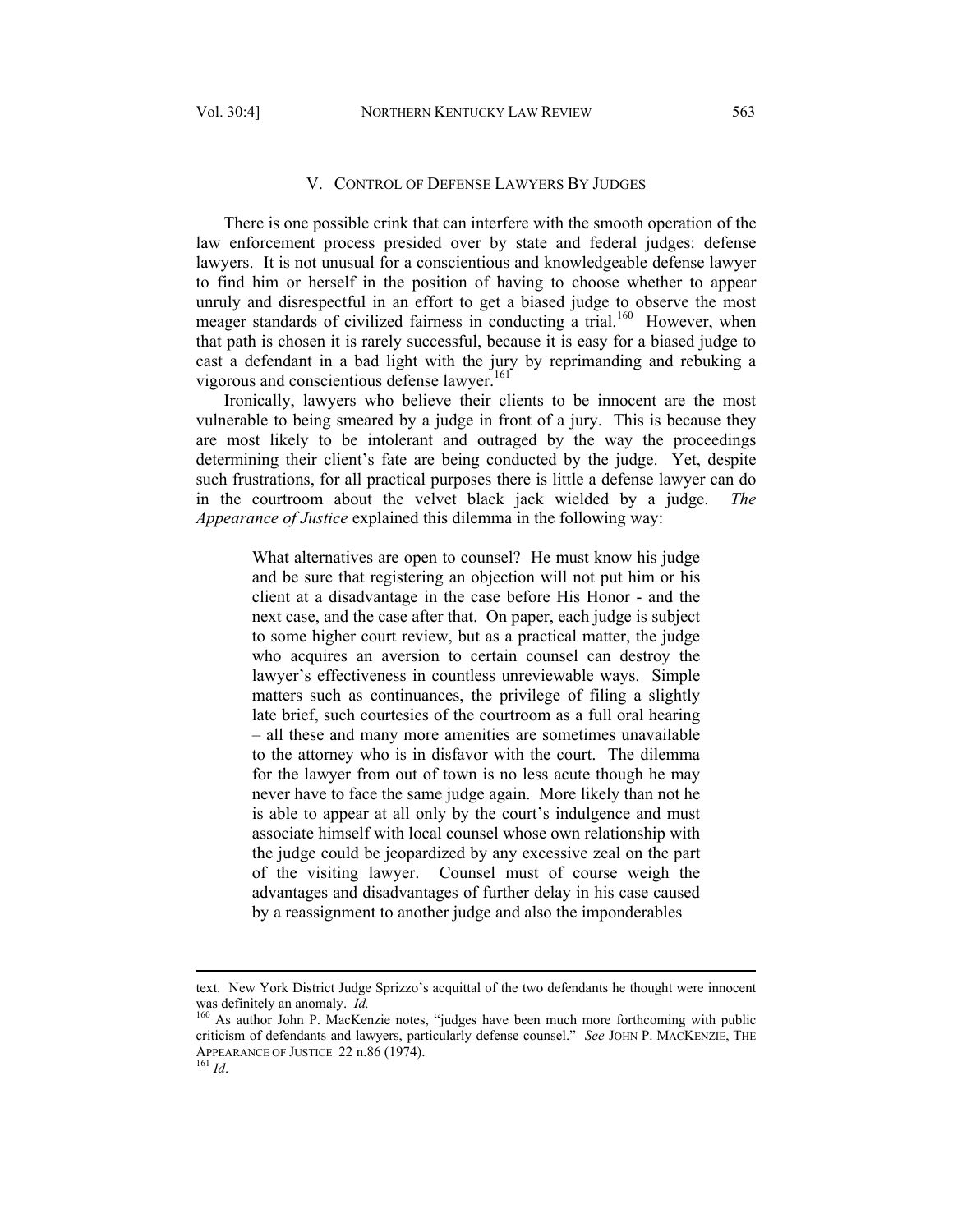of who that successor judge might be. Counsel must consider all this very rapidly and respond without hesitation, for the magistrate is there calling for an immediate answer on the suggested or implied waiver of his technical disqualification. . . . John P. Frank, one of the few longtime students of judicial ethics, described the waiver phenomenon as "nothing more than a *Velvet Blackjack*." Essentially, the Velvet Blackjack is a game based on assumed relationships of mutual confidence; it is, in other words, a species of confidence game. In the typical confidence game, the perpetrator engages his victim in a joint venture that requires the brief loan of the victim's treasure; the critical point in the transaction is when the intended victim has to decide – usually quickly, in a fluid situation – whether to surrender his valuables ever so briefly in the interest of acquiring something more valuable. The victim must decide not only whether to repose his trust in the individual, but more humanly wrenching, he must weigh the consequences of betraying apparent distrust and the risks of offending the other party. When the other party is a black-robed judge and the decision falls upon the lawyer, there is an extra dimension of human difficulty. . . . But the ordinary lawyer with the ordinary judge, while he is anything but happy to be governed by such a practice, may have no choice. $162$ 

Consequently, a lawyer forced to settle for a judge known to be biased against his or her client is an integral part of the judicial process.<sup>163</sup> This occurs even when a lawyer genuinely wants to help a defendant, but is precluded from doing so by settling for a judge that, at best, will project the illusory appearance to the jury of being fair to the defendant.

When defense lawyers challenge judges on the grounds of their impartiality, it is unlikely to result in their removal.<sup>164</sup> This is true even in cases where there is overwhelming evidence of a blatant conflict of interest or egregious prejudicial behavior by a judge.<sup>165</sup> The offending judge is typically protected by his or her fellow judges from being removed to maintain the illusion of judicial impartiality and decorum.166

<sup>&</sup>lt;sup>162</sup> MACKENZIE, *supra* note 160, at 95-97 (emphasis added).<br><sup>163</sup> *Id*. at 97 (observing that lawyers often have to accept the fact that the judge is biased or has a conflict of interest and that challenging the judge sh

<sup>&</sup>lt;sup>164</sup> In fact, a judge's impartiality may be upheld so long as his actions are not clearly prejudicial to the rights of the defendant. *See, e.g*., United States v. Burt, 765 F.2d 1364 (9th Cir. 1985) (holding that defendant's right to effective counsel was not interfered with even though the court disapproved the judge's treatment of the defendant's counsel). 165 *See, e.g*., United States v. Elder, 309 F.3d 519 (9th Cir. 2002) (making an exception to the

judge's disparaging remarks to defendant's counsel and for having the attorney shackled and removed from court in front of the jury).

<sup>166</sup> *See* Dave Reinhard, *Junk and Judgment*, THE OREGONIAN, Feb. 20, 1997, at E12 (documenting how Oregon U. S. District Court Judge Robert E. Jones, whose wife had a mastectomy and silicon breast implants, refused to excuse himself from a suit involving breast implants). In discarding a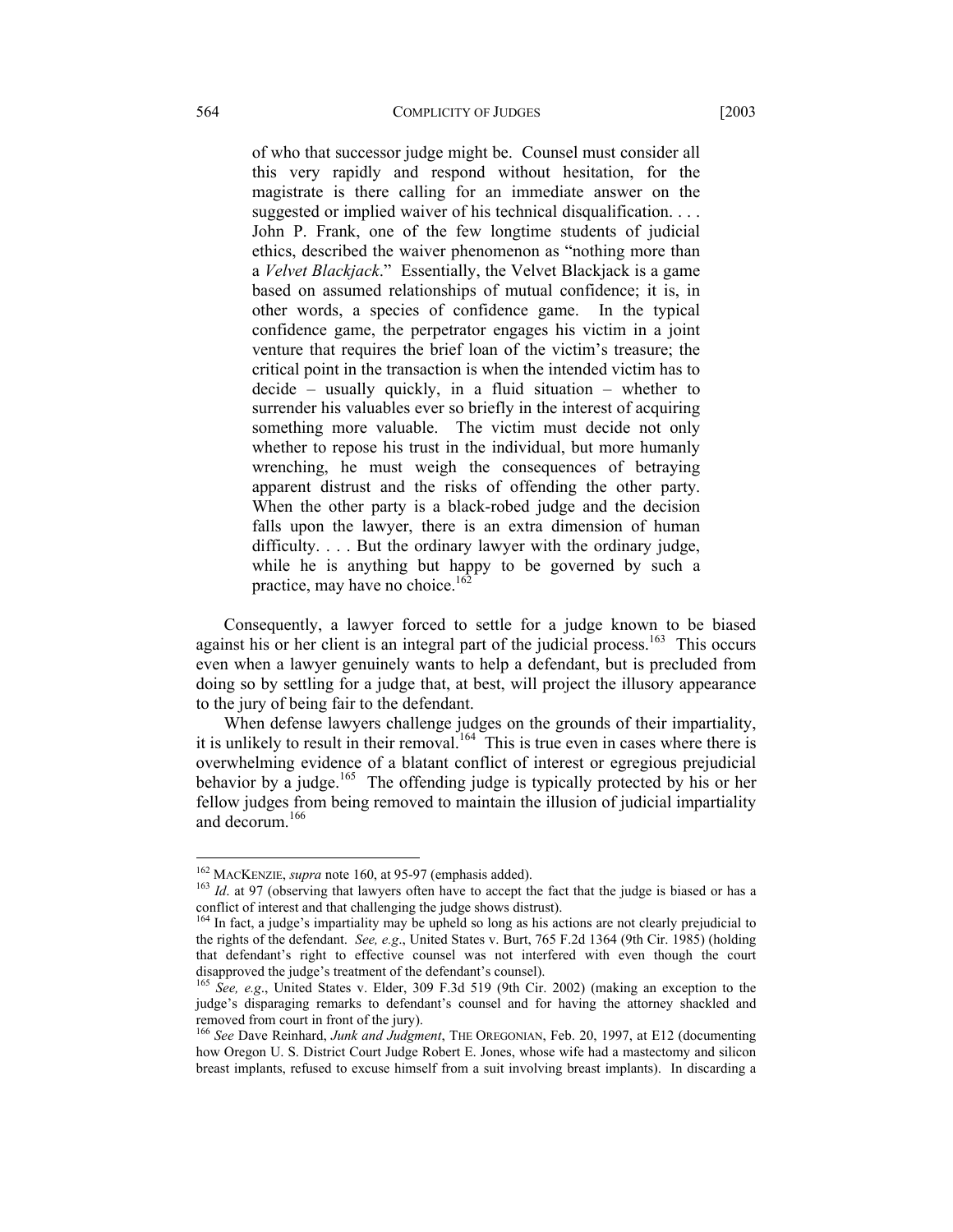Appeals courts also aid in the effective control of diligent defense lawyers.<sup>167</sup> The Ninth Circuit Court of Appeals has gone so far as to rule that it is not reversible error for a judge to make inaccurate and insupportable vitriolic remarks about a defense attorney's competence and "patriotism" in front of a jury.<sup>168</sup> The Ninth Circuit further held that it is not reversible error for a judge to order the same attorney handcuffed and removed from the courtroom by the U.S.

Marshalls in front of the jury after the attorney persisted in trying to get the judge to correct what was, in fact, an erroneous ruling contradictory to a previous ruling by the judge. $169$ 

The protection of a prejudicial trial judge by his or her brethren is encouraged by the legal doctrine of "the presumption of regularity," which presumes "that duly qualified officials always do right."<sup>170</sup> This idea seems similar to the monarchical doctrine that "The King can do no wrong." Thus, individually and as member of the good old boys network, judges can effectively function to control any defense lawyer that becomes too contentious in his or her efforts to defend a client – and those vigorous efforts are most likely to occur when that client's innocence is apparent from the evidence.

### IV. APPELLATE COURTS COVER UP THE ERRORS OF TRIAL JUDGES

There are two significant and complementary ways the political nature of judges contributes to victimization of the innocent. The first method is the use of the harmless error rule to dismiss the grounds upon which a wrongful conviction or prosecution is challenged.<sup>171</sup> The second method is the use of unpublished opinions to minimize attention given to an appeal and to conceal the details of the appeal's resolution.172

#### A. *The Harmless Error Rule*

The harmless error rule is a relatively recent development in this country, having been adopted federally in 1919.<sup>173</sup> It is codified in the Federal Rules of Criminal Procedure as Rule 52 and it states that a harmless error is, "[a]ny error,

challenge to have Judge Jones removed from the case, one of his fellow federal judges in Portland said that there was "no basis for the claim that Jones' impartiality could be reasonably questioned." *Id.*

<sup>167</sup> *See, e.g*., *Elder*, 309 F.3d at 520 (upholding the district judge's conduct in what would normally have been held to be prejudicial).<br> $^{168}$  *Id*.

<sup>169</sup> *Id.*<br><sup>170</sup> MACKENZIE, *supra* note 160, at 97.<br><sup>171</sup> *See* 28 U.S.C. § 2111 (2000) (enumerating the harmless error rule). The statute provides: "On the hearing of any appeal or writ of certiorari in any case, the court shall give judgment after an examination of the record without regard to errors or defects which do not affect the substantial rights of the parties." *Id*. 172 *See* Richman & Reynolds, *supra* note 52, at 275-76 (noting that cases involving weaker litigants

get less judicial attention and involve a draft opinion rather than a published opinion). 173 Act of Feb. 26, 1919, Pub. L. No. 281, 40 Stat. 1181.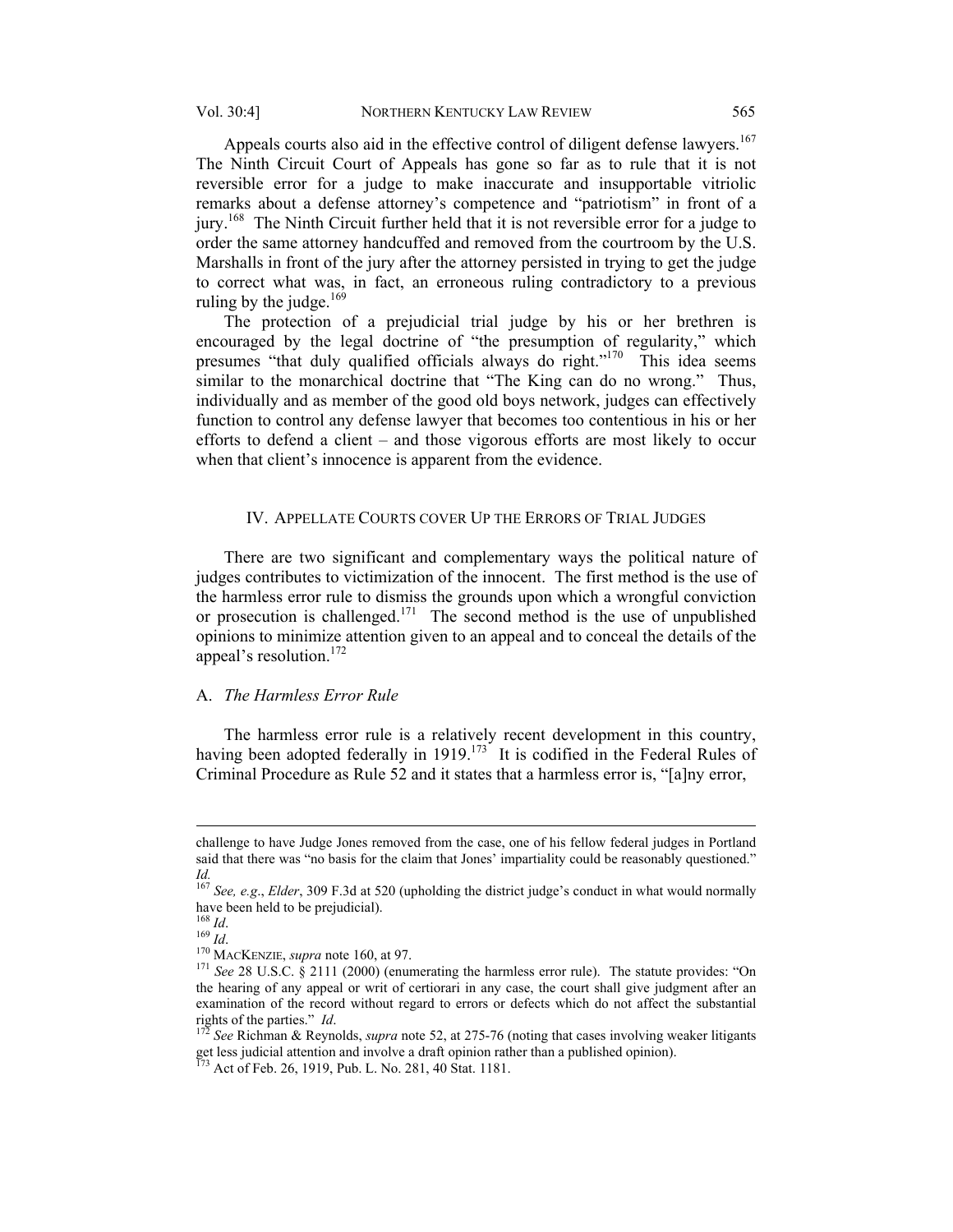defect, irregularity or variance which does not affect substantial rights shall be disregarded."<sup>174</sup> The states followed the federal government's lead and adopted a variation of the harmless error rule applicable in their courts.<sup>175</sup>

Prior to adoption of the harmless error rule, structural omissions or errors in an indictment, search warrant or jury instructions, and a trial judge's judgmental errors in such matters as evidentiary rulings, limiting witness testimony, or motions for a judgment of acquittal that were related to essential facts of a case, were presumed to prejudice a defendant, and thus constituted grounds for automatic reversal of a conviction and a retrial or possible dismissal of the charges.176 That was consistent with the common law rule that review of a conviction did not involve any re-examination of the facts, which was the sole province of the jury, *and* that was the law applied to Americans at the time the Constitution was written and the federal judiciary was created. <sup>177</sup>

Before codification of the harmless error doctrine, it was recognized that structural errors in documents such as an indictment or search warrant could be due to the possible inability of the prosecution to correct them, and defects that *could* be cured by the prosecution would be.<sup>178</sup> Trial and appellate judges did not interpose their opinion about the relative strength or weakness of the government's pleadings, but merely ascertained if it met the legal standard for sufficiency and summarily rejected those that did not. The harmless error rule turned that common sense standard on its head by allowing a judge to determine if errors or omissions that made a pleading, document, or jury instructions insufficient were irrelevant, if in the judge's opinion it had no effect on the

- <sup>175</sup> For example, North Dakota has codified the harmless error rule as N.D. SCT. R. 52. *See North*
- *Dakota Supreme Court*, *Supreme Court Rules*, *at* http://www.court.state.nk.us/Court/

*They will therefore have the same authority to determine the fact as they will have to determine the law, and no room is left for a jury on appeals* . . . If we understand the appellate jurisdiction in any other way, we shall be left utterly at a loss to give it a meaning. *The common law is a, stranger to any such jurisdiction: no appeals can lie from any of our common law courts, upon the merits of the case*. The only way in which they can go up from an inferior to a superior tribunal is by habeas corpus before a hearing, or by certiorari, or writ of error, after they are determined in the subordinate courts. *But in no case, when they are carried up, are the facts re-examined, but they are always taken as established in the inferior court*.

*Id*. (emphasis added).<br><sup>178</sup> This is implicit in the aftermath of a reversal, when a prosecutor cures defects that are not fatal to a case, so there is no need for a judge to interpose his or her judgment into the process.

<sup>&</sup>lt;sup>174</sup> FED. R. CRIM. P. 52(a). The harmless error is codified for appeals in 28 U.S.C. § 2111.

Rules/Criminal/Rule52.htm (last visited Mar. 1, 2003).<br><sup>176</sup> John H. King, Jr., *Prosecutorial Misconduct: The Limitation Upon the Prosecutor's Role as an Advocate*, 14 SUFFOLK U. L. REV. 1095, 1108 (1980). The article states: "The harmless error legislation effectively eliminated the common law practice mandating automatic reversal." *Id*. at 1109.

<sup>177</sup> Brutus, Anti-Federalist Paper #81, *The Power of the Judiciary*, *available at* http://www.geocities.com/CapitolHill/Senate/1389/antifeds/afed\_p81.html. The Anti-Federalists warned prior to adoption of the Constitution that the door to creation of what is today known as the 'harmless error rule,' and the discarding of the Common Law rule of appellate review was embedded in the Constitution: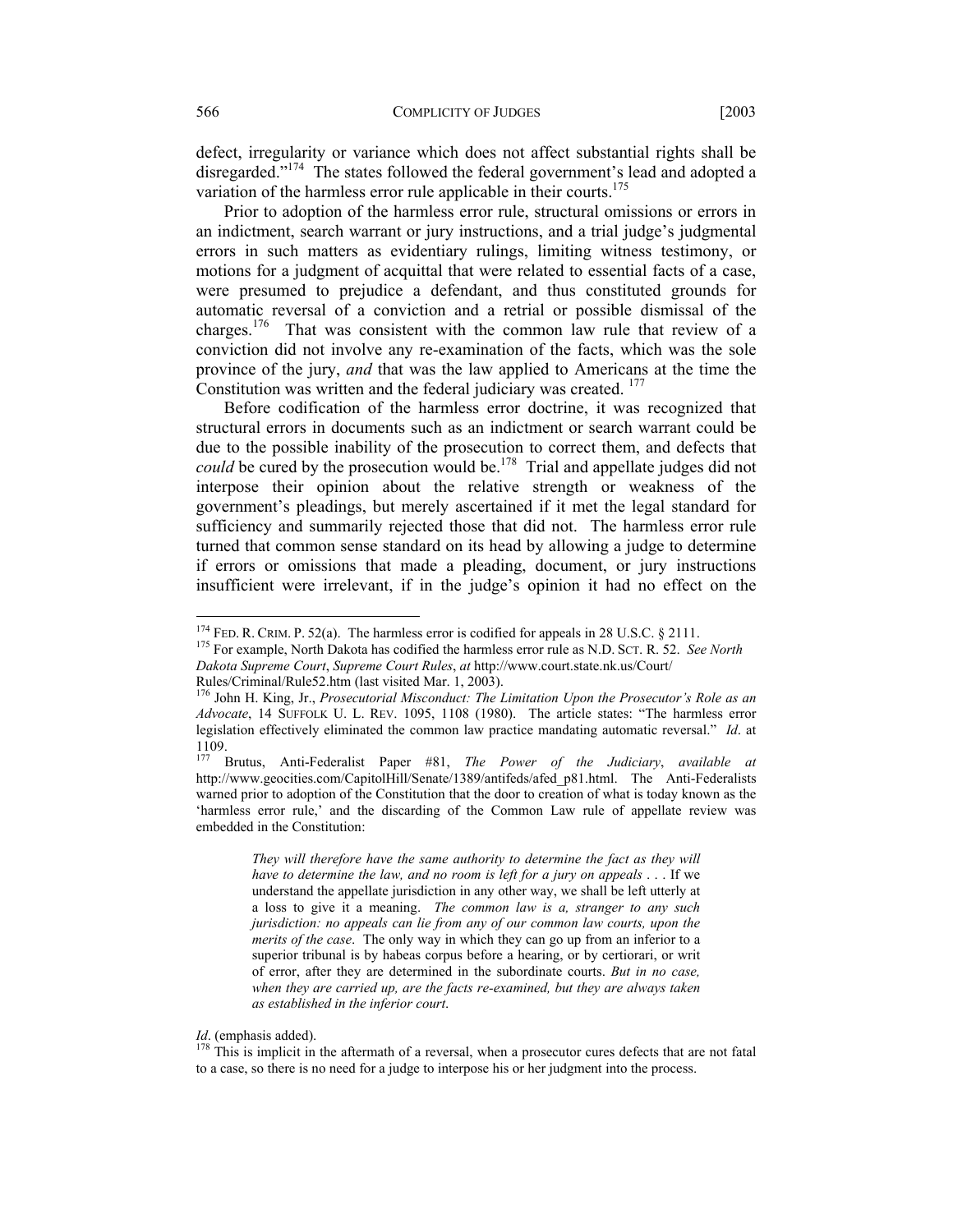proceedings.<sup>179</sup> In other words, the harmless error rule elevated the expression 'good enough for government work,' which means conduct and work that is third-rate, shoddy, and not worthy of praise, to *the sub-standard* by which *all* legal pleadings in a criminal case affecting a person's life and liberty are judged. $180$ 

Before the harmless error rule, the jury was considered to be the sole arbiter of a case's facts and any failure by jurors to consider essential facts of a case or to consider the impact of facts on essential elements of an offense, was assumed to have impaired their judgment, and thus, constituted the deprivation of a fair trial to a defendant and warranted reversal of the conviction.<sup>181</sup> Prior to 1919, there was effectively a presumption that trial level errors could prejudice a defendant to a judge and jurors exposed to them, since the State's painting of a person as a criminal carries with it a strong de facto presumption of guilt.<sup>182</sup> Thus, the State must be bound to follow the proper procedures to ensure that an innocent person is not erroneously colored by that de facto presumption of guilt.<sup>183</sup> Consequently, trial level errors embody the presumption that they are prejudicial, some in ways that may remain unseen to anyone outside of the jury: so recognition of their prejudicial effect on a defendant's right to a fair trial and their possible contribution to an adverse verdict is essential to preserve not just the integrity of the judicial process, but the appearance of the system's integrity.184

The automatic reversal of a conviction acted as an important shield of protection for innocent defendants from the structural and judgmental errors of a judge, prosecutors and police.185 Its obliteration began in 1919, and nine decades later is virtually complete: only a hollow pretense of judicial concern for determining the soundness of any conviction remains.<sup>186</sup>

The harmless error rule is defended in a criminal context as contributing to judicial economy by allowing a judge to avoid ruling in a defendant's favor when reasonable grounds can be stated that in the judge's opinion, an error by the police, prosecutors or a judge in a case did not alter the outcome of the issue

<sup>&</sup>lt;sup>179</sup> *See* FED. R. CRIM. PRO. 52(a).<br><sup>180</sup> Stephen Bright, Director of the Southern Center for Human Rights, has used the phrase "close enough for government work" to describe the minimal standard of competence federal judges apply to judge the competence of a death penalty lawyer. Stephen Bright, Speech at the University of Washington School of Law (Feb. 28, 2002).

<sup>&</sup>lt;sup>181</sup> Under the harmless error rule, the appellate court reviews the trial record to determine if an error affected a substantial right of one of the parties. See WAYNE R. LAFAVE, JAROLD H. ISREAL  $\&$ NANCY J. KING, CRIMINAL PROCEDURE § 27.6 (3d ed. 2000).<br><sup>182</sup> *Id.*<br><sup>183</sup> See King, supra note 176, at 1108-09.<br><sup>184</sup> See LAFAVE, ISREAL & KING, *supra* note 181, at § 27.6 (stating that "the presumption of

prejudice was designed to ensure that the appellate court did not encroach upon the jury's factfinding function by discounting the improperly admitted evidence and sustaining the verdict on its belief that the remaining evidence established guilt").  $^{185}$  *Id.* 

<sup>&</sup>lt;sup>186</sup> *See, e.g.*, Neder v. United States, 527 U.S. 1, 7 (1999) (observing that the harmless error rule applies to all errors, but a limited class of fundamental constitutional errors defy harmless error analysis and require automatic reversal, all other errors are subject to rule).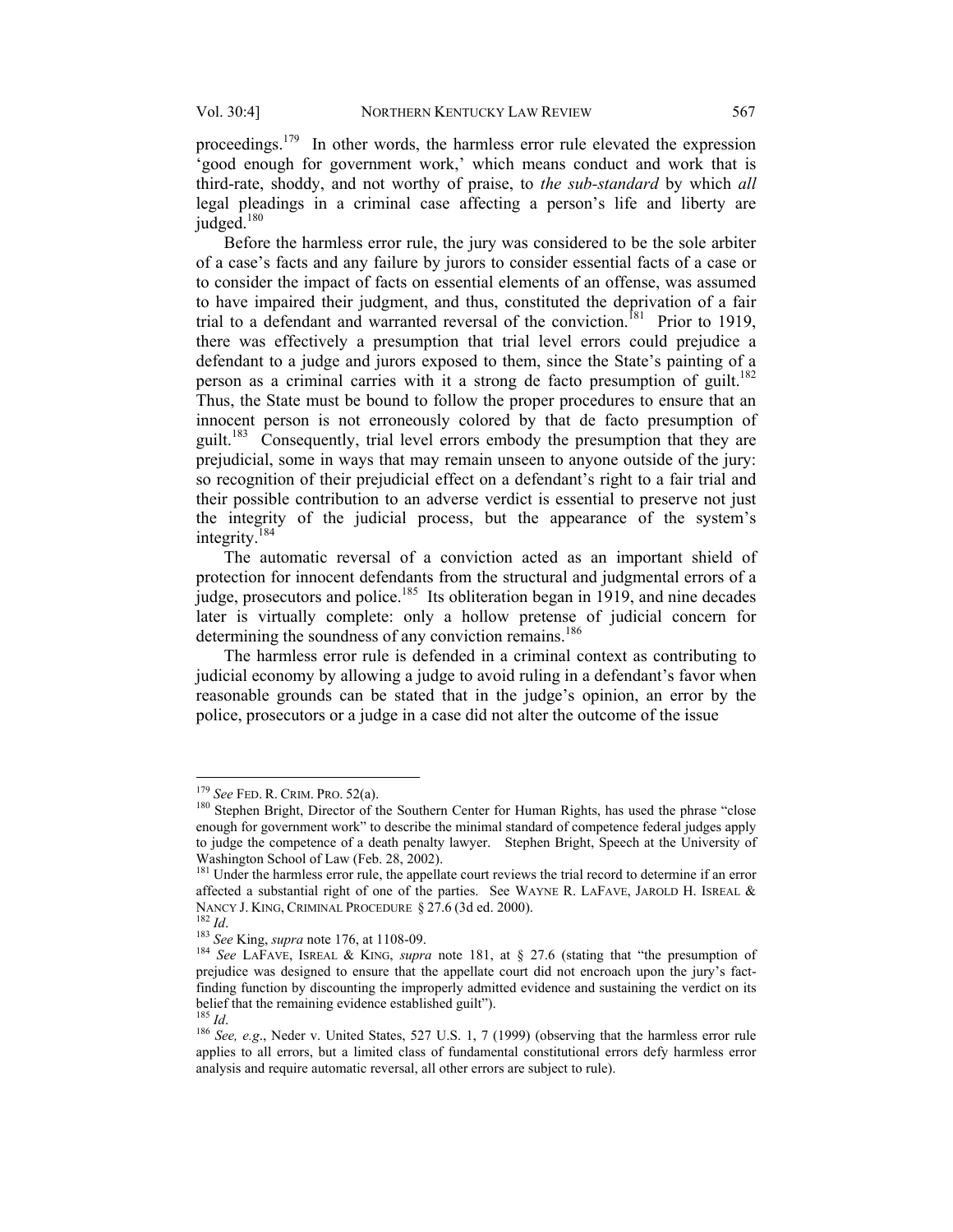#### 568 COMPLICITY OF JUDGES [2003

being considered.<sup>187</sup> The Supreme Court has extended that rationale to encompass the most serious violations of a defendant's express protections under the Bill of Rights.188 The end result of that rationale was expressed in *Arizona v. Fulminate*, a case involving a confession obtained in violation of the defendant's Fifth Amendment right against self-incrimination.<sup>189</sup> The Court has not only continued to apply the rationale that a constitutional violation does not mandate a conviction's automatic reversal, but it has extended it in subsequent cases to encompass indictments and jury instructions that fail to include essential elements of a defendant's alleged criminal offense.<sup>190</sup> Thus, the assessment of a case's facts and deficient prosecution documents and pleadings by a judge who owes his position to the same political establishment to which the prosecutor belongs, has effectively replaced the jury that symbolically represents the community, as the final arbiter of the weight to be given to those facts that the judge cannot possibly view from a disinterested perspective.<sup>191</sup>

It was predictable in 1919 that the 'harmless error rule' would result in less attention to critical details at every stage of a criminal investigation, prosecution and review of a conviction, given the overtly political nature of the state and federal judiciaries, and the panoply of political considerations that are the overriding criteria used to fill those positions and that affect the decisions of judges.<sup>192</sup> So even though details are the life blood of a criminal prosecution and the protection of all criminal defendants is shielded by the presumption of innocence, the liberal application of the 'harmless error rule' has enshrined 'close

A right to jury trial is granted to criminal defendants in order to prevent oppression by the Government. Those who wrote our constitutions knew from history and experience that it was necessary to protect against unfounded criminal charges brought to eliminate enemies and against judges too responsive to the voice of higher authority. The framers of the constitutions strove to create an independent judiciary but insisted upon further protection against arbitrary action.

<sup>&</sup>lt;sup>187</sup> Prior to the adoption of the harmless error rule, appellate courts were criticized for allowing retrials on even the most insignificant errors. *See* LAFAVE, ISREAL & KING, *supra* note 181, at § 27.6.

<sup>188</sup> *See, e.g*., Arizona v. Fulminate, 499 U.S. 279, 309 (1991) (noting that a total deprivation to counsel at trial is a violation that is not subject to the rule).<br><sup>189</sup> *Id*. <sup>190</sup> *See, e.g., Neder,* 527 U.S. at 5 (holding harmless error rule applies to refusals to submit the issue

of materiality to the jury regarding charges of tax fraud).

By interposing the judgment of judges for that of a jury in regard to the weight to be given a case's facts, the effect of the 'harmless error rule' has been to significantly alter the manner in which the Bill of Rights' guarantees of due process and trial by jury apply to a criminal defendant. It has long been recognized that the jury is intended to stand as a protective shield between an accused and the government's representatives in the form of the judge, the prosecutor and the police. *See*, *e.g*., Duncan v. Louisiana, 391 U. S. 145, 155 (1968) (recognizing a right to a jury trial in a criminal case was designed to prevent government oppression). The court stated,

*Id.* Yet the 'harmless error rule' empowers a judge, a government actor that the trial by jury was intended to protect an accused against, to be the final arbiter of the one aspect of a case that for this country's first 120 years (1789-1919) was the sole province of the jury - the weight to be given the facts of a case.

<sup>192</sup> *See* Act of Feb. 26, 1919, Pub. L. No. 281, 40 Stat. 1181.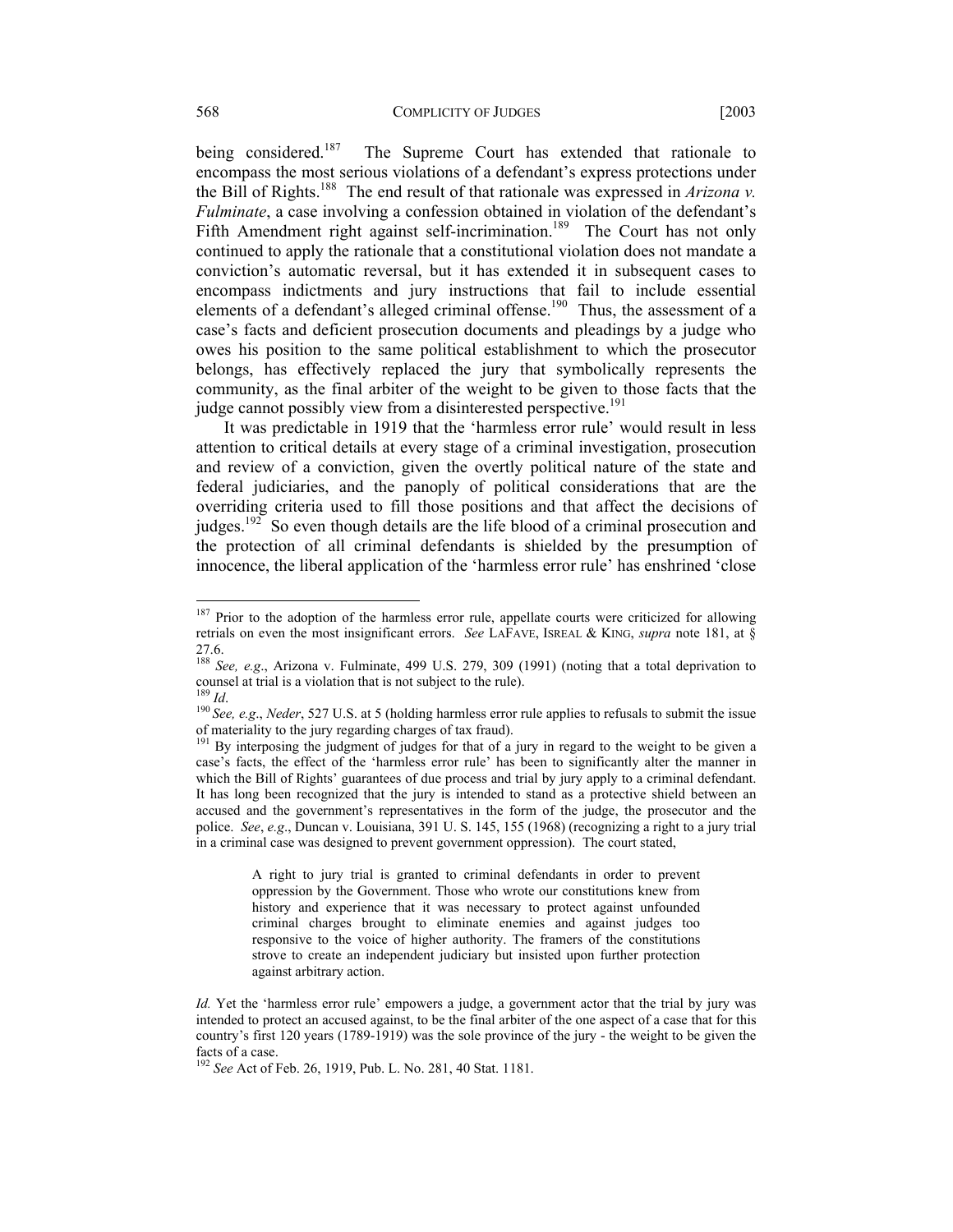enough for government work' as the motto that most accurately expresses the standard applicable to misdeeds, errors and constitutional violations committed during the course of a case by judges, prosecutors and the police.<sup>193</sup>

 The grave danger posed to the innocent by the Supreme Court's extension of the 'harmless error' principle to an every increasing panoply of prosecution related errors was conclusively proven by the aftermath of its ruling in *Arizona v. Youngblood*. 194 Convicted of the 1983 kidnapping and sexual assault of a 10 year old boy based solely on the victims testimony, the Arizona Court of Appeals reversed Larry Youngblood's conviction in 1986 on the ground that the failure of the police to preserve semen samples from the victim's body and clothing that there was substantive reason to believe could have exonerated him, violated his Due Process right to a fair trial.<sup>195</sup> In 1988 the Supreme Court reversed, holding that such destruction of material evidence by the prosecution must be done in "bad faith" to constitute a Due Process violation.<sup>196</sup> The Court's majority acknowledged that although the actions of the police in Youngblood's case could be "described as negligent," they didn't act in "bad faith."<sup>197</sup>

 However, in 2000 a preserved rectal swab sample taken from the victim containing the attackers semen was discovered.<sup>198</sup> When subjected to state of the art DNA testing unavailable at the time of his trial, Mr. Youngblood was excluded as the assailant.199 Mr. Youngblood's exoneration, *after* he had served his prison term, vindicated Justice Blackmun's concern that the Court was using his case to erroneously expand when destruction of material evidence by the prosecution was constitutionally permissible:

> The Constitution requires that criminal defendants be provided with a fair trial, not merely a 'good faith' try at a fair trial. Respondent here, by what may have been nothing more than police ineptitude, was denied the opportunity to present a full defense. That ineptitude, however, deprived respondent of his guaranteed right to due process of law.

> The evidence in this case was far from conclusive, and the possibility that the evidence denied to respondent would have exonerated him was not remote. The result is that he was denied a fair trial by the actions of the State, and consequently was denied due process of law.<sup>200</sup>

Yet in spite of Mr. Youngblood's actual innocence being later proven and

…

<sup>&</sup>lt;sup>193</sup> See supra note 180 and accompanying text.<br><sup>194</sup> 488 U.S. 51 (1988).<br><sup>195</sup> Arizona v. Youngblood, 734 P. 2d 592 (1986).<br><sup>196</sup> *Iomy Scheck, Peter Neufeld & Jim Dwyer, ACTUAL INNOCENCE* 334-36 (Pengun Putnam 2001).<br><sup>1</sup>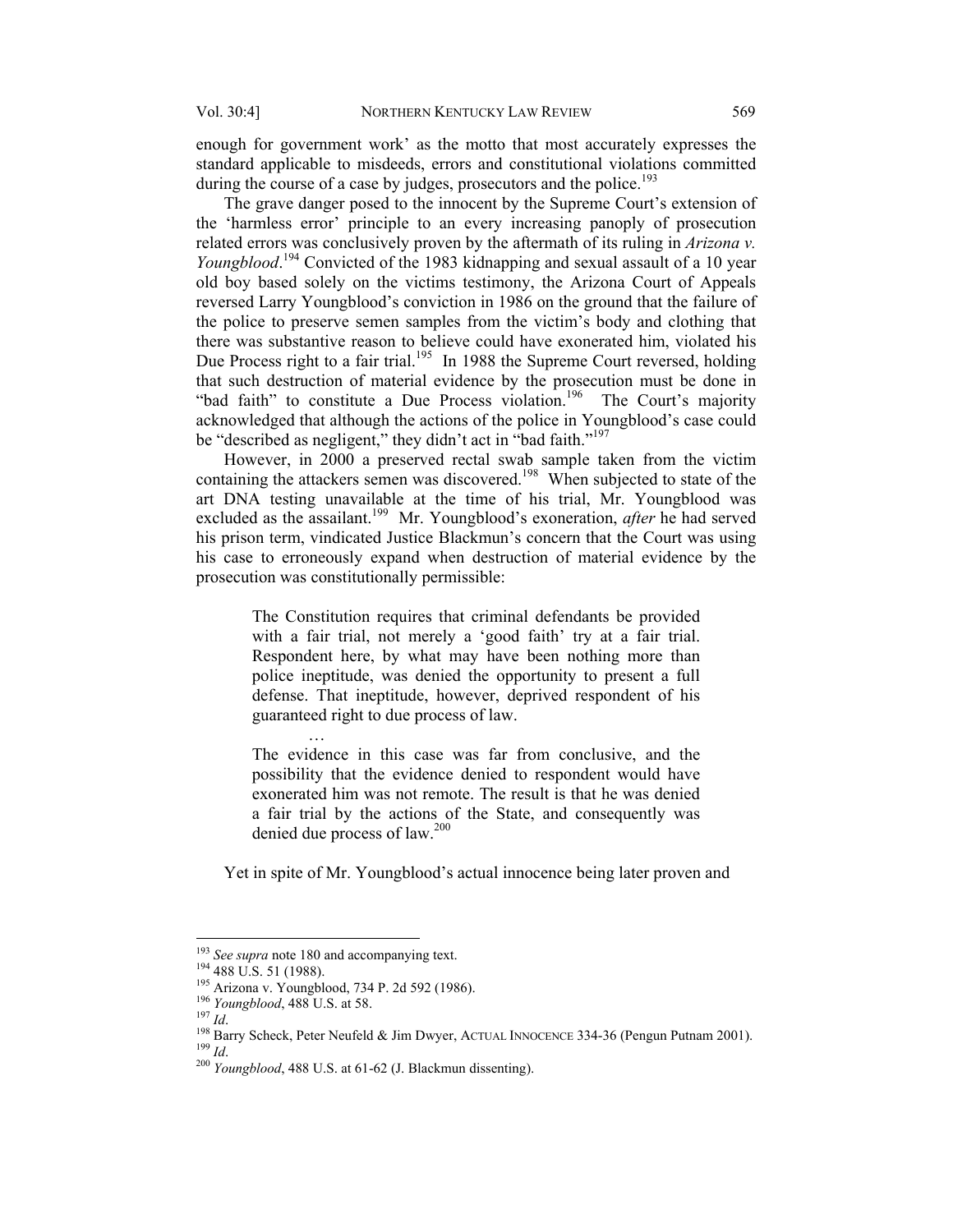Justice Blackmun's correct analysis of why the Court should have affirmed the Arizona Court's reversal, the Court's decision continues to be the controlling authority insofar as whether the prosecution's destruction of material evidence violates Due Process or is merely 'harmless.' It is reasonable to surmise that the Court erred as egregiously in other applications of the harmless error principle to possible Constitutional violations as it did in its as yet uncorrected *Youngblood* ruling. $^{201}$ 

One logical consequence of the ever more liberal use the 'harmless error rule' is the two pronged evil of a nationwide acceptance of wrongful convictions as the norm, and the failure of appellate courts to reverse convictions that it would have unhesitatingly declared as unsafe mere decades ago.<sup>202</sup> Thus, adoption of the 'harmless error rule' is a largely unseen factor that has evolved into being one of the keys necessary to trigger and sustain what has become nothing less than a tsunami of wrongful convictions in the United States.

#### B. *Unpublished Opinions and the Creation of an Unprecedential Body of Law*

The replacement of a written opinion explaining the rationale underlying an appellate court decision, with an unpublished opinion or one line or one word orders has become a pervasive phenomenon in the last three decades.<sup>203</sup> As recently as 1950, a written opinion was issued in all federal appeals as a right.<sup>204</sup> Today, however, over 85% of all federal circuit court opinions are unpublished.<sup>205</sup> The increased use of unpublished opinions since the late 1960's and early 1970's somewhat parallels the growth in the number of people imprisoned since then.<sup>206</sup> It is common for both federal and state appellate courts to use an unpublished opinion to dismiss a defendant's challenges to a conviction based on misconduct, errors and omissions by a judge, prosecutor and the police, as constituting 'harmless error.'<sup>207</sup>

<sup>201</sup> *See, e.g*., *Neder*, 527 U.S. 1, 5 (1999) (holding harmless error rule applies to refusals to submit the issue of materiality to the jury regarding charges of tax fraud).

<sup>202</sup> The dramatic reduction in published opinions has significantly contributed to this trend. *See*  Richman & Reynolds, *supra* note 52, at 274 n.15. It is in the past few decades that the use of unpublished opinions has become so commonplace as to have a decisive negative impact on the system as a whole, and reduced the quality of the decision in any particular case. *Id.* It is also notable in this regard that the harmless error rule has been aided by the time and procedural limits imposed by 1996's Anti-terrorism and Effective Death Penalty Act on the filing of federal habeas corpus petitions by state and federal prisoners challenging their convictions. *See* 28 U.S.C. § 2255 (2000).

<sup>203</sup> *See* Richman & Reynolds*, supra* note 52 at 274 ("The federal circuit courts, responding to a dramatic increase in caseload, have transformed themselves radically in the last quarter century.") The casual dismissal of appeals by an unwritten opinion is often accompanied by the denial of oral

argument. *Id.* at 274 n.15.<br>
<sup>204</sup> *Id.* at nn.13, 17.<br>
<sup>205</sup> FAS Project on Government Secrecy, *Unpublished Court Decisions Challenged*, (May 15,<br>
2001), *at* http://www.fas.org/sgp/news/secrecy/2001/05/051501.html (las

<sup>&</sup>lt;sup>206</sup> See Richman & Reynolds, *supra* note 52, at n.3. There has been a more than 10 fold growth in the jail and prison population in the U.S. during the past 30 years. *See* U.S. Department of Justice, *Bureau of Justice Statistics, at http://www.ojp.usdoj.gov/bjs/ (last visited Mar. 1, 2003).* 

*Bureau of Justice Statistics*, *at http://www.osjeurness.gov/differential* Comparations that do not "make  $207$  *See, e.g.*, Richman & Reynolds, *supra* note 52, at 282 (noting that decisions that do not "make law" or are not novel often do not get published).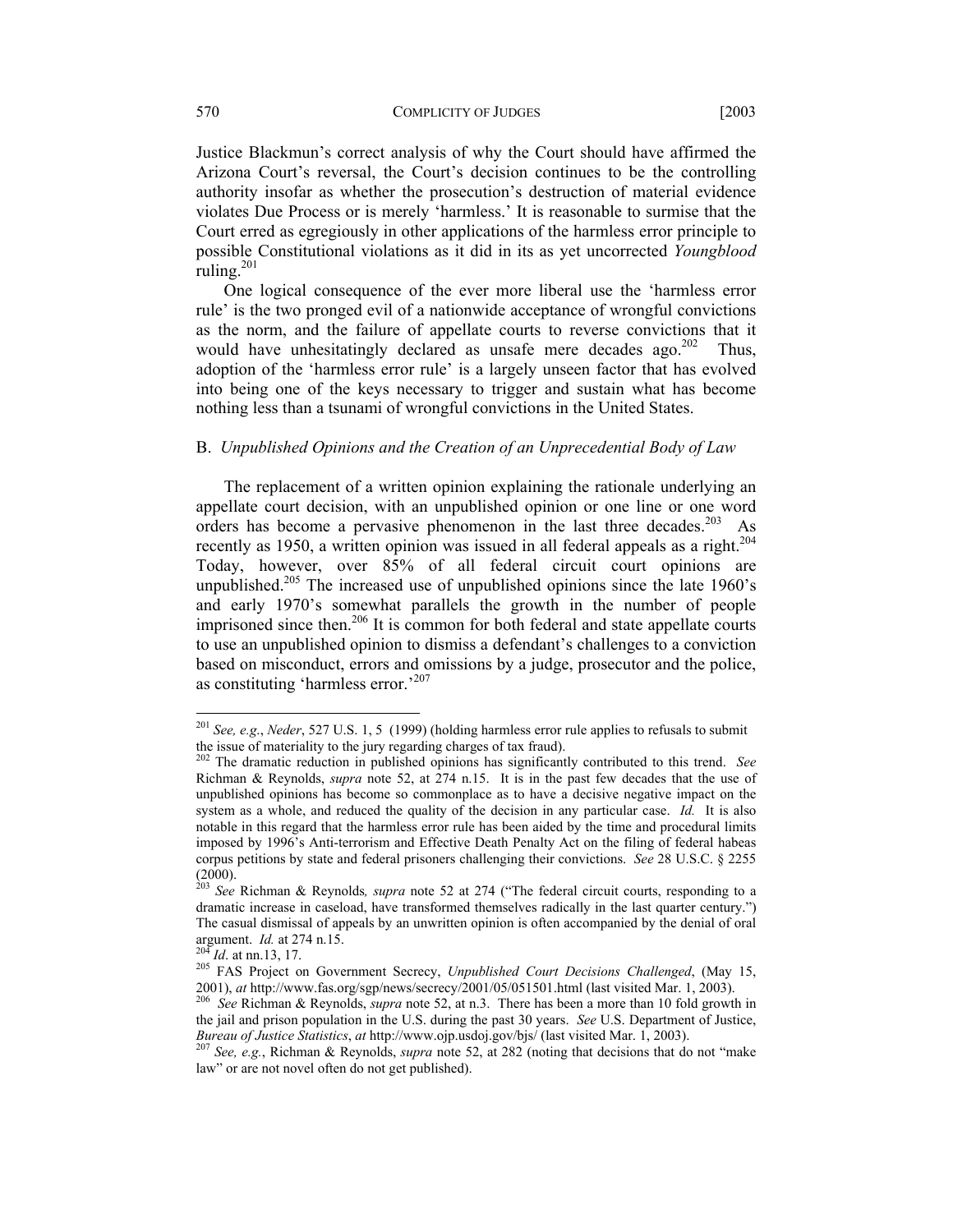The authors of *Elitism, Expediency, and the New Certiorari*, recognize the negative consequences of the trend toward less public disclosure of the reasons underlying a judicial decision:

The implications of these changes are enormous. Federal appellate courts are treating litigants differently, a difference that generally turns on a litigant's ability to mobilize substantial private legal assistance. As a result, judicial procedures no longer permit judges to fulfill their oath of office and 'administer justice without respect to persons, and do equal right to the poor and to the rich.' In short, those without power receive *less* (*and different*) justice. <sup>208</sup>

Given the political nature of the judiciary, it is to be expected that the expanded use of unpublished opinions is disproportionate in cases involving people that are politically powerless and who do not have substantial financial resources.209 Their deficient political and financial circumstances have a significant impact on the outcome of their case by putting them on a "different track" than more well-heeled and connected defendants.<sup>210</sup>

Even less well known to all but legal insiders is the minimal amount of first hand knowledge an appellate judge has about the merits of the majority of the cases he or she makes a decision about.<sup>211</sup> That lack of attention to the details of an appeal is disproportionately weighted towards cases involving defendant's from the lower strata of society.<sup>212</sup> Such defendants are not only involved in the majority of criminal appeals, but they are the ones most likely to have been the subject of a shoddy police investigation, coercive questioning, threatening or intimidation of witnesses, prosecutorial misconduct, or judicial inattention to crucial details involving witnesses, procedures and evidence.<sup>213</sup> Those are the cases that *require* the most intense scrutiny on appeal because they involve the greatest human cost and the greatest likelihood of an injustice, yet in an Alice in Wonderland type twist of reality, they receive the least personal attention by an appellate judge. $214$ 

 $^{208}$  *Id.* at 277 (emphasis added).

<sup>&</sup>lt;sup>209</sup> *Id.* at 286 (observing that the poor and weak litigants suffer because they do not have the influence to ask for publication of favorable precedent).<br><sup>210</sup> As Professors Richman and Reynolds describe the situation, "That justice is dispensed on

different tracks is not really a secret, although it is not generally known outside judicial circles." *Id.* at 276. 211 *Id.* at 276 (quoting U.S. Supreme Court Chief Justice William Rehnquist). <sup>212</sup> *Id.* at 289 (noting that clerks of a judge often review and write the opinions of less important

cases).

<sup>&</sup>lt;sup>213</sup> This author created and maintains the world's largest database of wrongly convicted people, and it is apparent from the plethora of cases it documents, that those are among the factors contributing singly or in concert to a significant number of the wrongful convictions in this and other countries. *See* Forejustice, *The Innocents Database*, *at* http://forejustice.org/search\_idb.htm (last visited Mar. 19, 2003).

<sup>&</sup>lt;sup>214</sup> This attitude is reflected in the U.S. Supreme Court's noticeable reduction in hearing criminal appeals. *See* Richman & Reynolds, *supra* note 52, at 284 n.51.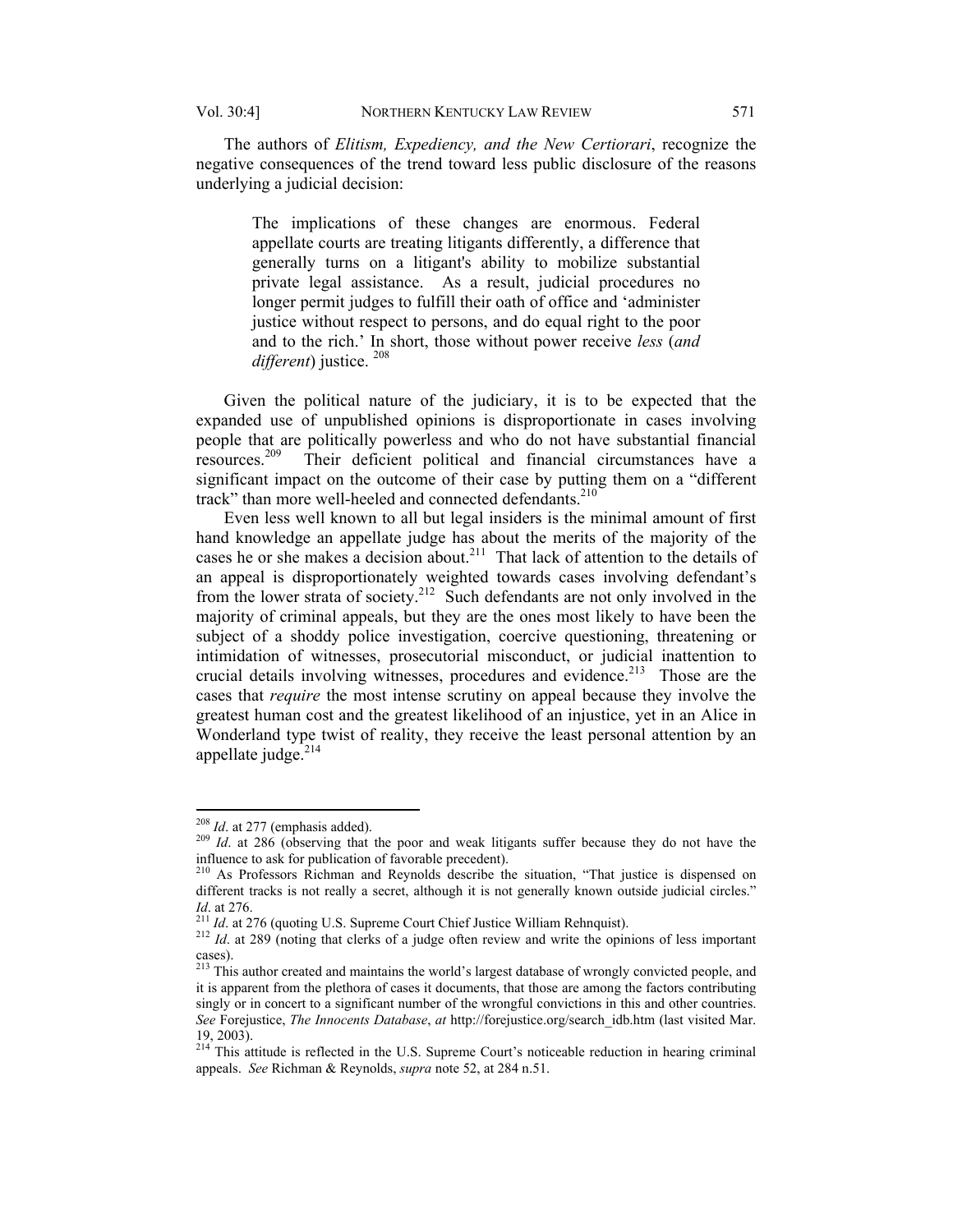572 COMPLICITY OF JUDGES [2003]

It is unsurprising that the politically and financially powerless, rather than the powerful, suffer the harmful effects of judicial shortcuts exemplified by the issuing of an unpublished decision, given that judges owe their position to the latter and not the former.<sup>215</sup> There are at least four significant ways the different judicial tracks of justice are manifested.

First, the issuance of an unpublished decision by a state or federal circuit court panel is the kiss of death to a defendant, because it effectively ends the appeal process in all but name.<sup>216</sup> An unpublished decision sends a powerful signal to any further reviewing court that the issues involved are too insignificant to bother with explaining, and thus they are not important enough to warrant careful review by any other court.<sup>217</sup> A one line or one word order sends the same message even more powerfully.<sup>218</sup>

Second, an unpublished opinion typically goes hand-in-hand with noncitability of the decision.219 In *Anastasoff v. U.S.*, Circuit Judge Richard S. Arnold clearly explained that since the days of Blackstone over 200 years ago, the doctrine of precedent has been recognized as one of the few checks on the arbitrary exercise of judicial power, and that all judicial opinions are precedential, not just those that are published.<sup>220</sup> Consequently, the ability of a court to ignore a previous court's opinion regarding a factually and legally similar case removes the only bar preventing judges from substituting their

Non-publication also diminishes the possibility of additional review. For all practical purposes, the courts of appeals are the courts of last resort in the federal system; fewer than one percent of their decisions receive plenary review by the Supreme Court. The limited appellate capacity of the Supreme Court makes it extremely unlikely that it will review an unpublished opinion. After all, a cogent explanation also makes it possible for a reviewing court to understand the case. Without that explanation, the likelihood of discretionary review by an en banc court or by the Supreme Court decreases to the vanishing point. Moreover, a reviewing court is far less likely to spend its own resources on a case already determined to be without precedential value. Although review is very unlikely anyway, a litigant should not have the chances of review further reduced merely because a panel did not think the case worthy of an opinion.

<sup>215</sup> *See id.* at 292 (discussing judicial shortcuts and noting that they most often injure the poor – the group in most need of judicial services).

 $^{216}$  *Id.* at 295 (noting that judicial shortcuts effectively transform the courts of appeal into certiorari courts).

<sup>217</sup> *Id.* at 283-84. Stating:

*Id.* <sup>218</sup> *Id.* at 285 ("However poor the quality of unpublished opinions, they are Cardozoesque in comparison to the practice of issuing mere "Orders" – dispositions that contain no explanation at all. Orders fail any quality test.").<br> $^{219}$  *Id.* at 282.

<sup>&</sup>lt;sup>220</sup> Anastasoff v. United States, 223 F.3d 895, 901 (8th Cir. 2000). The court stated: "If judges had the legislative power to "depart from" established legal principles, "the subject would be in the hands of arbitrary judges, whose decisions would be then regulated only by their own opinions." *Id*. In other words, the non-citability of opinions effectively turns every judge into a de facto dictator who can exercise their prerogative in accordance with Lord Acton's observation about the corrupting nature of power. As Judge Arnold explained, historically all judicial opinions have precedential value, whether or not they were recorded in writing. *Id*. at 903.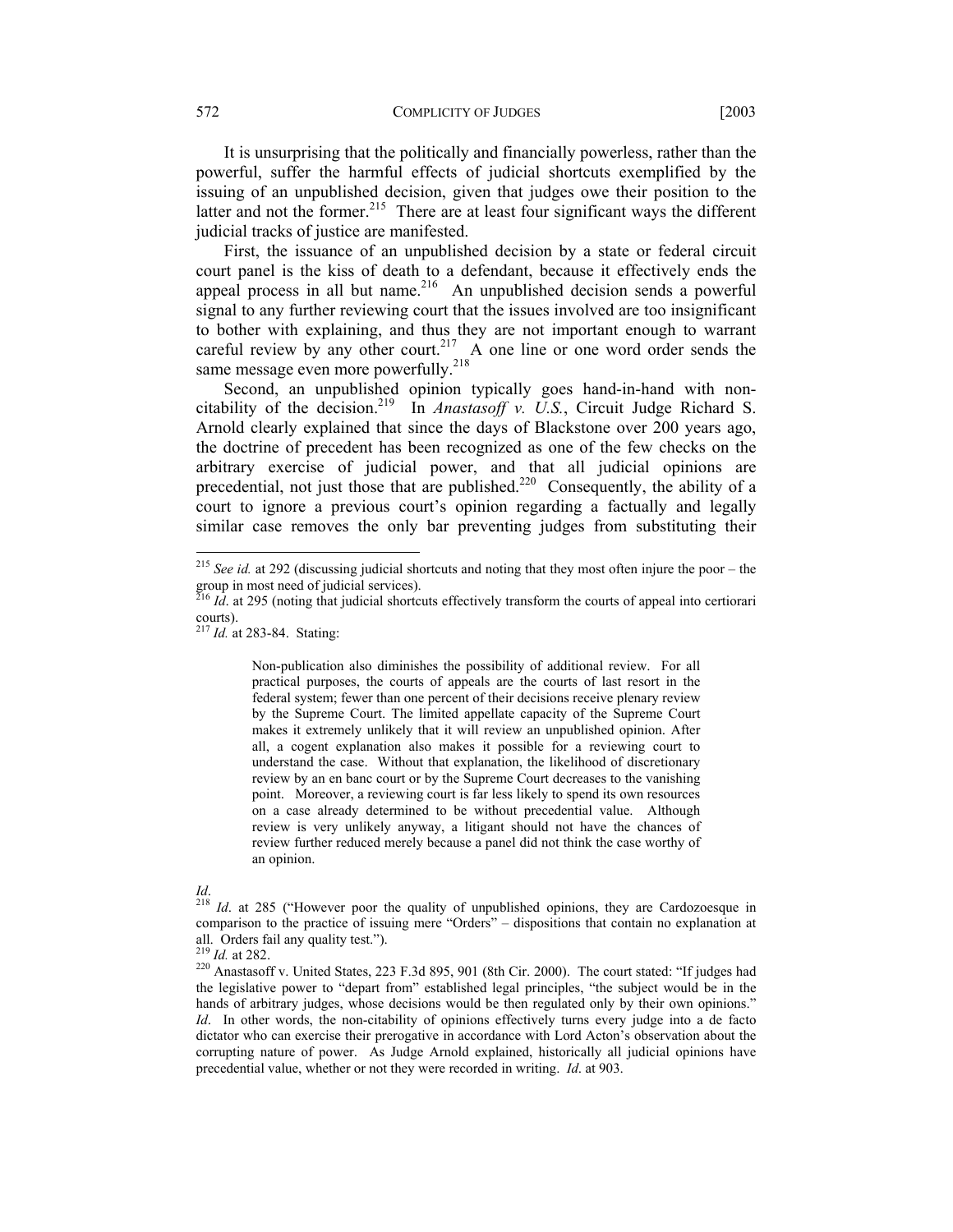personal opinions for what the law has been declared to be in those  $circumstances.<sup>221</sup>$  Thus, the non-citability of an opinion breeds and ensconces judicial lawlessness by allowing judges to avoid any accountability to abide by any precedents applicable to a case.<sup>222</sup> It allows imposition of de facto judicial ex post facto pronouncements.<sup>223</sup> That underscores the all too likely possibility that a person whose case is resolved by an unpublished opinion did not have it determined according to established precedents, but by the personal preferences of the judges involved.<sup>224</sup> Those preferences are likely to be different than those of a defendant from a different social and economic place in society than the judges. $225$ 

The Supreme Court recognized in *Hutto v. Davis*, that judicial anarchy is the result of lower courts choosing which precedents they want to follow.<sup>226</sup> The Court stated, "Unless we wish anarchy to prevail within the federal judicial system, a precedent of this Court must be followed by the lower federal courts no matter how misguided the judges of those courts may think it to be. $127$ 

The danger posed to a defendant by an unpublished opinion's non-citability is compounded by the fact that few people other than lawyers have ready access to unpublished opinions.<sup>228</sup> Whatever check on judicial lawlessness that may exist from the public notice of a precedentially *contrary* opinion is, therefore, effectively eliminated.229 The injustice embodied in the non-cited opinion is not buried in legal books sitting on dusty shelves – it is as if the opinion never existed in the first place – other than its effect on the hapless appellant victimized by it. $230$ 

In an uncommon display of judicial courage, an Eighth Circuit three judge panel ruled in *Anastasoff* that the circuit rule on the non-citability of an unpublished opinion is unconstitutional.<sup>231</sup> The panel declared the non-citability rule "expands the judicial power beyond the limits set by Article III by allowing us complete discretion to determine which judicial decision will bind us and

 $^{221}$  *Id.* at 904.

<sup>&</sup>lt;sup>222</sup> See, e.g., Hutto v. Davis, 454 U.S. 370, 375 (1982).<br><sup>223</sup> See, e.g., Frank *supra* note 5, at 268 (quoting attorney John Chipman Gray).<br><sup>224</sup> See Richman & Reynolds, *supra* note 52, at 283 (stating that unpublishe authors and often are designated as Per Curiam, which has the consequence of diffusing the

<sup>&</sup>lt;sup>225</sup> See Hasnas, *supra* note 15, at 215 (observing that judges tend to come from middle to uppermiddle class backgrounds, having politically moderate views with good connections and until recently, they were overwhelmingly white males).<br><sup>226</sup> *Hutto*, 454 U.S. at 375.

<sup>&</sup>lt;sup>227</sup> *Id*. The same sentiment was recently expressed by a federal circuit judge: "As an inferior court, we may not tell the Supreme Court it was out to lunch when it last visited a constitutional provision." Silveira v. Lockyer, \_\_ F.3d \_\_, 2003 WL 21004622 (9th Cir. May 6, 2003) (Circuit Judge Kozinski dissenting from denial of rehearing en banc).

See Richman & Reynolds, *supra* note 52, at 285 (noting that "circuit courts limit public access to unpublished opinions by restricting their distribution").

 $^{229}$  *Id.* at 283 (observing that unpublished opinions reduce the incentive for judges to get it right because judges are not held accountable for their reasoning and logic).

 $^{230}$  *Id*. (pointing out that an absence of explanation for the judge's decision makes the likelihood of discretionary review practically vanish).

<sup>&</sup>lt;sup>231</sup> Anastasoff, 223 F.3d at 901, 905.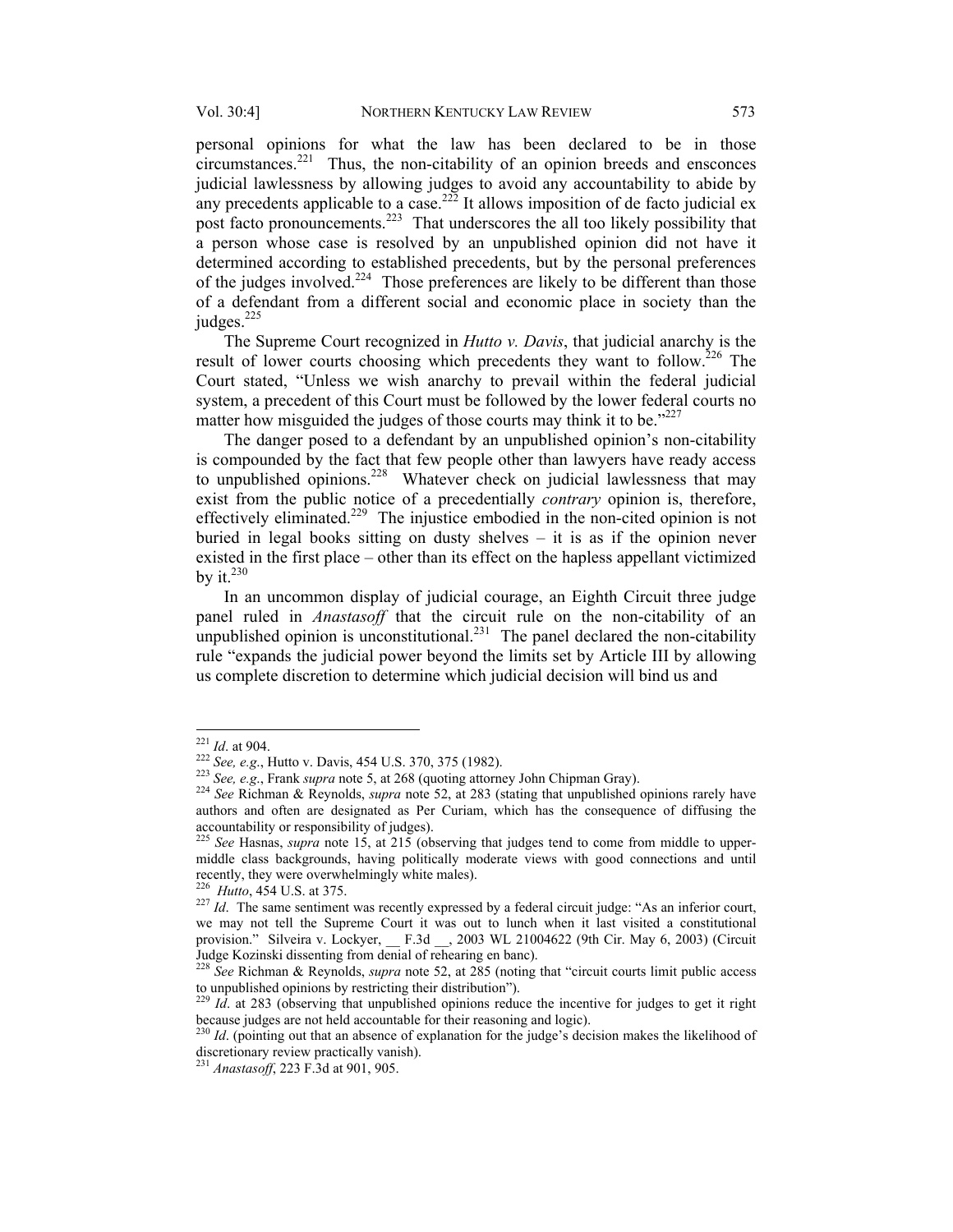which will not. Insofar as it limits the precedential effect of our prior decisions, the Rule is therefore unconstitutional.<sup> $222$ </sup> All of the federal circuits and most, if not all, of the states have rules resembling the one declared unconstitutional in *Anastasoff*. 233

Third, a case resolved by an unpublished decision typically receives little or no personal attention from the judges involved.<sup>234</sup> The judges only invest the minimal amount of time and energy necessary to process the final order or decision that is prepared, and that may in fact have been determined to be the appropriate resolution by the judge's support staff.<sup>235</sup> In such cases the judge functions as more of an administrative bureaucrat removed from dealing with a case's details.<sup>236</sup> That is in sharp contrast to what is traditionally thought of as a judge's hands-on role in all aspects of deciding a case. This routine hands-off role by judges raises serious Constitutional issues about the administration of justice in this country, because unseen and unknown bureaucratic functionaries are surreptitiously making judicial decisions that affect litigants and the public without any constitutional authority to do so, and without the litigants or the public being informed of their shadow participation as de facto judges. $237$ 

Fourth, the quality of unpublished decisions is of significantly lower quality than published decisions.<sup>238</sup> As Professors Richman and Reynolds noted, "The primary cause lies in the absence of accountability and responsibility; their absence breeds sloth and indifference."<sup>239</sup> There has been fourteen additional years for the quality of unpublished decisions to deteriorate since Fourth Circuit Chief Judge Markey described them in 1989 as "junk" opinions.<sup>240</sup>

The serious deficiencies inherent in unpublished decisions are indicative of the presumption that exists in every case resolved by an unpublished opinion that consideration of the defendant's issues was given short shrift.<sup>241</sup> Implicit in that

<sup>232</sup> *Id.* In *Anastasoff v United States*, 235 F.3d 1054 (8th Cir. 2000), the Eighth Circuit en banc vacated the panel's decision on technical grounds unrelated to the precedential value of nonpublished opinions, and consequently the issue of their precedential value reverted to the

unresolved state that existed prior to the panel's decision. *Id.* <sup>233</sup> *Id.* at 899. The rule provided that unpublished opinions were not precedent and should not be cited. *Id.* 

<sup>&</sup>lt;sup>234</sup> *See* Richman & Reynolds, *supra* note 52, at 341.<br><sup>235</sup> *Id.* at 276.<br><sup>236</sup> *Id.* at 286-94 (discussing how the use of para-judicial personnel removes a judge from working personally with the details of a case).

 $^{237}$  At the very least, the rampant practice of using non-judges to perform judicial functions behind closed doors undermines the legitimacy of the judiciary. *See* Richman & Reynolds, *supra* note 52, at 291-92. Federal judicial power is vested by Article 3, Section 1 of the United States Constitution, and it does not refer to the exercise of any "judicial" function by anyone other than a constitutionally empowered "judge." Given the corresponding increase in state caseloads, it is possible that bureaucratic support staffs are likewise performing judicial functions without state constitutional authority. The performance of federal and state judges as public mouthpieces for decisions made behind the scenes by career bureaucrats also reveals the transparency of their incestuous link to the political process. *See e.g*., Hans Sherrer, *The Inhumanity of Government Bureaucracies*, INDEP. REV., Fall 2000, at 256 ("bureaucracies reflect the image of the political institutions empowering them to act.").  $^{238}$  *Id.* at 284-85.

<sup>1</sup>*d*. at 284.<br><sup>239</sup> *Id.* at 284.<br><sup>240</sup> *Id.* at 284 n.53.<br><sup>241</sup> *Id.* at 283 (stating that without explanation, no one knows if the judge treated the case seriously).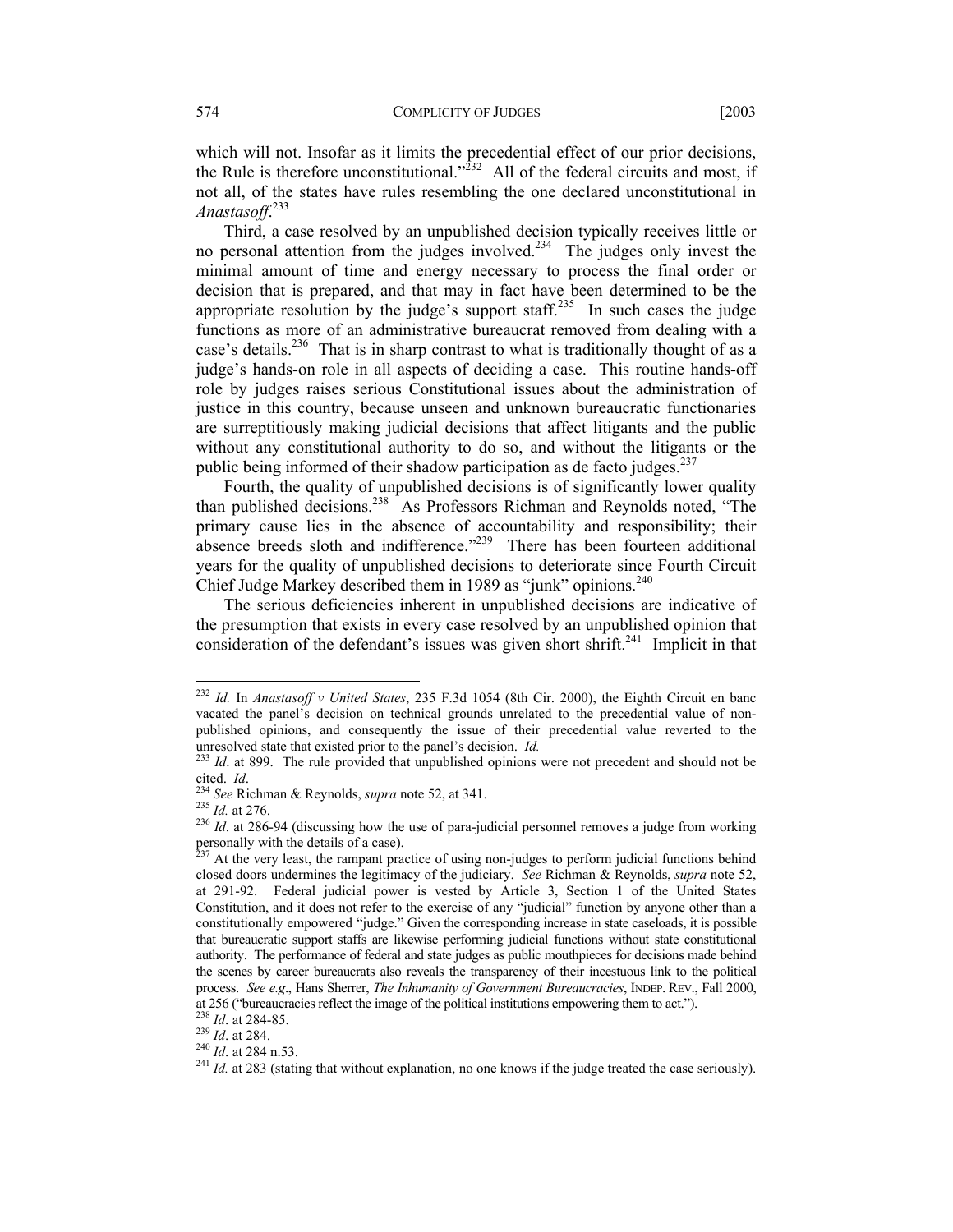presumption is that the decision may have, in fact, been incorrectly decided.<sup>242</sup> In a criminal case it means the possibility that an innocent person was victimized by a wrongful affirmation and forced to suffer an unjust punishment, up to and including execution.

#### VII. WHY THE JUDICIARY IS DANGEROUS FOR INNOCENT PEOPLE

The pervasiveness of outside influences dominates and even controls the decisions of judges at all levels from the lowliest city traffic court magistrate to the justices of the U.S. Supreme Court.<sup>243</sup> The infection of politics throughout the judicial process helps one to understand how it can be that the U.S. Supreme Court found that it is constitutionally permissible for a person to be denied the opportunity to have proof of their actual innocence duly considered before they are carted off to be executed like an abandoned dog or cat in an animal shelter.<sup>244</sup> In *Herrera v. Collins*, Leonel Herrera's four affidavits attesting to his innocence, including one from a person who attested to knowing who the real killer was, were dismissed as constitutionally insufficient to prevent his execution for a murder that he evidently did not commit.<sup>245</sup> In his dissent, Justice Blackmun valiantly rallied against the virtual lawlessness the Court's majority was endorsing: "Of one thing, however, I am certain. Just as an execution without adequate safeguards is unacceptable, so too is an execution when the condemned prisoner can prove that he is innocent. The execution of a person who can show that he is innocent comes perilously close to *simple murder*."246

Mr. Herrera's case is symbolic in that the foremost duty of a judge is to ensure the conveyor belt of the law enforcement system is kept moving, and if the receipt of justice by innocent men and women is sacrificed, that is just too bad for them.<sup> $247$ </sup> As one lawyer put it, "judges are conductors whose job is to ensure trainfuls of defendants continue to be processed in a timely and uninterrupted manner."<sup>248</sup> Perhaps more disturbing is that state and federal judges do not necessarily engage in rubber stamp justice to satisfy political needs, but because they are as integral a part of the political process as are state and federal representatives, senators and other elected and appointed public officials.<sup>249</sup>

One need look no further for confirmation than the overwhelming percentage of rulings that a trial judge makes in favor of the government during a

 $242$  *Id.* at 291-92.

<sup>&</sup>lt;sup>243</sup> *See* SPENCE, *supra* note 8, at 109 (suggesting that judges rule according to political influences rather than according to duty to ensure their equal justice).<br><sup>244</sup> Herrera, 506 U.S. at 400.

<sup>&</sup>lt;sup>245</sup> *Id.* at 417.<br>
<sup>245</sup> *Id.* at 417.<br>
<sup>246</sup> *Id.* at 446 (emphasis added).<br>
<sup>247</sup> BLUMBERG, *supra* note 23, at 21.<br>
<sup>248</sup> This is a paraphrase of an observation made to the author in 1996 by a prominent defense attorney.

<sup>249</sup> *See* Richman & Reynolds, *supra* note 52, 286-94 (discussing various judicial shortcuts used by courts in order to handle the increasing caseloads).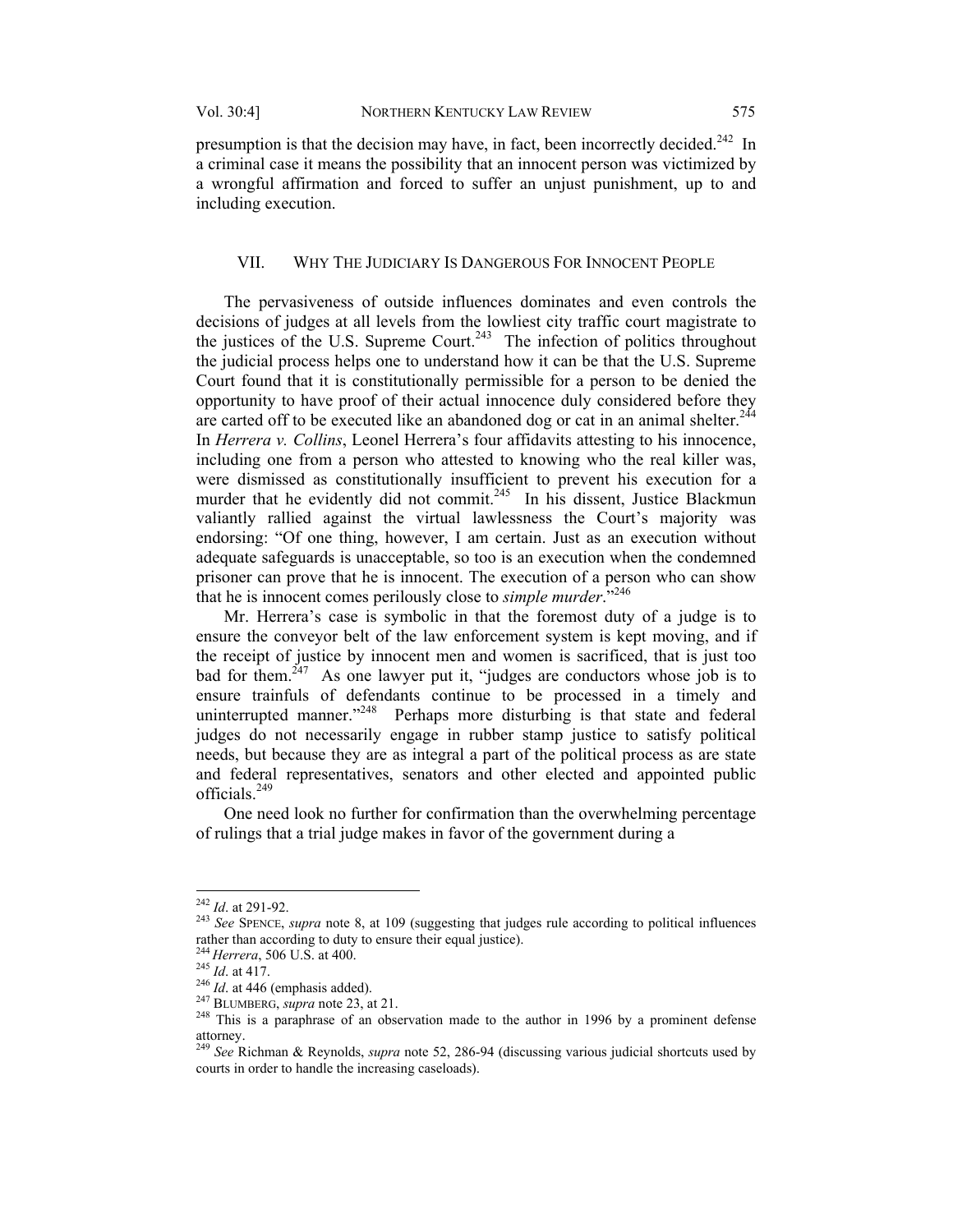prosecution. All things being equal, the law of averages would dictate that the defense and the government would be *expected* to be considered "right" on a roughly equal number of issues during the course of a case. In reality that is a Polyanna pipedream. It is inconceivable that a single judge in this country rules in favor of the defense on average anywhere close to half the time. It is irrelevant whether the prejudicial attitude of judges that stacks the deck heavily against a defendant from the beginning is conscious or unconscious, since its impact is the same either way.

That emphasizes the great danger posed to defendants by how amazingly easy it is for a judge to fix the outcome of a trial. Judges do this by such methods as: manipulating the jury selection process; deciding which witnesses can testify and what testimony they are allowed to be give; determining the physical and documentary items that can be introduced as evidence; deciding which objections are sustained or overruled; conveying to the jurors how the judge perceives the defendant by the tone and inflections in his voice and his body language toward the defendant and his or her lawyer(s); and by the instructions that are given to the jury as to the law and how it should be applied to the facts the judge permitted the jurors to see and hear.

The entire process makes it remarkably easy for the outcome to be rigged against a defendant disfavored by the judge, who all the while can make the proceedings have the superficial appearance of being fair towards the defendant being judicially sandbagged.<sup>250</sup> As sociologist and legal commentator Abraham Blumberg noted, "A resourceful judge can, through his subtle domination of the proceedings, impose his will on the final outcome of a trial."<sup>251</sup> Thus, in a very real sense, any criminal trial in the U.S. is potentially what is called a show trial in other countries, since the judge's opinion of a person's guilt or innocence can be the primary determinate of a trial's outcome, and not whether the person is actually innocent or guilty.

Playing an important role in a judge's subtle manipulation of the proceedings in his/her courtroom is the judge's use of mind control techniques on jurors – the same techniques that are known to be used by law enforcement interrogators to extract false confessions from innocent men and women.<sup>252</sup> The use of these insidious techniques is a virtually unexplored aspect of how judges operate in courtrooms today, and it is a significant contributor to wrongful convictions.<sup>253</sup> That is to be expected given the known role of those techniques in generating false confessions.<sup>254</sup> Needless to say, this power is often used to the detriment of innocent men and women, because a judge can use all the methods and nuances

<sup>250</sup> For further reading on this concept, see Abraham S. Blumberg, *The Practice of Law As Confidence Game*, 1 LAW & SOC'Y REV. 15, 23 (1967) (describing the court and defense lawyers as

an institution that is geared toward obtaining plea bargains and guilty pleas).<br><sup>251</sup> *See, e.g., id* at 23 (discussing devices used "to collapse the resistance of an accused person" as well as other shortcuts to combat increased caseloads).

 $252$  For details on the plethora of psychological techniques used to extract false confessions, see Hans Sherrer, *The Great Plague*, Ch. 7 (unpublished manuscript) (2002), *available at*

<sup>&</sup>lt;sup>253</sup>Id. at 2.<br><sup>254</sup> See generally Sherrer, *supra* note 252 (discussing techniques of psychological coercion in order to illicit false confessions).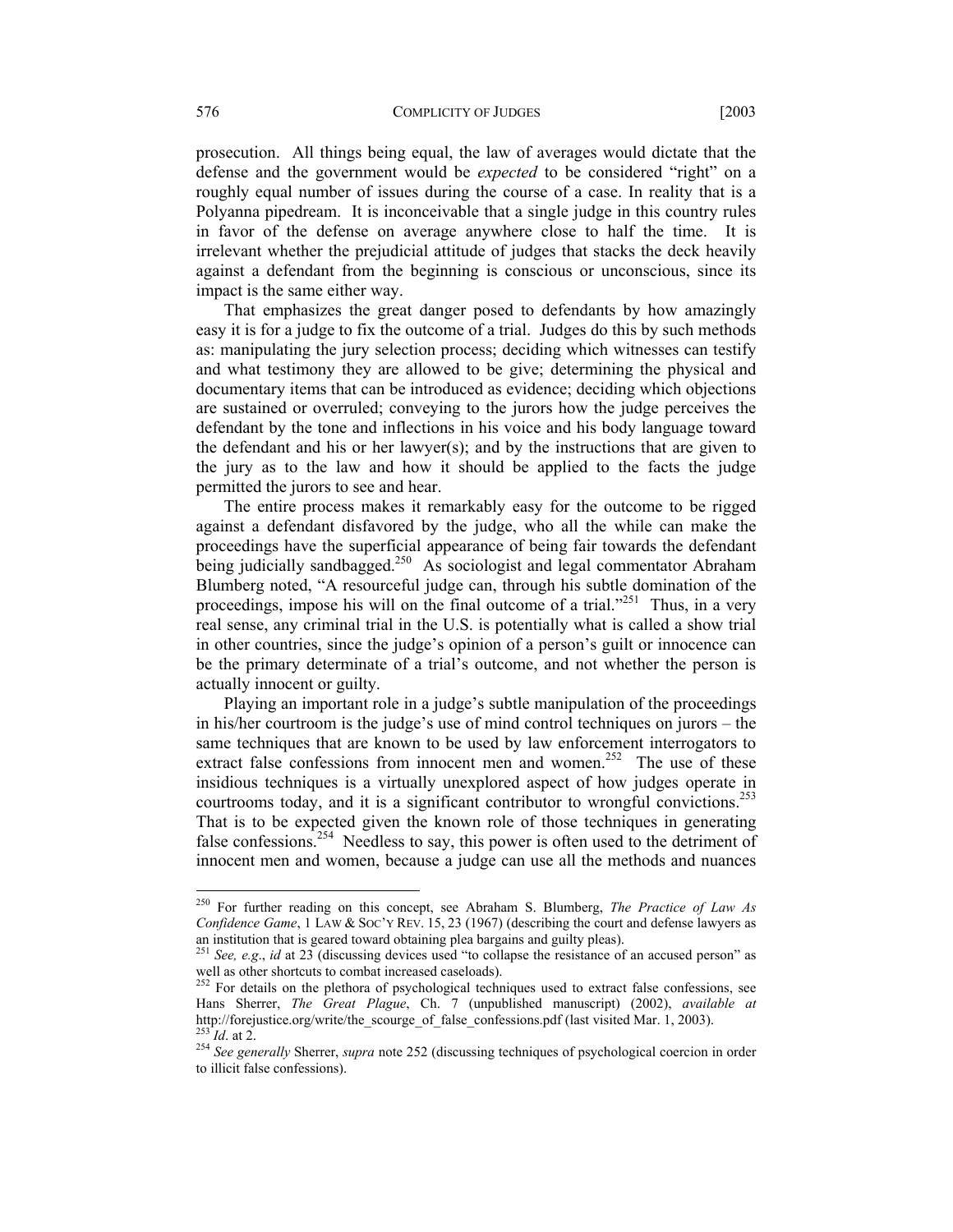of his craft to steer a trial in the direction of concluding in the way he or she has pre-determined it should end.<sup>255</sup>

One of the mind control techniques in a judge's arsenal is to use the "light of truth" throughout a trial – from voir dire through the issuing of jury instructions – to influence jurors to arrive at a conclusion consistent with what the judge desires. The "light of truth" works when the judge uses his position as the purveyor of truth and goodness to influence the jurors to make a "false confession" about what they believe when they return their verdict.<sup>256</sup> It is not uncommon for jurors, after the artificial influences they were subjected to in a courtroom have worn off, to say they would vote differently if they had it to do over again. In some cases one or more jurors have publicly proclaimed the innocence of the person they voted to convict.<sup>257</sup> A recent well known example of this is that at least two jurors who voted to convict former Ohio State Representative James Trafficant publicly stated after his trial that they thought he was innocent and had been wrongly convicted. There are also accounts of jurors aiding in the overturning of a conviction of someone they voted to convict, but who they became convinced was innocent.<sup>258</sup>

In a similar vein, jurors have been known to comment after a trial that they thought the defendant was not guilty, but based on what the judge told them to do, or perhaps only implied they must do (through his tone of voice and body language), they felt like they had to vote guilty, if for no other reason than to make the judge happy.<sup>259</sup> A well known example of a jury convicting someone they did not think was guilty, was when baby doctor and author Benjamin Spock was convicted for aiding draft resisters during the Vietnam War.<sup>260</sup> In Jessica Mitford's book about his case, *The Trial of Dr. Spock,* jurors are quoted as saying he was not guilty, but they thought the judge's jury instructions gave them no choice but to convict him.<sup>261</sup> This is an indicator of the effectiveness of the psychological manipulation techniques used on jurors by judges: they are able to induce jurors to vote someone guilty that the jurors believe at the time to be innocent. It is a real life confirmation of how lay people acted in Professor Stanley Milgram's famous Yale University experiments, when they applied what they thought was life threatening voltage to an innocent person strapped to a chair simply because they were instructed to do so by an authority figure in a white coat.<sup>262</sup> Judges wearing a black robe instead of a white technician's smock

<sup>&</sup>lt;sup>255</sup> See BLUMBERG, supra note 23, at 23.

<sup>&</sup>lt;sup>256</sup> *Id.* 257 *See* Hans Sherrer, *Seven Jurors Revolt After Learning A Federal Judge and Federal Prosecutors Duped Them into Convicting an Innocent Man* (Feb. 28, 2003) (unpublished manuscript), *available at* http://forejustice.org/wc/seven\_jurors\_tricked.htm (last visited Mar. 19, 2003). 258 *See generally* JESSICA MITFORD, THE TRIAL OF DR. SPOCK (1969) (discussing a case in which

jurors felt they had convicted an innocent man).

This same psychological technique, slightly different than the "light of truth," is used on

criminal suspects to induce a confession, which are often found to be false.<br><sup>260</sup> See generally MITFORD, *supra* note 258 (discussing the Benjamin Spock case).<br><sup>261</sup> Id. at 232.<br><sup>262</sup> See Sherrer, *supra* note 237, at 251 AUTHORITY (1975).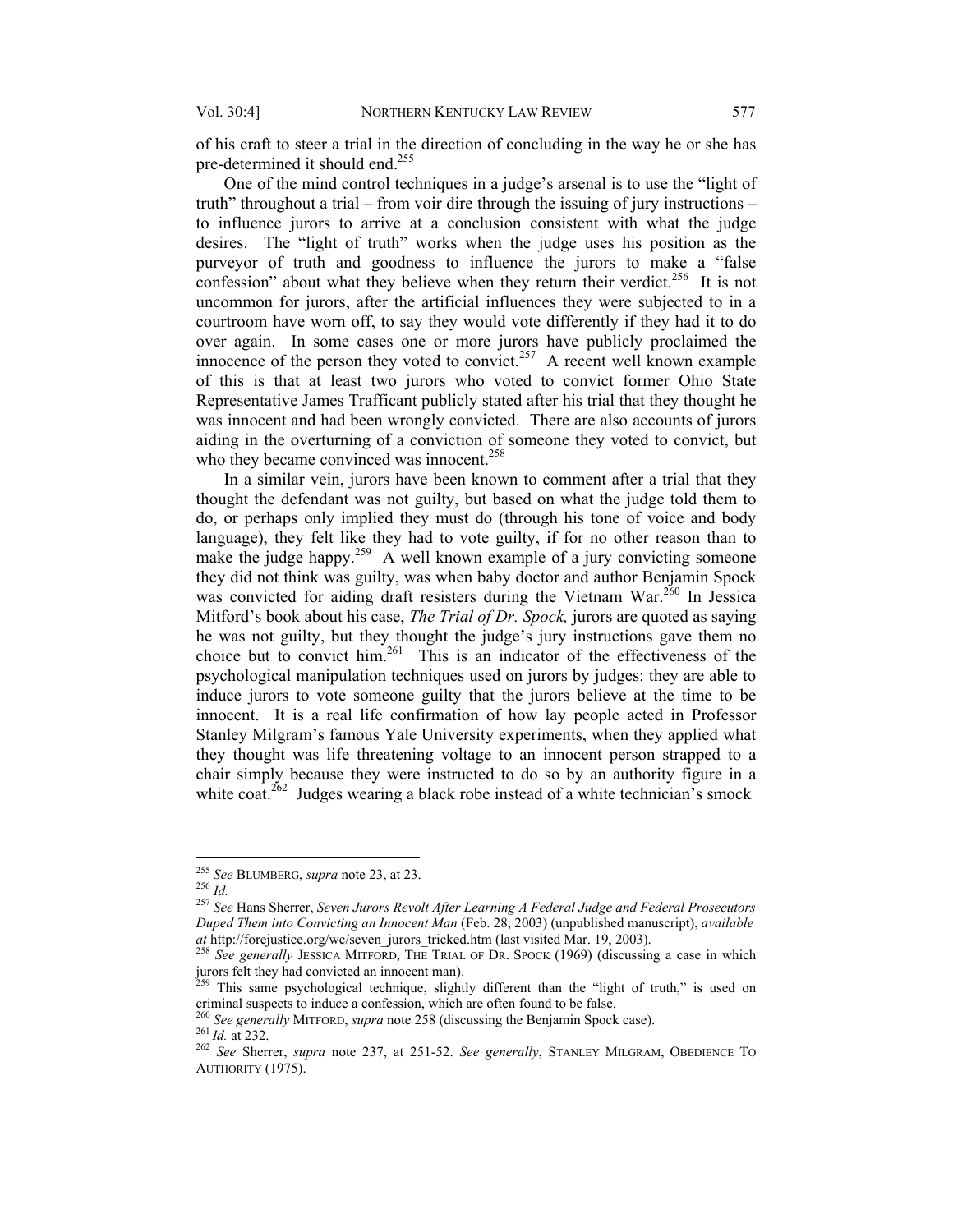confirm the validity of Professor Milgram's experiments every day in courtrooms all across the country. So what has subtly gone on in courtrooms for over a

hundred years, since the Supreme Court's decision in *Sparf v. United States*, 263 is nothing less than a sophisticated form of psychological manipulation of the jurors to produce the judge's desired verdict.<sup>264</sup>

Of course, once a conviction is obtained, whether solely by psychologically torturing the jurors or a combination of multiple juror manipulation techniques, it is extraordinarily difficult for a defendant's conviction to be reversed on appeal to a higher court.<sup>265</sup> Even when a higher court rebukes a trial judge, it often has no effect on the judge's conduct or rulings.<sup>266</sup> In some cases a judge will simply ignore the order of the higher court that has no real power to force compliance with their edict.<sup>267</sup>

The fact based documentary-drama, *Without Evidence*, about the trial and conviction of Frank Gable for the 1989 murder of Oregon Department of Corrections Director Michael Franke, graphically demonstrates how blatantly a trial judge can, to all appearances, successfully fix the conviction of what may be an innocent man, and how difficult it is for a defendant to have those prejudicial actions undone on appeal.<sup>268</sup> Judges are literally able to do this with near

<sup>263 156</sup> U.S. 51 (1895). *Sparf v. United States* gave the Supreme Court's approval to the

proposition that the judge may instruct the jury about the law they should apply to a particular case. *Id.* at 106. In other words, the law applicable to the person in the street is what the government's representative in the form of the judge, says it is. *Id*. Various commentators have opined about various aspects of how Sparf's underlying premise is that the government is an entity in and of itself and the laws it creates should not be subject to outside review by the people in the form of a jury. *See, e.g.*, Jon Roland, *Commentary on* Sparf v. United States, *available at* 

http://www.constitution.org/ussc/156-051jr.htm (last visited Mar. 19, 2003) (noting the controversy involved in the doctrine mandating that judges are to decide the applicable law in a case as opposed to a jury).

<sup>&</sup>lt;sup>264</sup> There are a number of books that deal extensively with the techniques of mind control and propaganda, which is one of the ways it is commonly used in society as a whole, not just the courtroom. *See generally* EDWARD HUNTER, BRAIN-WASHING IN RED CHINA (1951) (describing techniques of brain washing and propaganda used by the government of communist China to indoctrinate resentment of the United States among its citizens); WILLIAM WALTERS SARGANT, BATTLE FOR THE MIND (Edgar H. Schein, Inge Schneier & Curtis H. Barker eds., W. W. Norton 1971) (studying the methods of influencing the brain and the physiological aspects of religious and political conversion that are used by religious and political groups); J. MICHAEL SPROULE, CHANNELS OF PROPAGANDA (1994) (discussing the various areas where propaganda is used and the issues particular to those areas); ANTHONY PRATKANIS & ELLIOT ARONSON, AGE OF PROPAGANDA: THE EVERYDAY USE AND ABUSE OF PERSUASION (1991) (detailing how propaganda is used and in what forms and how to be critical of propaganda without becoming completely cynical); JACQUES ELLUL, PROPAGANDA: THE FORMATION OF MEN'S ATTITUDES (Konrad Kellen and Jean Lerner trans. 1973) (presenting a comprehensive analysis of propaganda, from its characteristics to its effects both psychological and socio-political and evaluating the effectiveness of propaganda).<br><sup>265</sup> See MACKENZIE, *supra* note 160, at 119-20.

<sup>&</sup>lt;sup>266</sup> *Id.* (stating that judges enjoy vast discretion and are given the benefit of a doubt by higher courts).

<sup>267</sup> *See, e.g*., *id*. at 119-20 (observing that many trial judges do not have the ability to match the control and deference that they are given).

<sup>&</sup>lt;sup>268</sup> Kevin Francke, the brother of the slain Michael Francke actively participated in the making of the film, which presents the possibility that Francke's 1989 murder was an inside job by people working in Oregon's criminal justice system who framed Frank Gable for the murder. Michael Francke is thought to have been getting close to revealing that Oregon State Police and Oregon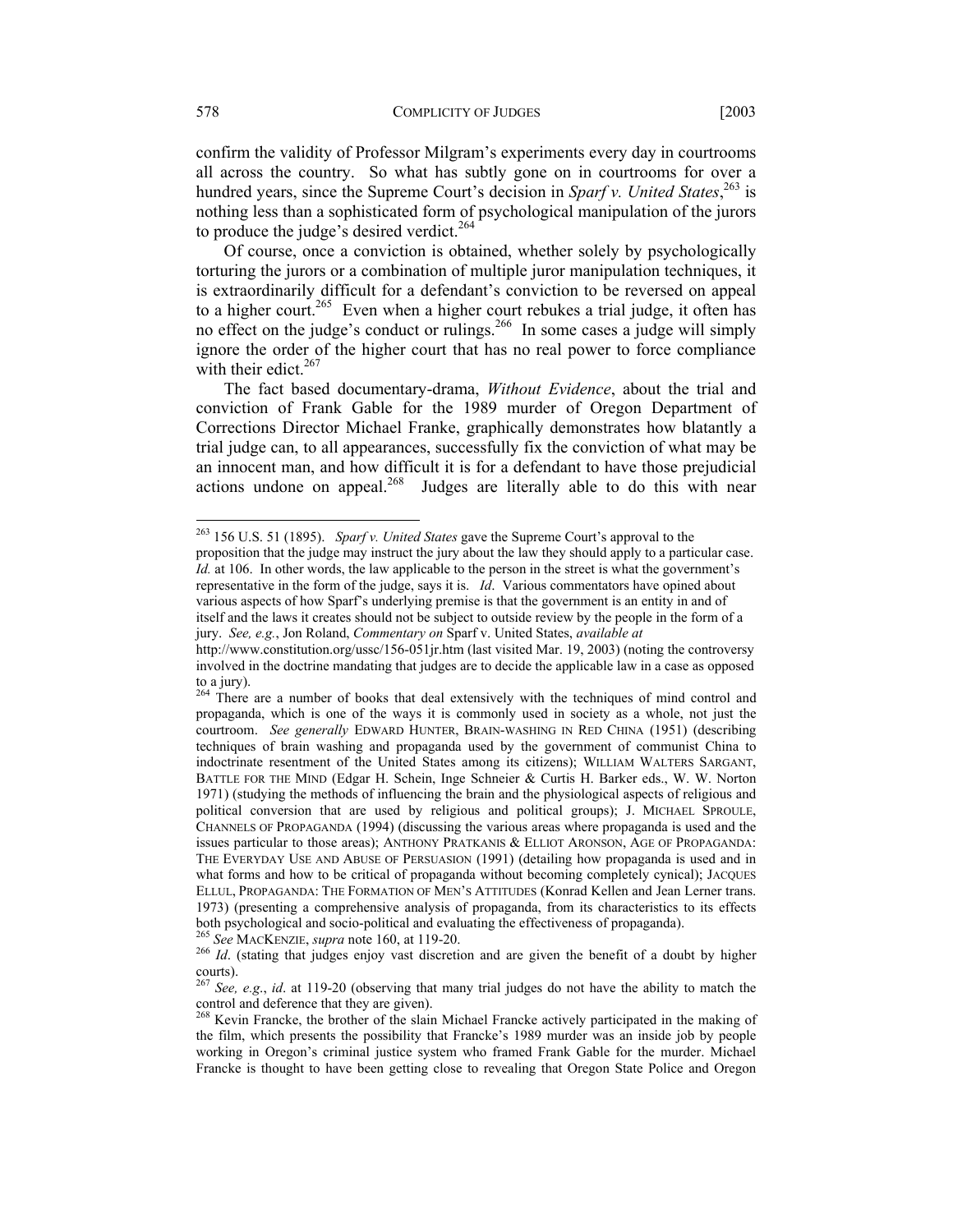impunity because of the discretion they are given to determine the ebb and flow of a trial by appellate courts reluctant to reverse lower court rulings.<sup>269</sup> A skilled judge can use the latitude they are granted to express their preferences about a defendant while superficially appearing to the casual observer to be primarily concerned with protecting the dignity of the proceedings.<sup>270</sup> It is also important to consider that even when a judge does not have a pre-judgment about a defendant, his/her typical prosecutorial bias can express itself in the form of a conscious or unconscious leaning toward the defendant's guilt.<sup>271</sup> Although judges vary in the obviousness of expressing their preference for a defendant's conviction, they are all able to effectively do so whenever it suits them.

#### VIII. UNACCOUNTABILITY OF JUDGES

The judiciary has a central role in the immersment of enormous numbers of men and women in the depths of the law enforcement system. As thinly veiled political functionaries who are not first tier legal thinkers,<sup>272</sup> it is predictable that judges in this country would actively participate in the criminal proceedings that result in the conviction of innocent people. However, all manners of protection cloak the judges involved in these cases from accountability for the egregious harm they inflict. The most fundamental of these is the blanket of absolute immunity protecting judges from being sued by anyone for anything they do in their capacity as a judge.<sup> $273$ </sup> In *Pierson v. Ray* the U.S. Supreme Court stated:

> This immunity applies even when the judge is accused of acting maliciously and corruptly, and it 'is not for the protection or benefit of a malicious or corrupt judge, but for the benefit of the public, whose interest it is that the judges should be at liberty to

Department of Corrections officials were funneling drugs into Oregon state prisons. Gable was a smalltime hood who was a convenient patsy, and the case against him was based on speculation and innuendo. Apparently it was thought that no one would care about Frank Gable if he was framed. However, in a strange twist, Kevin Francke, convinced of Gable's innocence, relocated to Oregon and continues the investigation on his own to find his brother's killer. The screenwriter of the movie, Phil Stanford, a former columnist for *The Oregonian* newspaper, continues to believe that Gable was framed. WITHOUT EVIDENCE (Eric R. Epperson, producer, 1995). For general

information about the documentary, see http://www.hollywood.com/movies/detail/movie/176389.<br><sup>269</sup> *See, e.g.*, MACKENZIE, *supra* note 160, at 119-20 (observing that many trial judges do not have the ability to match the c

<sup>&</sup>lt;sup>270</sup> See id. at 119-20 (noting the broad discretion and deference granted to trial judges).<br><sup>271</sup> See STRICK, *supra* note 13, at 165. This author has never heard of any state or federal judge described as having a general bias towards defendants. Any judge that exhibited such an attitude would soon be facing a media onslaught of negative publicity – because the prosecutor's office would likely direct the state or federal government's well-honed public relations machinery to paint the judge as "soft on crime" in the print and television media, when all the judge might want is for a defendant in his or her courtroom get a fair shake.<br> $272$  See BUGLIOSI, supra note 3, at 23-24 (suggesting judges are disguised politicians).

<sup>&</sup>lt;sup>273</sup> The common-law granted absolute immunity to judges for "acts committed within their judicial jurisdiction." *See* Bradley v. Fisher, 13 Wall. 335 (1872). This immunity was ruled to extend to suits under 42 U.S.C. § 1983 in *Pierson v. Ray*, 386 U.S. 547, 554-55 (1967).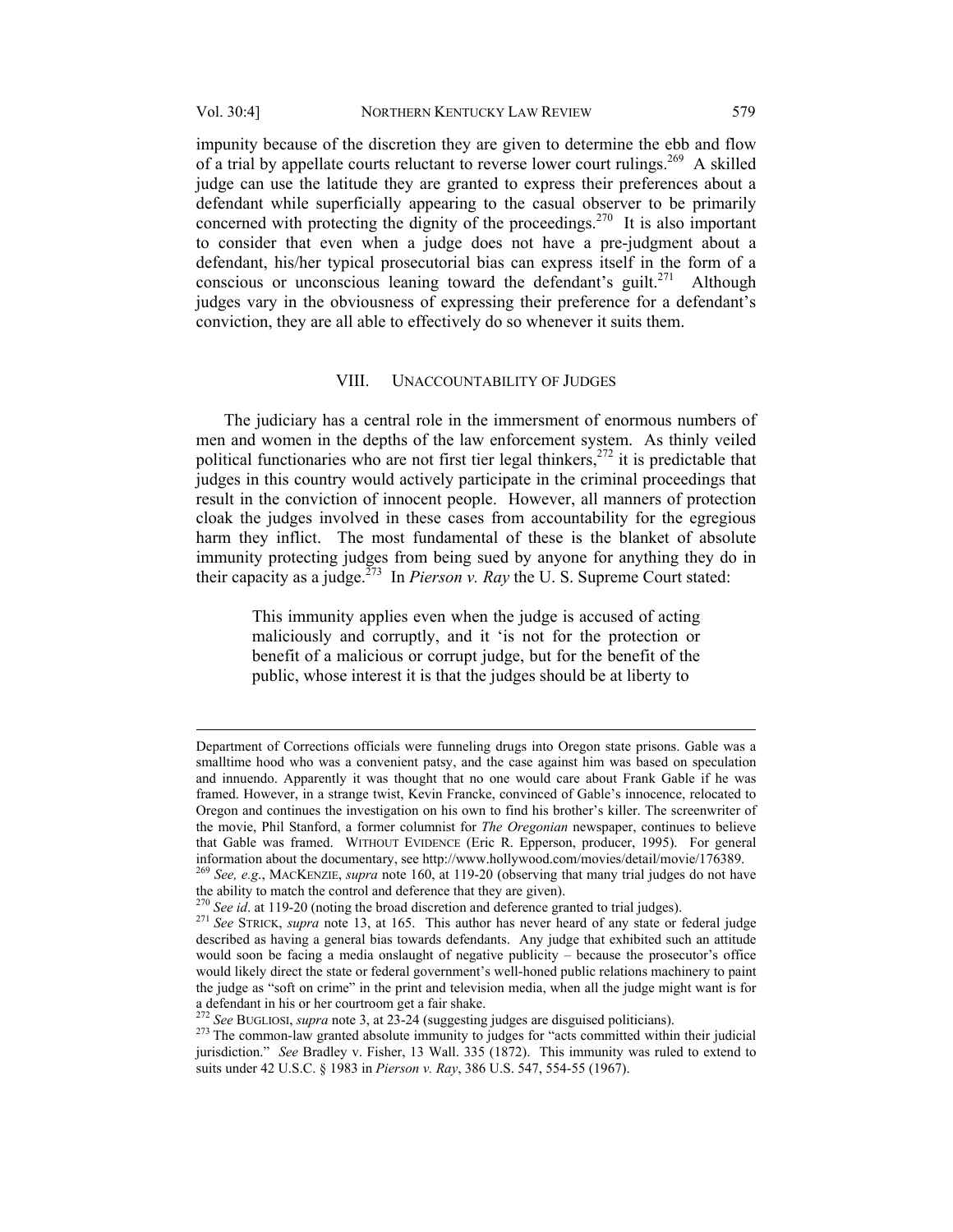exercise their functions with independence and without fear of consequences.' 274

In other words, an innocent man or woman convicted as a result of the deliberate and malicious actions of a judge – even when it is known that the judge knew the person was innocent – has no civil recourse against that judge for the harm he/she caused. Beyond that, it is unknown if a single judge has been disciplined for his participatory role in the conviction of an innocent person. This emphasizes that there is simply no cost to a judge for presiding over the wrongful conviction of an actually innocent person.

The shield of immunity judges have granted to themselves from being civilly responsible for the damage they inflict on people who appear before them highlights that, for all intents and purposes, judges have no real accountability to the general population in the United States.<sup>275</sup> This is true whether they are a political appointee or elected to their position. For an elected state judge to be voted out of office for outrageous conduct is no punishment when that judge then gets to retire and take life easy on a comfortable pension paid by the very people that voted the judge out of office. Appointed federal judges do not even have the check of being removable when "the people" get upset with them, since they cannot be removed for anything less than committing a serious crime.<sup>276</sup>

The disturbing reality of total judicial unaccountability was recognized by former U. S. Supreme Court Chief Justice Harlan Fiske Stone when he wrote, "While unconstitutional exercise of power by the executive or legislative branches of the Government is subject to judicial restraint, the only check upon our own exercise of power is our own sense of restraint."<sup>277</sup> In a similar vein, lawyer and social commentator Gerry Spence wrote in *From Freedom To Slavery*:

Judges can commit nearly every variety of injustice that satisfies their whim of the moment. ... Worse is the intellectual and moral lethargy judges demonstrate year after year with empty droning opinions – opinions without meat or bone that leave the people starving for justice. Judges can go crazy – indeed many seem mad – but unless they are foaming at the mouth and tearing their robes into small pieces, they are permitted to send men to prison, to deny the helpless their just dues, and to interpret the laws of the land. $278$ 

Operating under conditions of personal non-accountability that effectively make them independent from censure by the people, judges are safe to perform their role as the conductors who keep the assembly-line of the law enforcement

<sup>&</sup>lt;sup>274</sup> Pierson, 386 U.S. at 553-54.

<sup>&</sup>lt;sup>275</sup> There is no bar in the Constitution relieving judges from being as personally accountable civilly for what would be actionable harm, if caused by any non-governmentally employed person.

<sup>&</sup>lt;sup>276</sup> See U.S. CONST. art. I, § 1.<br><sup>277</sup> Richard J. Neuhaus, *The Judicial Usurpation of Politics*, FIRST THINGS, Nov., 1997, at 19.<br><sup>278</sup> SPENCE. *supra* note 8, at 113.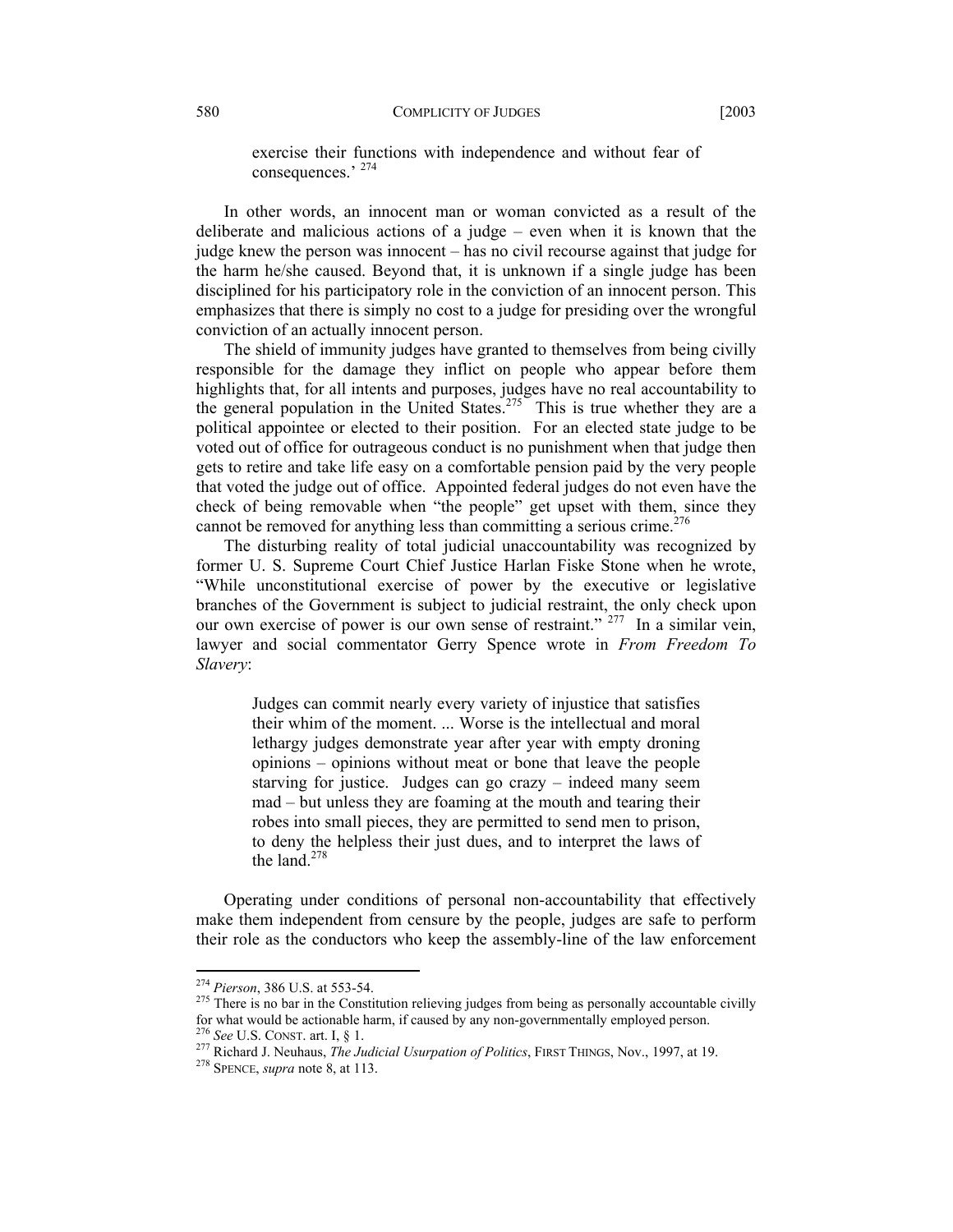system humming smoothly along.<sup>279</sup> The huge numbers of innocent men and women who are thrown on the conveyor belt and crushed as the gears grind away are treated as if they are unknown, faceless, and their sole value as a human being is being used as fuel to keep the "law enforcement" machine running. If a judge ever has a pang of conscience about his or her complicity in this process for which they have no accountability, they can console themselves by engaging in the same flight of fantasy that Federal Judge Learned Hand did when he wrote: "Our procedure has always been haunted by the ghost of the innocent man convicted. It is an unreal dream." 280

#### IX. CONCLUSION

 In 1804 Judge William Cranch wrote: "In a government which is emphatically styled a government of laws, the least possible range ought to be left for the discretion of the judge."<sup>281</sup> Based on that standard it is reasonable to conclude that insofar as the criminal law is concerned, there is no longer any such thing as the "rule of law" in the United States.<sup>282</sup> In criminal cases there is the rule of the subjective personal opinions of the trial judge and the judges considering the appeal of a conviction.<sup>283</sup> Although rulings reflect the subjective

 $\overline{a}$ 

*Id.* at 326.

x

x

<sup>&</sup>lt;sup>279</sup> BLUMBERG, *supra* note 23, at 23.<br><sup>280</sup> United States v. Garsson, 291 F. 646, 649 (S.D.N.Y. 1923).<br><sup>281</sup> WILLIAM CRANCH, Preface, 1 Cranch iii (1804), *available at* The Founders' Constitution, http://press-pubs.uchicago.edu/founders/documents/a3\_1s28.html (last visited Mar. 19, 2003). 282 John Paul Stevens expressed this sentiment in his dissent in *Bush*, 531 U.S. at 128-29 (Stevens,

J. dissenting). He stated, "Although we may never know with complete certainty the identity of the winner of this year's Presidential election, the identity of the loser is perfectly clear. It is the Nation's confidence in the judge as an impartial guardian of the rule of law."  $Id$ .

<sup>&</sup>lt;sup>283</sup> In Judges on Trial, Judge Jerome Frank devoted a number of pages to explaining that every step of the judicial process is inherently fraught with the judge's subjective evaluation and emotional responses to the case. Frank, *supra* note 5, at 167-178. Even such outwardly objective aspects of a case, such as "'finding' of 'facts' … is inherently subjective." *Id*. at 169. Judge Frank cites Tourtoulon's observation that an experienced judge can make rulings based on the length of the opposing party's noses and no one would be any the wiser. *Id*. at 169. Judge Hutcheson made it clear the dominant role of emotions in a judge's decisions is only unknown to those outside the judicial loop, when he noted judges "really decide by feeling, by hunching, and not by ratiocination." *Id*. at 170 (quoting from Joseph C. Hutcheson, Jr., *The Judgment Intuitive: The Function of the 'Hunch' in Judicial Decisions*, 14 CORNELL L.Q. 274 (1929)). Judge Frank quantifies the subjectivism of judicial decision making in the formula RxSF=D:

R (A judge's interpretation of the legal rules and laws applying to a case)

SF (The judge's subjective evaluation of a case's facts)

D (The judge's decision)

Judge Frank also offers a formula for explaining the inner works of how the judge arrives at his subjective interpretations and evaluations, SxP=D: S (Stimuli that influence the judge)

 $P$  (Personality of the judge)

D (Decision of the judge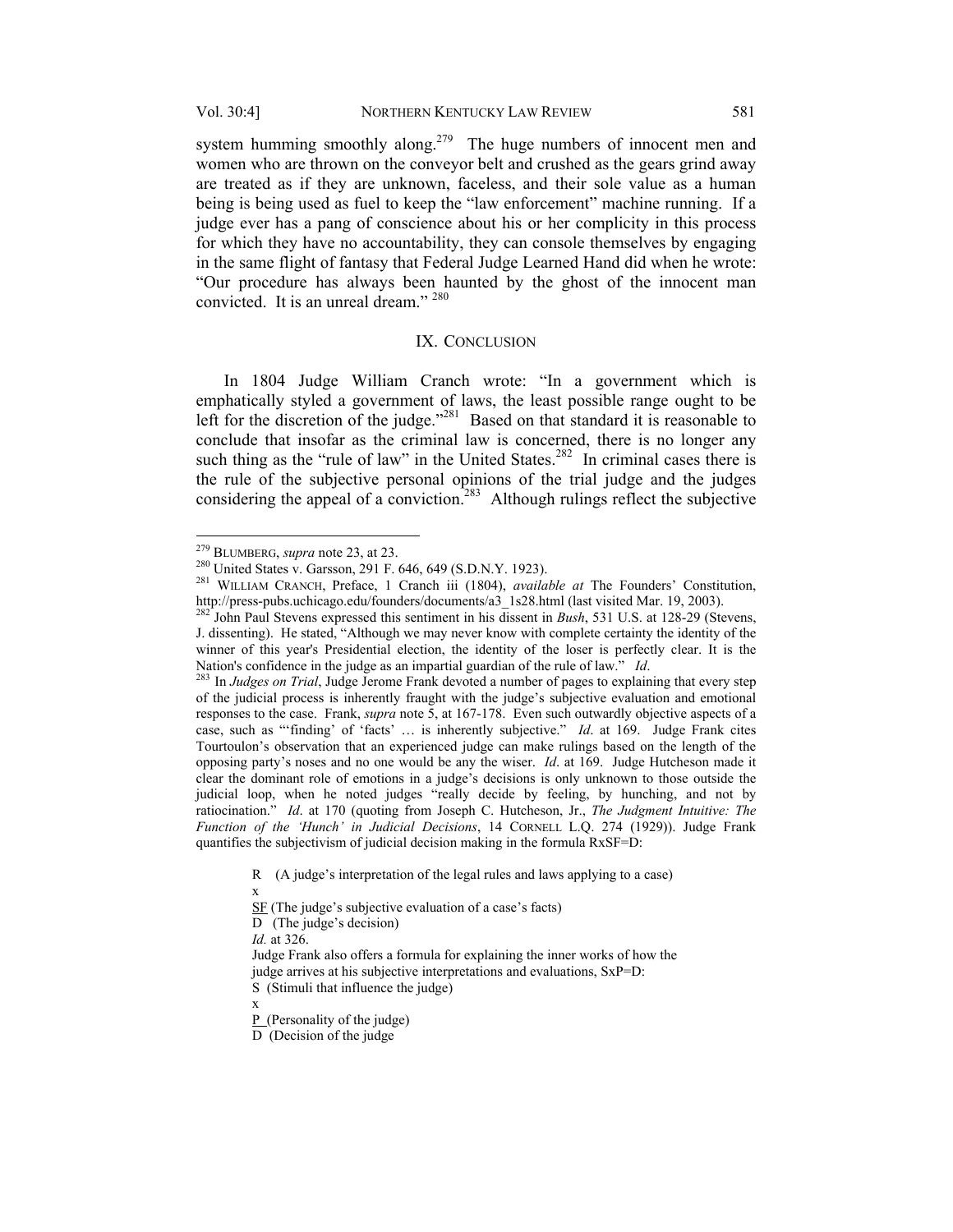opinion of the judge(s) involved and any outside influences on them, a veneer of objectivity must be maintained:

"Of course, the motives of a judge's opinion may be almost anything – a bribe, a woman's blandishments, the desire to favor the administration or his party, or to gain popular favor or influence; but those are not sources which jurisprudence can recognize as legitimate."<sup>284</sup>

The overtly subjective evaluation inherent in the 'harmless error rule' is symbolic of the degree to which a judge's personal assessment of a case is the primary factor determining its outcome at the trial level, and then on appeal.<sup>285</sup> Another indicator of that subjectivity is the prevalence of one or two vote majority decisions in appellate courts that reflect the ideological alignment of the judges.<sup>286</sup> These subjective evaluations are most freely expressed in unpublished decisions in which precedents interfering with a desired resolution can effectively be disregarded.

Far from condemning the blatant judicial disregard for the rule of law, the Supreme Court majority is driving it. In his last Supreme Court dissent, Justice Thurgood Marshall recognized that "Power, not reason, is the new currency of this Court's decisionmaking."287 That condition can have particularly far reaching consequences for the politically powerless, one of which is the de facto third-world treatment of those people by state and federal judges. As the gatekeeper of the law enforcement system, the conduct and attitude of judges is at the forefront of the reasons contributing to the entrapment of unconscionable numbers of innocent, but powerless, people within that system, up to and including the strapping of them to gurneys carried into death chambers.<sup>288</sup>

The many widely publicized cases of innocent men being released after years

*Id.* at 182. Judge Frank observes the real world effect of the subjective decision making process is, "The uniformity and stability which the rules may seem to supply are therefore often illusory, chimerical."  $Id$  at 328.

<sup>&</sup>lt;sup>284</sup> *Id.* at 178 (quoting attorney John Chipman Gray).<br><sup>285</sup> *See* LAFAVE, ISRAEL & KING, *supra* note 181.<br><sup>286</sup> Although no one will dispute that two plus two equals four regardless of any contrary opinion, there is nothing to prevent a judge seeking to support a personal or political agenda from subjectively voting in a case the equivalent that two plus two equals five. A judge's subjective opinions are not constrained by the rigors of mathematical logic or scientific facts. Judges do not limit basing case decisions on subjective personal considerations, but extend it to their interpretation of constitutional provisions. *See, e.g*., *Silveira*, 2003 WL21004622 (demonstrating Judge Kozinski's admonishment to his colleagues against "using our power as federal judges to constitutionalize our personal preferences.") (dissenting from denial of rehearing en banc).

<sup>287</sup> *Payne*, 501 U.S. at 844. Justice Marshall also noted the Court's pattern of ignoring its own precedents in cases involving "procedural and evidentiary rules" while adhering to them in "property and contract" rights cases. *Id.* at 850-51. The former types of "rules" predominately affect the politically impotent, while the latter predominately affect the politically powerful. *Id.* 

<sup>&</sup>lt;sup>288</sup> See supra note 145 and accompanying text ("7% of capital cases nationwide are reversed because the condemned person was found to be innocent."). However the many erroneous capital convictions that are not rectified is indicated by the execution of over 40 people that have convincing cases they were innocent, and the many more that remain imprisoned. *See* Forejustice, *The Innocents Database*, *at* http://forejustice.org/search\_idb.htm (last visited Mar. 19, 2003).